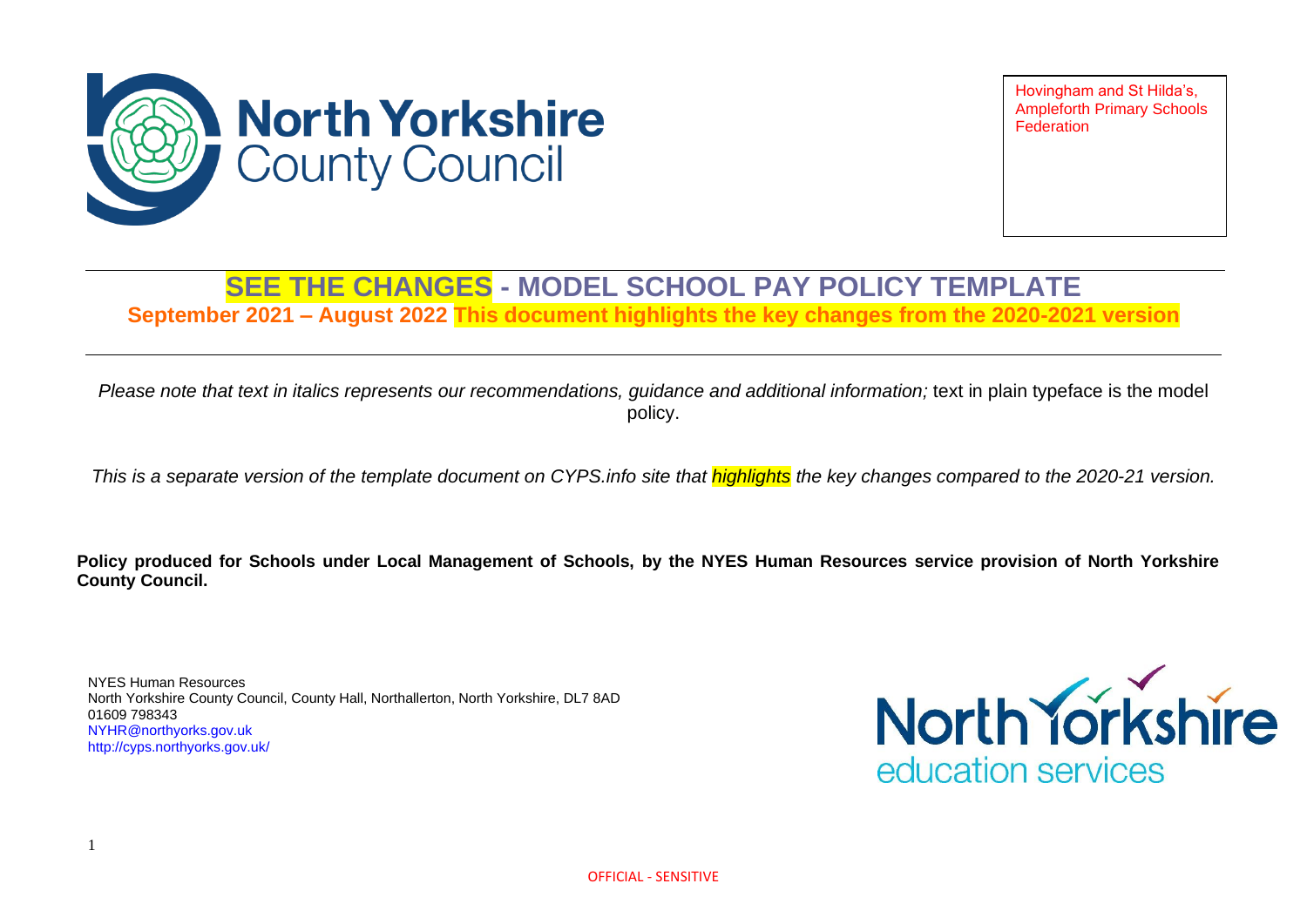#### **CONTENTS**

| <b>SECTION</b> | <b>SUBJECT</b>                                                                                          | <b>PAGE</b>    |
|----------------|---------------------------------------------------------------------------------------------------------|----------------|
|                | <b>Opening Statement</b>                                                                                | 3              |
| $\overline{2}$ | Scope of the Policy                                                                                     | 4              |
| 3              | Implementation                                                                                          | 5              |
| 4              | Staffing Structure and Implementation plan                                                              | 6              |
| 5              | Salary Safeguarding for Teachers                                                                        | 7              |
| 6              | Pay Progression for Teachers based on Performance                                                       | $\overline{7}$ |
| $\overline{7}$ | Grading, Salary Determination and Performance Pay                                                       | 10             |
|                | i) Leadership Group - including Headteachers, Deputy Headteachers and Assistant Headteachers            | 10             |
|                | ii) Leading Practitioners                                                                               | 17             |
|                | iii) Main Pay Scale Teachers - including SEN Allowances, TLRs                                           | 18             |
|                | iv) Threshold and Post-Threshold Teachers including criteria for UPS progression                        | 23             |
|                | v) Unqualified Teachers                                                                                 | 26             |
|                | vi) Early Years Teachers                                                                                | 27             |
| 8              | Part-Time Teachers                                                                                      | 28             |
| 9              | Teachers Employed on a Short Notice Basis                                                               | 28             |
| 10             | Other Provisions Relating to Teachers - including Recruitment and Retention Allowances, Continuing      | 29             |
|                | Professional Development, Initial Teacher Training Activities, Payment for out of school hours learning |                |
|                | activities, Payment for work undertaken for other Institutions                                          |                |
| 11             | Support Staff - including Incremental Progression, Recruitment and Retention Payments, Other Pay and    | 33             |
|                | Reward elements                                                                                         |                |
| 12             | Additional Matters including 'Acting up' arrangements, Salary Sacrifice arrangements                    | 37             |
| 13             | Pay Hearings and Appeals (Teaching Staff)                                                               | 38             |
| 14             | Increment Appeals Process (Support Staff)                                                               | 40             |
| 15             | Monitoring of the Policy                                                                                | 43             |
| Appendix A     | Guidance on Pay Progression Decisions                                                                   | 44             |
| Appendix B     | <b>Template Pay Statements</b>                                                                          | 47             |
| Appendix C     | Pay Hearing and Appeal process flowchart (Teaching Staff)                                               | 58             |

#### **The Governing Body of Hovingham and St Hilda's, Ampleforth CE VC Primary Schools Federation**

**adopted this policy on 26/11/21**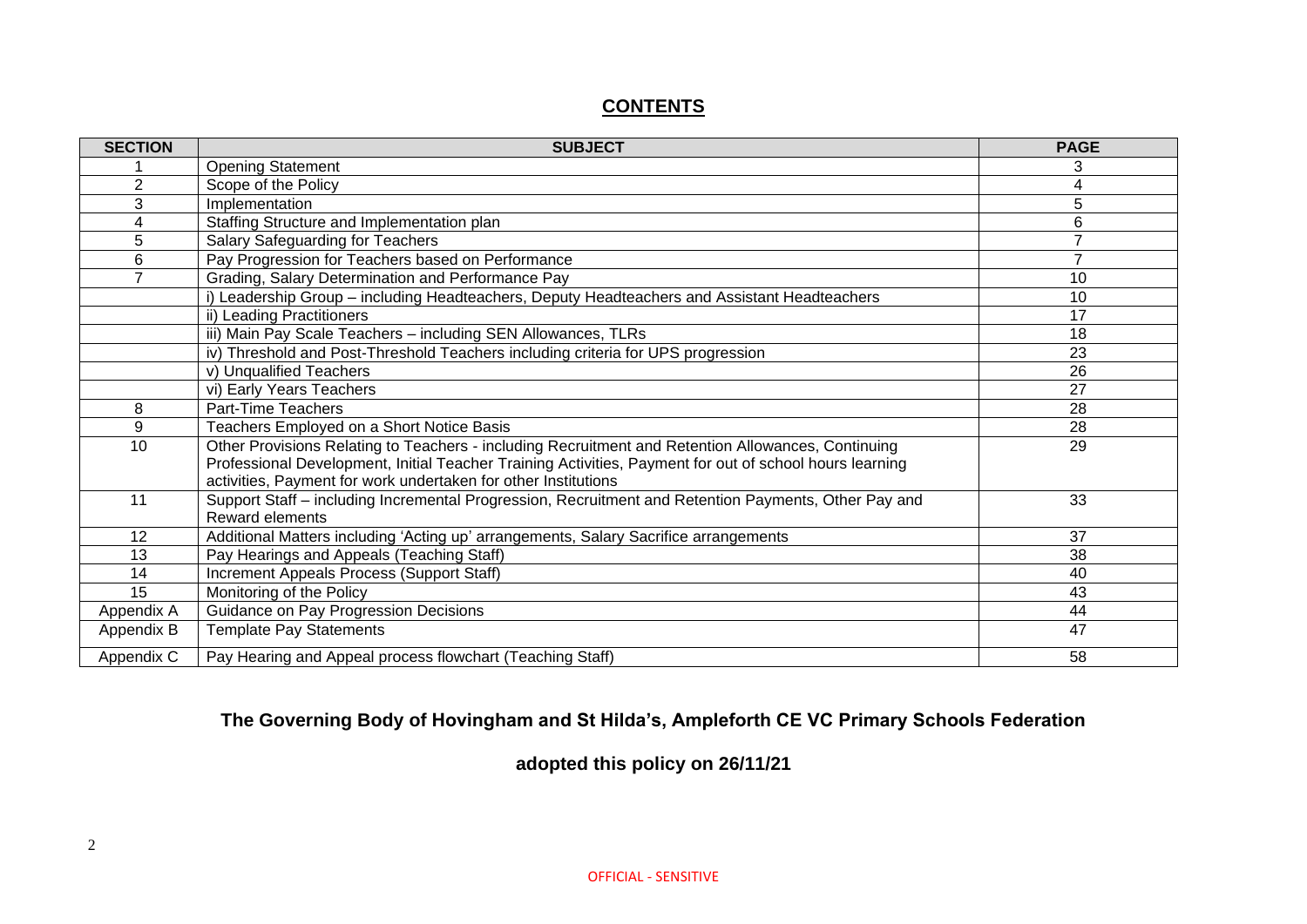| <b>Policy</b>                                                                                                                                                                                                                                                                                                                                                                                                                                                                                                                                     | <b>Guidance</b>                                                                                                                             |
|---------------------------------------------------------------------------------------------------------------------------------------------------------------------------------------------------------------------------------------------------------------------------------------------------------------------------------------------------------------------------------------------------------------------------------------------------------------------------------------------------------------------------------------------------|---------------------------------------------------------------------------------------------------------------------------------------------|
| 1. Opening Statement                                                                                                                                                                                                                                                                                                                                                                                                                                                                                                                              |                                                                                                                                             |
| The aim of this policy is to help maintain and improve the quality of<br>education provided for pupils in the school by ensuring that the<br>contribution of all staff, both teaching and support, is valued and that<br>staff receive recognition for their work in relation to their performance.                                                                                                                                                                                                                                               | This should cover the aims of the policy; it should also contain a<br>statement of commitment to the principles of equality of opportunity. |
| This policy will assist the Governing Body in managing pay and<br>grading issues within the school in a fair and transparent manner,<br>whilst having due regard to the constraints exercised by the annual<br>budget allocation.                                                                                                                                                                                                                                                                                                                 |                                                                                                                                             |
| The Governing Body supports the principle of equality of opportunity<br>in employment. In its operation of this policy, it will ensure that staff<br>receive equal treatment irrespective of their age, gender, race, colour,<br>ethnic origin, family commitments, marital status, sexual orientation,<br>disability or religious beliefs.                                                                                                                                                                                                       |                                                                                                                                             |
| All pay related decisions will be taken in compliance with the<br>provisions of The Equality Act 2010, The Employment Rights Act<br>1996, The Employment Relations Act 1999, The Employment Act<br>2002, The Employment Act 2008, The Part-Time Workers (Prevention<br>of Less Favourable Treatment) Regulations 2000, The Fixed Term<br>Employees' (Prevention of Less Favourable Treatment) Regulations<br>2002, The Agency Workers Regulations 2010, The Education (School<br>Teachers' Appraisal) (England) Regulations 2012, all as amended. |                                                                                                                                             |
| Adjustments will be made to take account of special circumstances<br>e.g. absence on maternity or long-term sick leave. The exact<br>adjustments will be made on a case-by-case basis according to the<br>circumstances but may include taking a longer time period into<br>account to gather evidence of performance.                                                                                                                                                                                                                            | It is illegal for employees on maternity leave to suffer a detriment for<br>this reason.                                                    |
| 2. Scope of the Policy                                                                                                                                                                                                                                                                                                                                                                                                                                                                                                                            |                                                                                                                                             |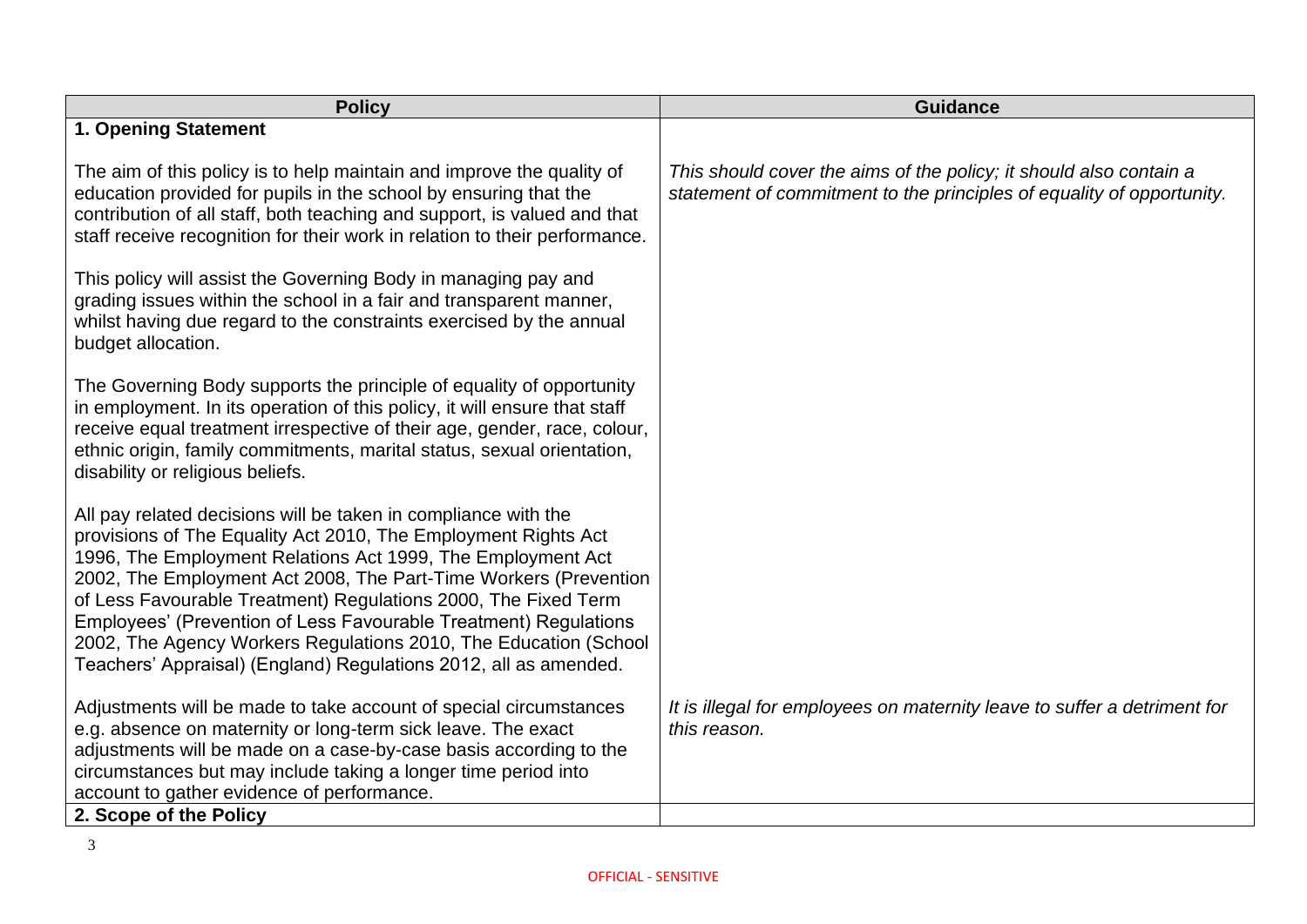| The Policy will cover all staff employed on the payroll of Hovingham<br>and St Hilda's, Ampleforth CE VC Primary Schools Federation,<br>irrespective of grade or conditions of service. It will have reference to<br>those statutory instruments and other conditions of service which<br>affect pay and grading, including, as issued and revised: -<br>The School Teachers' Pay and Conditions Document (The<br>Document);<br>The Conditions of Service for School Teachers in England and Wales<br>(the 'Burgundy Book');<br>The NJC for Local Government Services National Agreement on Pay<br>and Conditions of Service (the 'Green Book' for support staff);<br>The North Yorkshire County Council/Unison Collective Agreement<br>and<br>The JNC for Youth and Community Workers (the 'Pink Book).<br>Any significant changes to this policy, other than those resulting from<br>changes to the documents listed above, will be the subject of<br>consultation between the Governing Body and the appropriate trade<br>unions and professional associations represented within the school.<br>Where changes are made to this policy they should be communicated<br>promptly to all staff in a manner designed to draw their attention to the<br>changes. The policy is subject to review annually or as otherwise<br>required.<br>The implementation, review and operation of this policy will be the<br>responsibility of the Governing Body of the School, through its Full<br>Governing Body (henceforward known as 'the Committee'), and<br>advised by the school's Headteacher, in line with your scheme of<br>delegation. | This should include:<br>who will operate it<br>$\overline{\phantom{a}}$<br>whom it will cover<br>$\overline{a}$<br>where it will operate<br>$\blacksquare$<br>to what it will have reference (e.g. STP&CD, conditions of<br>$\overline{a}$<br>service)<br>who will be consulted<br>when it will be reviewed<br>Useful information on teachers' pay is available at: Teachers' Pay and<br>Conditions and for support staff at www.lge.gov.uk and via the CYPS<br>info site |
|---------------------------------------------------------------------------------------------------------------------------------------------------------------------------------------------------------------------------------------------------------------------------------------------------------------------------------------------------------------------------------------------------------------------------------------------------------------------------------------------------------------------------------------------------------------------------------------------------------------------------------------------------------------------------------------------------------------------------------------------------------------------------------------------------------------------------------------------------------------------------------------------------------------------------------------------------------------------------------------------------------------------------------------------------------------------------------------------------------------------------------------------------------------------------------------------------------------------------------------------------------------------------------------------------------------------------------------------------------------------------------------------------------------------------------------------------------------------------------------------------------------------------------------------------------------------------------------------------------------------------------------|---------------------------------------------------------------------------------------------------------------------------------------------------------------------------------------------------------------------------------------------------------------------------------------------------------------------------------------------------------------------------------------------------------------------------------------------------------------------------|
| 3. Implementation                                                                                                                                                                                                                                                                                                                                                                                                                                                                                                                                                                                                                                                                                                                                                                                                                                                                                                                                                                                                                                                                                                                                                                                                                                                                                                                                                                                                                                                                                                                                                                                                                     |                                                                                                                                                                                                                                                                                                                                                                                                                                                                           |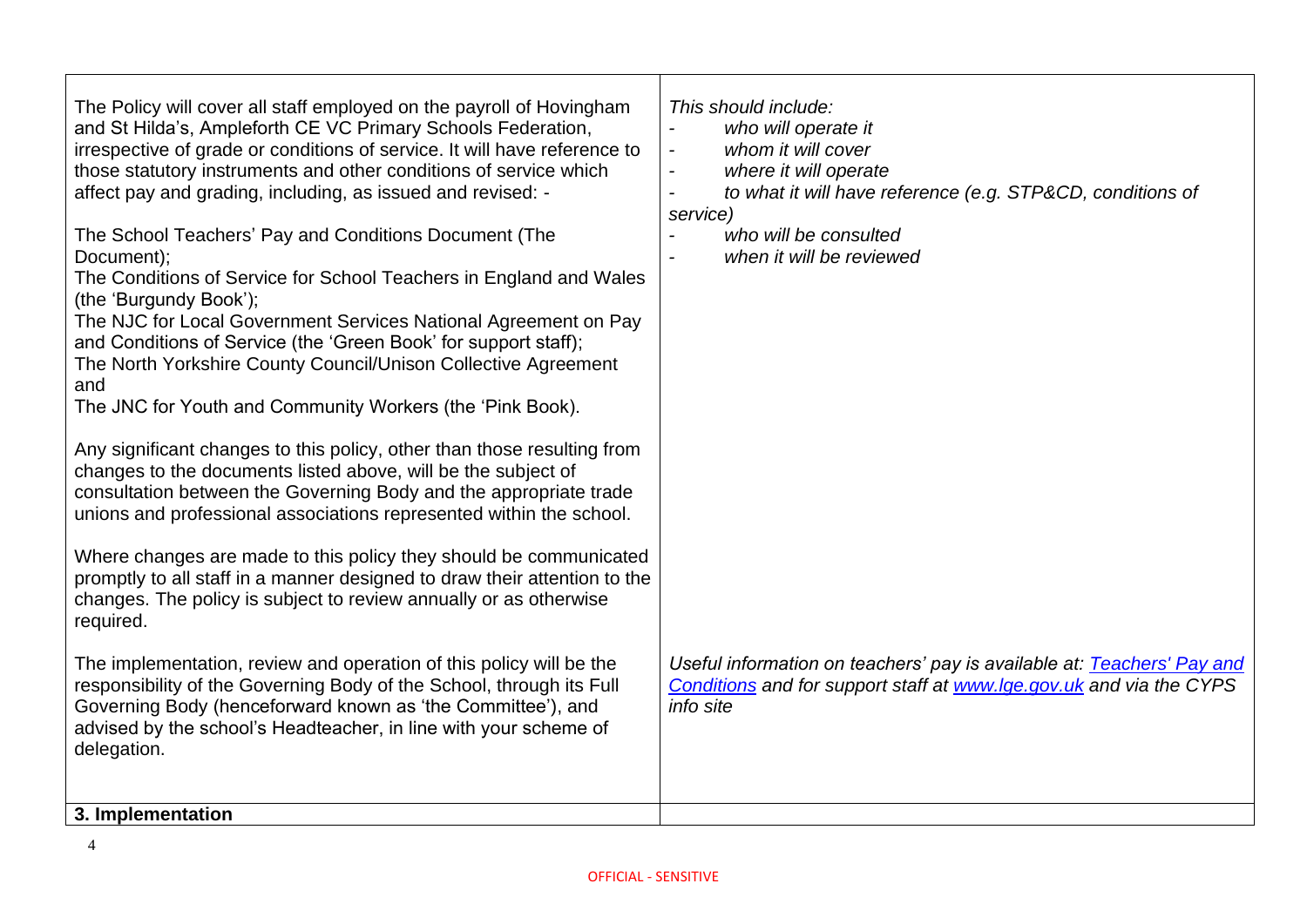It is intended that the school staffing budget will include an annual allocation to cover the total cost of existing and any additional planned salaries and any eligible performance progression within Governors' discretion. Alterations to the school's Pay Policy will be proposed by the Committee to the Governing Body for final approval. The Committee, with delegated responsibility, will conduct an annual review of the salary structure of the school, with any changes normally taking effect from 01 September each year.

The Committee will consider all matters relating to pay and grading within the school, for all staff. The Committee will be advised by the Headteacher, who will be required to withdraw when matters pertaining to his or her own grading and salary are being considered. This may include matters which could have a direct 'knock-on' effect on the Headteacher's pay, for example, the determination of the pay range for Deputies and/or Assistant Headteachers or other members of the leadership group. Governors employed at the school cannot be members of this Committee and any Governor with a financial or personal interest in the matters being considered will be required to withdraw from such deliberations.

The Committee will determine pay and grading for staff within the parameters set by this policy in as fair and equitable a manner as possible, observing all statutory and contractual requirements. The Committee will determine the pay of each member of staff annually, and more frequently if appropriate, within the school's allocated staffing budget.

All decisions of the Committee in relation to pay and grading will be clearly minuted. Decisions of the Committee will be communicated to those individuals affected, in writing.

The full Governing Body will receive the report of the Committee in the confidential section of the agenda and will endorse or refer back *This section should cover the involvement of governors in subcommittees, including terms of reference, and advice. This should include:*

- *- membership of committees*
- *- powers delegated to them*
- *- timing of pay/grading reviews*

*This Committee may also be charged with appraising the Headteacher under appraisal arrangements.* 

*Schools should ensure that all decisions and the reasons for them are well documented at every stage. All pay decisions must be made on objective criteria so that there is no discriminatory effect on any group of teachers with a particular protected characteristic under the Equality Act 2010.* 

*DfE advice is available here: [Equality considerations in relation to](https://www.gov.uk/government/publications/reviewing-and-revising-school-teachers-pay)  [appraisals and pay](https://www.gov.uk/government/publications/reviewing-and-revising-school-teachers-pay)*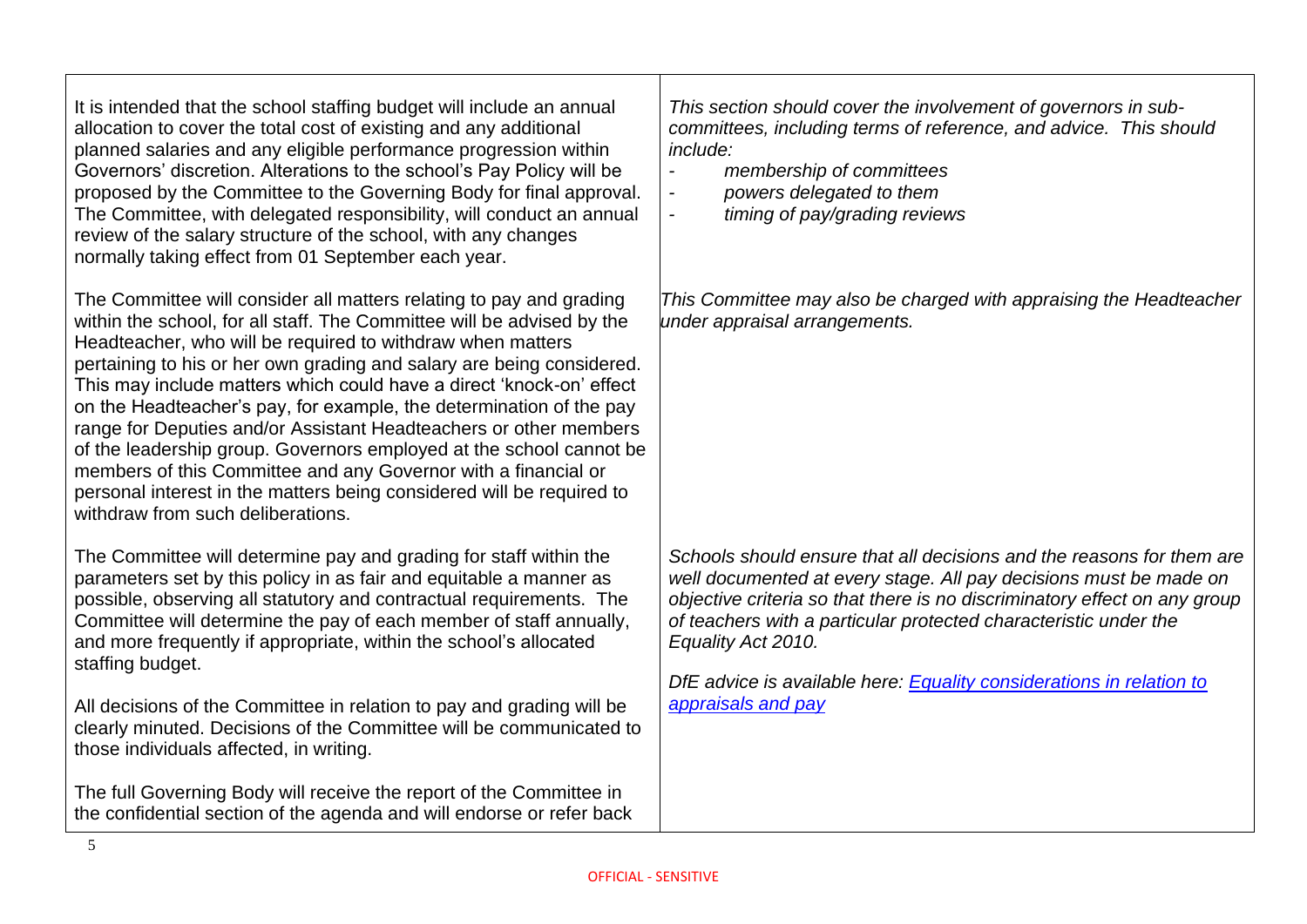| any proposals made. Teachers, staff and any other Governors with a<br>direct or indirect pecuniary interest may be required to withdraw if any<br>matters contained in the report are to be debated. It may also be<br>appropriate, in some circumstances, if members of the Appeals<br>Committee also withdraw.                                                                                                                                                                                                                                                                          |                                                                                                                                                                                                                                                                                                                     |
|-------------------------------------------------------------------------------------------------------------------------------------------------------------------------------------------------------------------------------------------------------------------------------------------------------------------------------------------------------------------------------------------------------------------------------------------------------------------------------------------------------------------------------------------------------------------------------------------|---------------------------------------------------------------------------------------------------------------------------------------------------------------------------------------------------------------------------------------------------------------------------------------------------------------------|
| The Governing Body will ensure that every teacher's salary is<br>reviewed annually with effect from 01 September and no later than 31<br>October (or 31 December in the case of the Headteacher) and give<br>them a written statement setting out their salary and any other<br>financial benefits to which they are entitled. Reviews may take place<br>at other times of the year to reflect any change in the basis for<br>calculating an individual's pay. Any such revision should be<br>accompanied by a revised pay statement within one month of the<br>determination being made. | Various template pay statements are attached at Appendix B.                                                                                                                                                                                                                                                         |
| 4. Staffing Structure and<br><b>Implementation Plan</b>                                                                                                                                                                                                                                                                                                                                                                                                                                                                                                                                   |                                                                                                                                                                                                                                                                                                                     |
| The Governing Body will publish a whole school Staffing Structure. A<br>copy of this document will be attached to the school's Pay Policy.<br>Should it subsequently be necessary to propose amendments to the<br>Staffing Structure, consultation will take place, as appropriate, in line<br>with the school's Reorganisation, Redundancy and Redeployment<br>Policy and Procedure.                                                                                                                                                                                                     | In line with the Rewards and Incentives Group (RIG) published 'Tool<br>Kit', good practice should involve; an explanation of the philosophy<br>behind the changes, present and proposed Job Descriptions being<br>made available along with the new staffing structure, highlighting the<br>three types of changes; |
| Where changes to the Staffing Structure affect teachers' pay they will<br>be issued with a revised salary statement together with details of<br>safeguarding (where appropriate, see section 5) as per the<br>requirements of the Document.                                                                                                                                                                                                                                                                                                                                               | 1. Identical positions, where staff can be 'pass-ported' from the old to<br>the new structure.<br>2. Hybrid positions where certain staff who previously had similar<br>positions would be 'ring fenced' to apply.<br>3. Totally new jobs open for anyone to apply.                                                 |
|                                                                                                                                                                                                                                                                                                                                                                                                                                                                                                                                                                                           | Also, the inclusion of a statement of commitment to a transparent<br>process would be appropriate.                                                                                                                                                                                                                  |
| 5. Salary Safeguarding for Teachers                                                                                                                                                                                                                                                                                                                                                                                                                                                                                                                                                       |                                                                                                                                                                                                                                                                                                                     |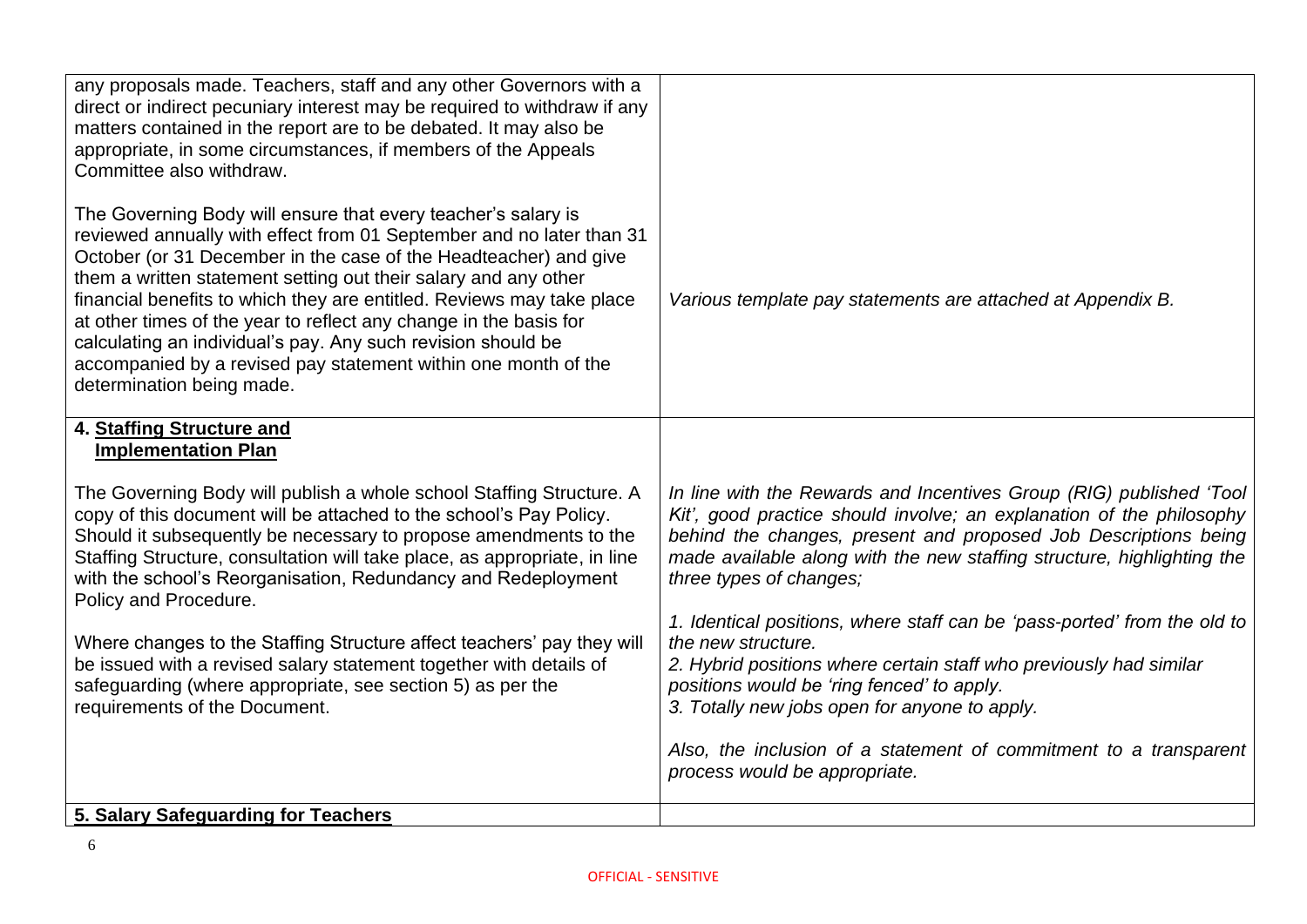| The Governing Body is required to review the duties of any teachers<br>who are entitled to safeguarded sums that in total exceed £500 and<br>may allocate appropriate additional responsibilities, commensurate<br>with the safeguarded sum, for the period of safeguarding. The<br>Governing Body will ensure that appropriate notice is issued of any<br>new responsibilities that are being given to the teacher as work<br>commensurate with their safeguarded sum. All such additional<br>responsibilities will be allocated following consultation with the<br>teacher, and kept under review until the safeguarding period ends,<br>when a decision will be taken about the future allocation of those<br>responsibilities. Where a teacher unreasonably refuses to carry out<br>additional responsibilities the safeguarded pay may be removed<br>subject to at least one months' notice being given. | The Full Rules and Guidance on Salary Safeguarding are available in<br>the Document at : Teachers' Pay and Conditions |
|---------------------------------------------------------------------------------------------------------------------------------------------------------------------------------------------------------------------------------------------------------------------------------------------------------------------------------------------------------------------------------------------------------------------------------------------------------------------------------------------------------------------------------------------------------------------------------------------------------------------------------------------------------------------------------------------------------------------------------------------------------------------------------------------------------------------------------------------------------------------------------------------------------------|-----------------------------------------------------------------------------------------------------------------------|
|                                                                                                                                                                                                                                                                                                                                                                                                                                                                                                                                                                                                                                                                                                                                                                                                                                                                                                               |                                                                                                                       |
| The Governing Body is required to allocate appropriate funding for                                                                                                                                                                                                                                                                                                                                                                                                                                                                                                                                                                                                                                                                                                                                                                                                                                            | The Governing Body is required to allocate appropriate funding for                                                    |
| performance pay progression at all levels.                                                                                                                                                                                                                                                                                                                                                                                                                                                                                                                                                                                                                                                                                                                                                                                                                                                                    | performance pay progression at all levels.                                                                            |
| It is critical for schools to establish a firm and objective evidence base                                                                                                                                                                                                                                                                                                                                                                                                                                                                                                                                                                                                                                                                                                                                                                                                                                    | It is critical for schools to establish a firm and objective evidence base                                            |
| and for teachers to be made clear, from the outset, as to the criteria                                                                                                                                                                                                                                                                                                                                                                                                                                                                                                                                                                                                                                                                                                                                                                                                                                        | and for teachers to be made clear, from the outset, as to the criteria                                                |
| on which pay recommendations will be based.                                                                                                                                                                                                                                                                                                                                                                                                                                                                                                                                                                                                                                                                                                                                                                                                                                                                   | on which pay recommendations will be based.                                                                           |
| Detailed advice is available from the DfE; Use of evidence in                                                                                                                                                                                                                                                                                                                                                                                                                                                                                                                                                                                                                                                                                                                                                                                                                                                 | Detailed advice is available from the DfE; Use of evidence in                                                         |
| appraisals and pay decisions. All teaching unions/professional                                                                                                                                                                                                                                                                                                                                                                                                                                                                                                                                                                                                                                                                                                                                                                                                                                                | appraisals and pay decisions. All teaching unions/professional                                                        |
| associations have also published guidance.                                                                                                                                                                                                                                                                                                                                                                                                                                                                                                                                                                                                                                                                                                                                                                                                                                                                    | associations have also published guidance.                                                                            |
| In considering DfE advice NYCC recommends that great care needs                                                                                                                                                                                                                                                                                                                                                                                                                                                                                                                                                                                                                                                                                                                                                                                                                                               | In considering DfE advice NYCC recommends that great care needs                                                       |
| to be taken if any evidence has a high degree of subjectivity (e.g.                                                                                                                                                                                                                                                                                                                                                                                                                                                                                                                                                                                                                                                                                                                                                                                                                                           | to be taken if any evidence has a high degree of subjectivity (e.g.                                                   |
| feedback from colleagues, parents and pupils). It is important to take                                                                                                                                                                                                                                                                                                                                                                                                                                                                                                                                                                                                                                                                                                                                                                                                                                        | feedback from colleagues, parents and pupils). It is important to take                                                |
| context into account. The focus should be on objective criteria as                                                                                                                                                                                                                                                                                                                                                                                                                                                                                                                                                                                                                                                                                                                                                                                                                                            | context into account. The focus should be on objective criteria as                                                    |
| much as possible as the greater the degree of subjectivity, the more                                                                                                                                                                                                                                                                                                                                                                                                                                                                                                                                                                                                                                                                                                                                                                                                                                          | much as possible as the greater the degree of subjectivity, the more                                                  |
| likely it will be open to challenge. Where relevant, refer to separate                                                                                                                                                                                                                                                                                                                                                                                                                                                                                                                                                                                                                                                                                                                                                                                                                                        | likely it will be open to challenge. Where relevant, refer to separate                                                |

ா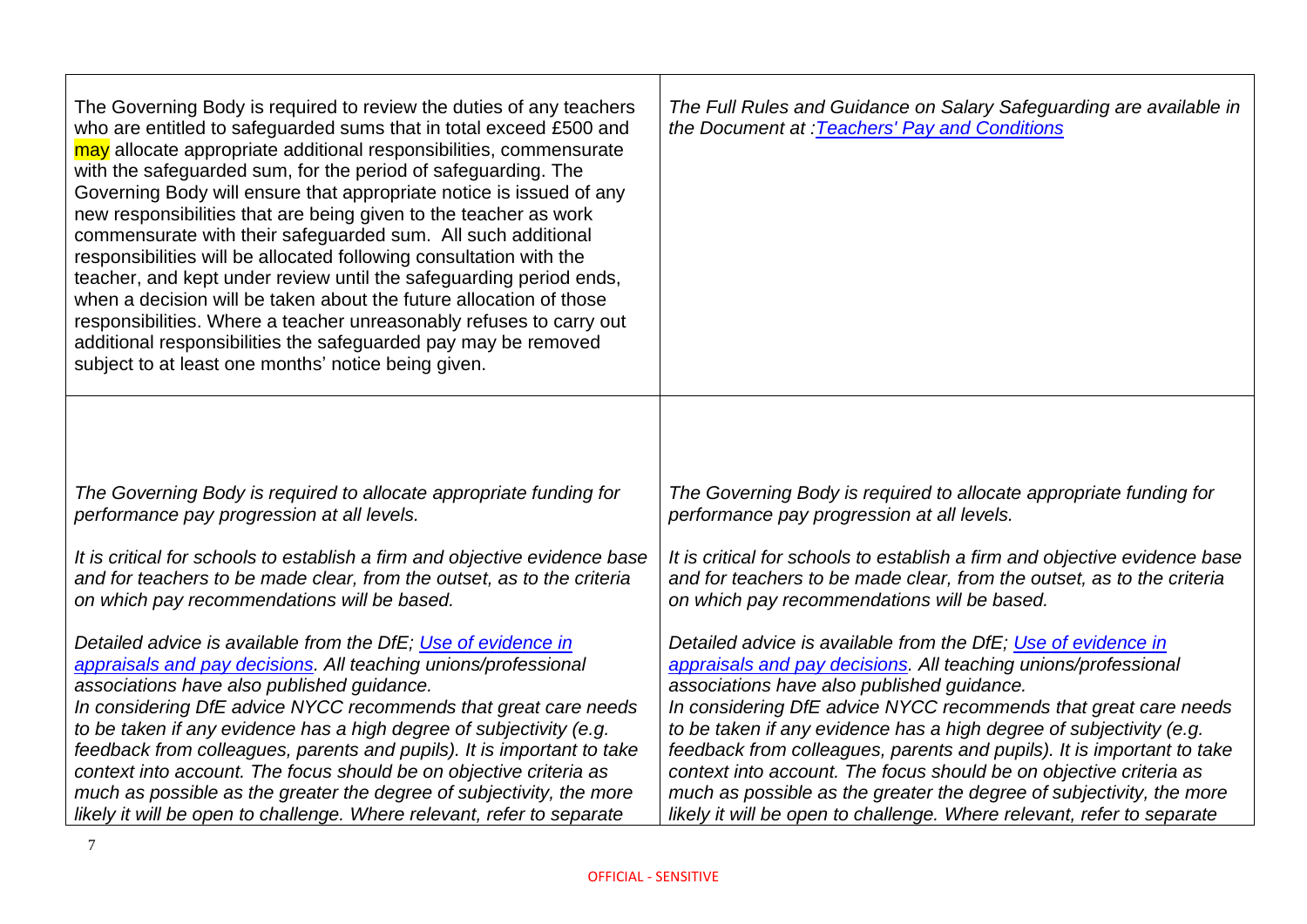| processes (grievance, performance, conduct).                                                                                                                                                                  | processes (grievance, performance, conduct).                                                                                                                                                                                                                                                              |
|---------------------------------------------------------------------------------------------------------------------------------------------------------------------------------------------------------------|-----------------------------------------------------------------------------------------------------------------------------------------------------------------------------------------------------------------------------------------------------------------------------------------------------------|
| Evidence used may include pupil progress records, planning records,                                                                                                                                           | Evidence used may include pupil progress records, planning records,                                                                                                                                                                                                                                       |
| pupils' work scrutiny (including marking and assessment) and lesson                                                                                                                                           | pupils' work scrutiny (including marking and assessment) and lesson                                                                                                                                                                                                                                       |
| observations. Schools may wish to add their own criteria but need to                                                                                                                                          | observations. Schools may wish to add their own criteria but need to                                                                                                                                                                                                                                      |
| take into account the need for justification in case of challenge. For                                                                                                                                        | take into account the need for justification in case of challenge. For                                                                                                                                                                                                                                    |
| example, budgetary issues cannot be used as a criterion to determine                                                                                                                                          | example, budgetary issues cannot be used as a criterion to determine                                                                                                                                                                                                                                      |
| (or restrict) pay progression.                                                                                                                                                                                | (or restrict) pay progression.                                                                                                                                                                                                                                                                            |
| NYCC recommends the use of absolute criteria rather than relative                                                                                                                                             | NYCC recommends the use of absolute criteria rather than relative                                                                                                                                                                                                                                         |
| criteria (e.g. rank order) as the latter can be seen as divisive.                                                                                                                                             | criteria (e.g. rank order) as the latter can be seen as divisive.                                                                                                                                                                                                                                         |
| The following is an example of how performance may be recognised;                                                                                                                                             | The following is an example of how performance may be recognised;                                                                                                                                                                                                                                         |
| schools need to adopt this wording or, otherwise, determine their own                                                                                                                                         | schools need to adopt this wording or, otherwise, determine their own                                                                                                                                                                                                                                     |
| criteria: -                                                                                                                                                                                                   | criteria: -                                                                                                                                                                                                                                                                                               |
| • A performance which meets requirements will receive a one-                                                                                                                                                  | • A performance which meets requirements will receive a one-                                                                                                                                                                                                                                              |
| point increase within the pay scale, if headroom allows                                                                                                                                                       | point increase within the pay scale, if headroom allows                                                                                                                                                                                                                                                   |
| A performance which fails to meet requirements may not                                                                                                                                                        | A performance which fails to meet requirements may not                                                                                                                                                                                                                                                    |
| receive an increase                                                                                                                                                                                           | receive an increase                                                                                                                                                                                                                                                                                       |
| Schools may also consider recognising excellent performance in the                                                                                                                                            | Schools may also consider recognising excellent performance in the                                                                                                                                                                                                                                        |
| following terms but should be aware of the need to have sound                                                                                                                                                 | following terms but should be aware of the need to have sound                                                                                                                                                                                                                                             |
| objective evidence to justify differentiated pay progression:                                                                                                                                                 | objective evidence to justify differentiated pay progression:                                                                                                                                                                                                                                             |
| A performance which significantly exceeds requirements                                                                                                                                                        | A performance which significantly exceeds requirements                                                                                                                                                                                                                                                    |
| $\bullet$                                                                                                                                                                                                     | $\bullet$                                                                                                                                                                                                                                                                                                 |
| will receive a two-point increase within the pay scale, if                                                                                                                                                    | will receive a two-point increase within the pay scale, if                                                                                                                                                                                                                                                |
| headroom allows                                                                                                                                                                                               | headroom allows                                                                                                                                                                                                                                                                                           |
| 1. Teachers will not receive pay progression if their performance<br>in the previous year did not meet requirements, taking into<br>account identified conduct or capability issues and appraisal<br>outcome. | In addition, schools may wish to insert one or more of the<br>following policy statements: -<br>1 Teachers will not receive pay progression if their performance in<br>the previous year did not meet requirements, taking into account<br>identified conduct or capability issues and appraisal outcome. |
| 2. Additionally, teachers will also not receive an increment if their                                                                                                                                         | Schools may wish to consider adding the attendance criteria below to                                                                                                                                                                                                                                      |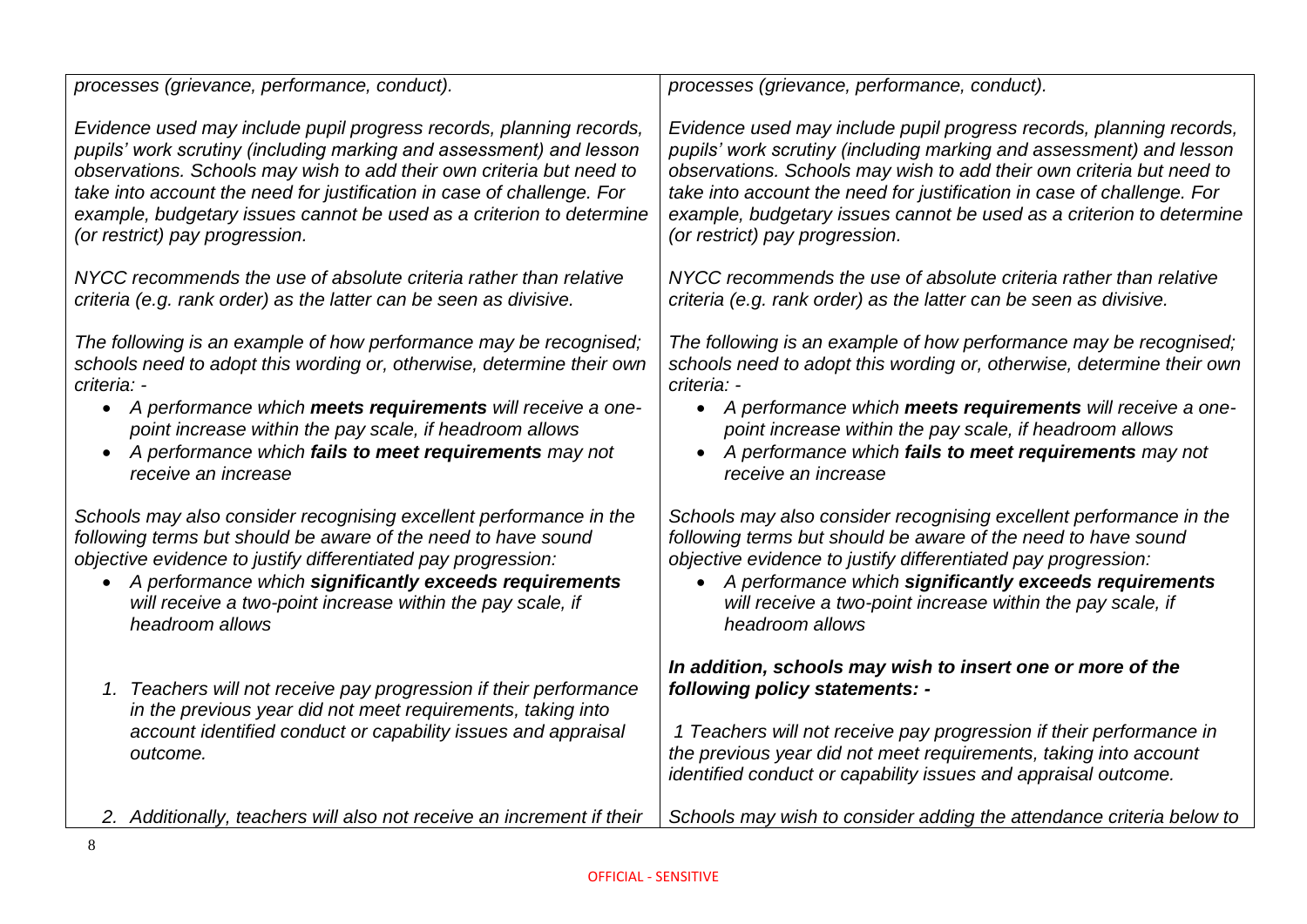| sickness absence exceeds stated limits:                                 | bring teachers in line with support staff. However, this element is at  |
|-------------------------------------------------------------------------|-------------------------------------------------------------------------|
|                                                                         | particular variance with the Professional Associations' stance          |
| Max days in year 3 yr total limit<br><b>Period</b>                      | who may expect to be consulted over this inclusion, and may,            |
|                                                                         | therefore, be robustly challenged.                                      |
| $01.09.21 -$<br>7<br>21                                                 |                                                                         |
| 31.08.2 <mark>2</mark>                                                  | 2 Additionally, teachers will also not receive an increment if their    |
| Only if the maximum sickness absence is exceeded for the last           | sickness absence exceeds stated limits:                                 |
| review period, then the 3-year total will be considered (current year   |                                                                         |
| plus previous 2 years).                                                 | Max days in year 3 yr total limit<br>Period                             |
|                                                                         |                                                                         |
| Taking into account performance against the stated criteria, staff with | $01.09.21 -$<br>$\overline{7}$<br>21                                    |
| headroom within the pay range will have pay progression withheld.       | 31.08.2 <mark>2</mark>                                                  |
|                                                                         | Only if the maximum sickness absence is exceeded for the last           |
| Increments will not be granted where staff do not meet the above        | review period, then the 3-year total will be considered (current year   |
| criteria. However, exceptions will be considered for:                   | plus previous 2 years).                                                 |
|                                                                         |                                                                         |
| One-off absence of normally not more than three months<br>$\bullet$     | Taking into account performance against the stated criteria, staff with |
| where the individual has an otherwise excellent attendance              | headroom within the pay range will have pay progression withheld.       |
| record.                                                                 |                                                                         |
|                                                                         | Increments will not be granted where staff do not meet the above        |
| Staff whose illness prevents them from attending their usual            | criteria. However, exceptions will be considered for:                   |
| place of work and whose offer to work in a different capacity /         |                                                                         |
| location is unable to be accommodated by their manager.                 | One-off absence of normally not more than three months                  |
|                                                                         | where the individual has an otherwise excellent attendance              |
| An individual who is injured in the course of their duties. This        | record.                                                                 |
| will be taken into consideration unless the individual has been         |                                                                         |
| negligent of their own safety or wellbeing. Where the sickness          | Staff whose illness prevents them from attending their usual            |
| absence is work related, or due to contact with infectious              | place of work and whose offer to work in a different capacity /         |
| diseases contracted directly in the course of employment,               | location is unable to be accommodated by their manager.                 |
| consideration may be given to it being exempt.                          |                                                                         |
|                                                                         | An individual who is injured in the course of their duties. This        |
| <b>Disability Related Sickness Absence</b>                              | will be taken into consideration unless the individual has been         |
|                                                                         | negligent of their own safety or wellbeing. Where the sickness          |
| If the cause of sickness absence was related to pregnancy then this     | absence is work related, or due to contact with infectious              |
| must not be taken into account in the employee's sickness absence       | diseases contracted directly in the course of employment,               |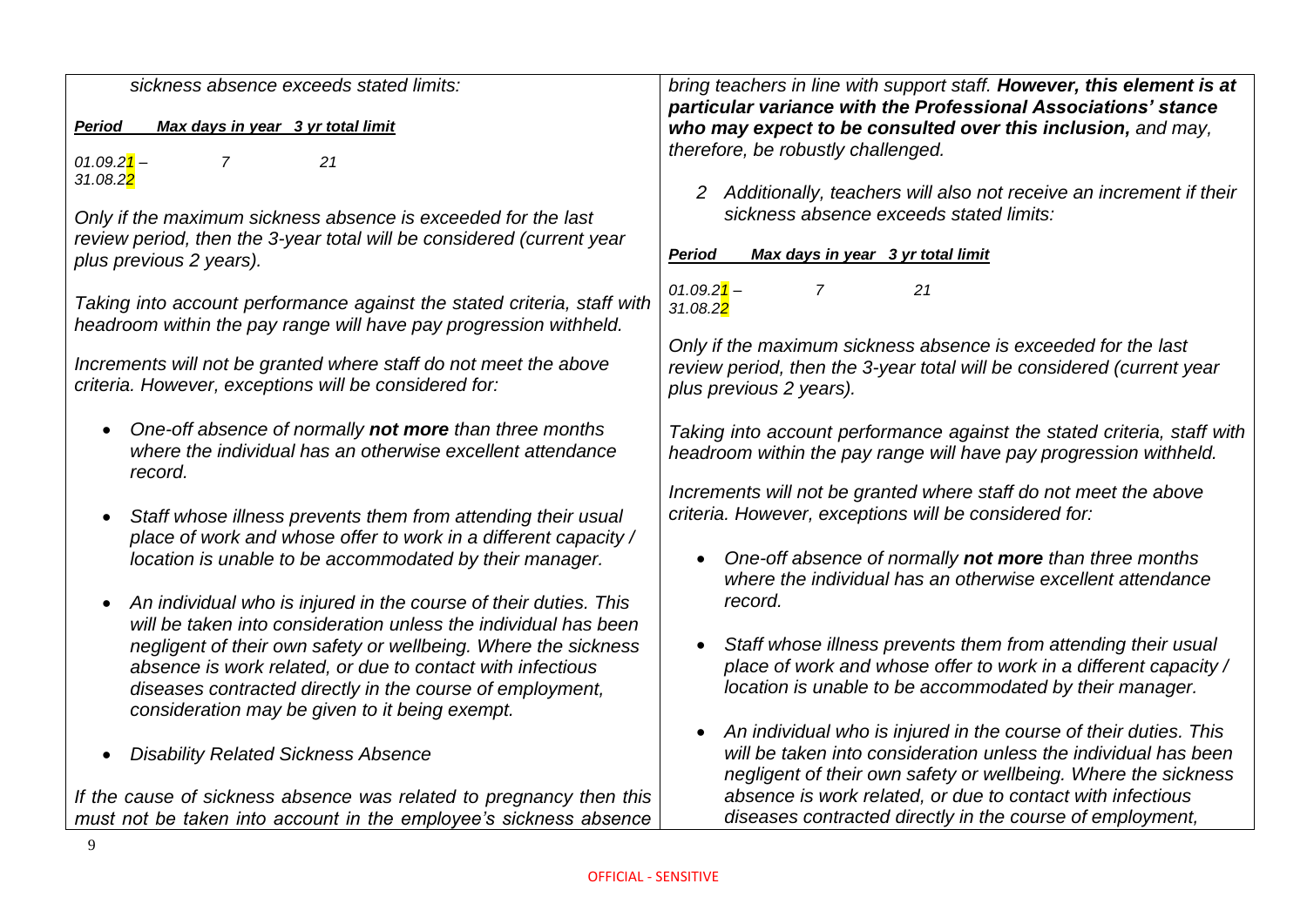| total figure for assessment against the target figures.                                                                                                                                                                                                                                                                                                                                                                                                                                                                         | consideration may be given to it being exempt.                                                                                                                                                                                                                                                                                                                                                                                                                                                                                      |
|---------------------------------------------------------------------------------------------------------------------------------------------------------------------------------------------------------------------------------------------------------------------------------------------------------------------------------------------------------------------------------------------------------------------------------------------------------------------------------------------------------------------------------|-------------------------------------------------------------------------------------------------------------------------------------------------------------------------------------------------------------------------------------------------------------------------------------------------------------------------------------------------------------------------------------------------------------------------------------------------------------------------------------------------------------------------------------|
| If a period of warning/under-performance crosses two appraisal years<br>pay progression would be withheld only once (in the first year)<br>provided that conduct/performance was acceptable in the remainder<br>of the second year.                                                                                                                                                                                                                                                                                             | <b>Disability Related Sickness Absence</b><br>If the cause of sickness absence was related to pregnancy then this<br>must not be taken into account in the employee's sickness absence<br>total figure for assessment against the target figures.<br>If a period of warning/under-performance crosses two appraisal years<br>pay progression would be withheld only once (in the first year)<br>provided that conduct/performance was acceptable in the remainder<br>of the second year.                                            |
| 7. Grading and Salary Determination<br>Salaries will be determined in September 2021 in relation to the<br>arrangements specified in the 2020 Document. Therefore, the<br>performance related pay arrangements will be effective from<br>September 2021, based on performance in the academic year<br>20 <mark>20</mark> /2 <mark>1</mark> .<br>All pay scales referred to in this document reflect the mandatory<br>increases to the minima and maxima of the pay scales and TLR<br>and SEN allowances from 01 September 2021. | NYCC recommend the retention of existing pay scales for<br>teachers i.e. 6-point scale for MPS, 3-point scale for UPS, 6-point<br>scale for Unqualified teachers and 18-point scale for Leading<br>Practitioners. If schools wish to depart from these pay scales it<br>is important to be aware that (i) NYCC may need to make<br>representations against this decision, and (ii) you are advised to<br>consult over any change to this position.<br>NYCC also recommends retention of the 43-point Leadership<br>Group pay spine. |
| i) Leadership Group<br>All teachers paid on the Pay Spine for the Leadership Group are not<br>eligible for Special Needs Allowances (SEN) or for Teaching and<br>Learning Responsibility Payments (TLR).<br><b>Leadership Group Pay Spine</b><br>L1<br>42,195                                                                                                                                                                                                                                                                   | This section should contain detailed provisions relating to the<br>determination of salary levels within the school, including new<br>appointments, or it may refer the reader to the detailed provisions of<br>other documents, particularly the School Teachers' Pay and<br>Conditions Document ('the Document').                                                                                                                                                                                                                 |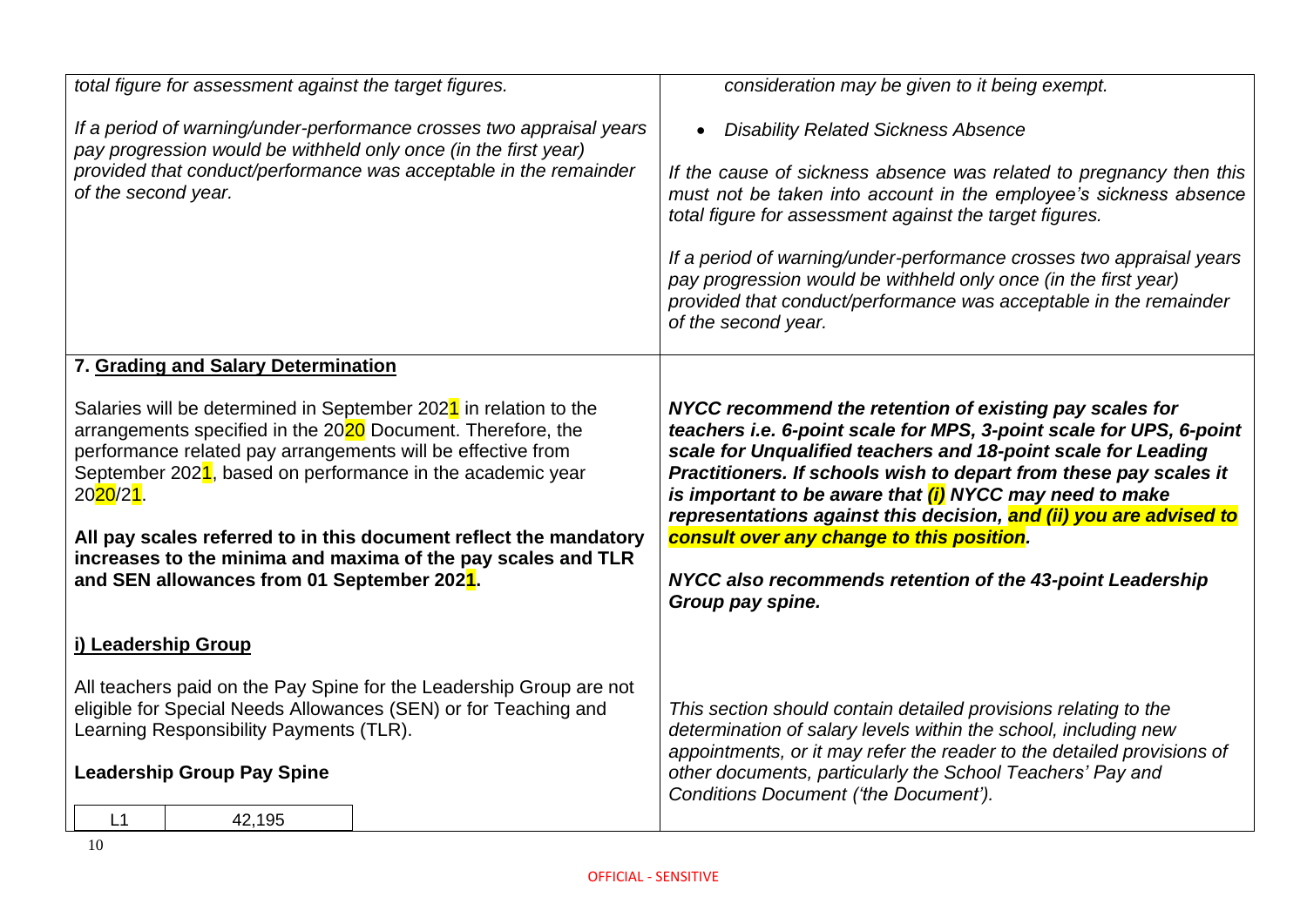| Leadership Group<br>i)<br>L <sub>3</sub><br>44,331<br>ii)<br><b>Leading Practitioners</b><br>L4<br>45,434<br>iii)<br><b>Main Pay Scale Teachers</b><br>L5<br>46,566<br>Threshold and Post - Threshold Teachers<br>iv)<br>L <sub>6</sub><br>47,735<br>V)<br><b>Unqualified Teachers</b><br>vi)<br><b>Early Years Teachers</b><br>L7<br>49,019<br>vii)<br><b>Support Staff</b><br>L <sub>8</sub><br>50,151<br>L <sub>9</sub><br>51,402<br>When determining the leadership pay ranges for Headteachers,<br>L10<br>52,723<br>Deputies and Assistant Headteachers, the relevant body must take into<br>L11<br>54,091<br>account all of the permanent responsibilities of the role, any challenges<br>L12<br>55,338<br>that are specific to the role, and all other relevant considerations. The<br>relevant body must ensure that there is appropriate scope within the<br>L13<br>56,721<br>range to allow for performance related progress over time.<br>L14<br>58,135<br>L15<br>59,581<br>Whenever a new Headteacher, Deputy or Assistant Headteacher is<br>L16<br>61,166<br>due to be appointed, or there are significant changes to a role, the<br>L17<br>62,570<br>following three stage process should be undertaken:<br>$L18*$<br>63,508<br>64,143<br>Stage 1 – Defining the role and determining the Headteacher group<br>L18<br>Stage 2 - Setting the indicative pay range (the point at which the<br>L <sub>19</sub><br>65,735<br>range will start within or, exceptionally and for Headteachers only,<br>L20<br>67,364<br>above the Headteacher group)<br>$L21$ *<br>68,347<br>Stage 3 – Deciding the starting salary and individual pay range<br>69,031<br>L21<br>L22<br>70,745<br>Stage 1<br>L23<br>72,497<br>Governing Bodies should use this stage to define the job and identify the<br>$L24*$<br>73,559<br>broad pay range as a provisional guide to determining an appropriate<br>L24<br>74,295<br>level of pay. They will need to define and set out the specific role,<br>L25<br>76,141<br>responsibilities and accountabilities of the post as well as the skills<br>L26<br>78,025<br>and relevant competences required.<br>$L27*$<br>79,167<br>Stage 2<br>L27<br>79,958 | L2 | 43,251 | it may be broken down to separately consider: |
|------------------------------------------------------------------------------------------------------------------------------------------------------------------------------------------------------------------------------------------------------------------------------------------------------------------------------------------------------------------------------------------------------------------------------------------------------------------------------------------------------------------------------------------------------------------------------------------------------------------------------------------------------------------------------------------------------------------------------------------------------------------------------------------------------------------------------------------------------------------------------------------------------------------------------------------------------------------------------------------------------------------------------------------------------------------------------------------------------------------------------------------------------------------------------------------------------------------------------------------------------------------------------------------------------------------------------------------------------------------------------------------------------------------------------------------------------------------------------------------------------------------------------------------------------------------------------------------------------------------------------------------------------------------------------------------------------------------------------------------------------------------------------------------------------------------------------------------------------------------------------------------------------------------------------------------------------------------------------------------------------------------------------------------------------------------------------------------------------------------------------------------------------------------------------------------|----|--------|-----------------------------------------------|
|                                                                                                                                                                                                                                                                                                                                                                                                                                                                                                                                                                                                                                                                                                                                                                                                                                                                                                                                                                                                                                                                                                                                                                                                                                                                                                                                                                                                                                                                                                                                                                                                                                                                                                                                                                                                                                                                                                                                                                                                                                                                                                                                                                                          |    |        |                                               |
|                                                                                                                                                                                                                                                                                                                                                                                                                                                                                                                                                                                                                                                                                                                                                                                                                                                                                                                                                                                                                                                                                                                                                                                                                                                                                                                                                                                                                                                                                                                                                                                                                                                                                                                                                                                                                                                                                                                                                                                                                                                                                                                                                                                          |    |        |                                               |
|                                                                                                                                                                                                                                                                                                                                                                                                                                                                                                                                                                                                                                                                                                                                                                                                                                                                                                                                                                                                                                                                                                                                                                                                                                                                                                                                                                                                                                                                                                                                                                                                                                                                                                                                                                                                                                                                                                                                                                                                                                                                                                                                                                                          |    |        |                                               |
|                                                                                                                                                                                                                                                                                                                                                                                                                                                                                                                                                                                                                                                                                                                                                                                                                                                                                                                                                                                                                                                                                                                                                                                                                                                                                                                                                                                                                                                                                                                                                                                                                                                                                                                                                                                                                                                                                                                                                                                                                                                                                                                                                                                          |    |        |                                               |
|                                                                                                                                                                                                                                                                                                                                                                                                                                                                                                                                                                                                                                                                                                                                                                                                                                                                                                                                                                                                                                                                                                                                                                                                                                                                                                                                                                                                                                                                                                                                                                                                                                                                                                                                                                                                                                                                                                                                                                                                                                                                                                                                                                                          |    |        |                                               |
|                                                                                                                                                                                                                                                                                                                                                                                                                                                                                                                                                                                                                                                                                                                                                                                                                                                                                                                                                                                                                                                                                                                                                                                                                                                                                                                                                                                                                                                                                                                                                                                                                                                                                                                                                                                                                                                                                                                                                                                                                                                                                                                                                                                          |    |        |                                               |
|                                                                                                                                                                                                                                                                                                                                                                                                                                                                                                                                                                                                                                                                                                                                                                                                                                                                                                                                                                                                                                                                                                                                                                                                                                                                                                                                                                                                                                                                                                                                                                                                                                                                                                                                                                                                                                                                                                                                                                                                                                                                                                                                                                                          |    |        |                                               |
|                                                                                                                                                                                                                                                                                                                                                                                                                                                                                                                                                                                                                                                                                                                                                                                                                                                                                                                                                                                                                                                                                                                                                                                                                                                                                                                                                                                                                                                                                                                                                                                                                                                                                                                                                                                                                                                                                                                                                                                                                                                                                                                                                                                          |    |        |                                               |
|                                                                                                                                                                                                                                                                                                                                                                                                                                                                                                                                                                                                                                                                                                                                                                                                                                                                                                                                                                                                                                                                                                                                                                                                                                                                                                                                                                                                                                                                                                                                                                                                                                                                                                                                                                                                                                                                                                                                                                                                                                                                                                                                                                                          |    |        |                                               |
|                                                                                                                                                                                                                                                                                                                                                                                                                                                                                                                                                                                                                                                                                                                                                                                                                                                                                                                                                                                                                                                                                                                                                                                                                                                                                                                                                                                                                                                                                                                                                                                                                                                                                                                                                                                                                                                                                                                                                                                                                                                                                                                                                                                          |    |        |                                               |
|                                                                                                                                                                                                                                                                                                                                                                                                                                                                                                                                                                                                                                                                                                                                                                                                                                                                                                                                                                                                                                                                                                                                                                                                                                                                                                                                                                                                                                                                                                                                                                                                                                                                                                                                                                                                                                                                                                                                                                                                                                                                                                                                                                                          |    |        |                                               |
|                                                                                                                                                                                                                                                                                                                                                                                                                                                                                                                                                                                                                                                                                                                                                                                                                                                                                                                                                                                                                                                                                                                                                                                                                                                                                                                                                                                                                                                                                                                                                                                                                                                                                                                                                                                                                                                                                                                                                                                                                                                                                                                                                                                          |    |        |                                               |
|                                                                                                                                                                                                                                                                                                                                                                                                                                                                                                                                                                                                                                                                                                                                                                                                                                                                                                                                                                                                                                                                                                                                                                                                                                                                                                                                                                                                                                                                                                                                                                                                                                                                                                                                                                                                                                                                                                                                                                                                                                                                                                                                                                                          |    |        |                                               |
|                                                                                                                                                                                                                                                                                                                                                                                                                                                                                                                                                                                                                                                                                                                                                                                                                                                                                                                                                                                                                                                                                                                                                                                                                                                                                                                                                                                                                                                                                                                                                                                                                                                                                                                                                                                                                                                                                                                                                                                                                                                                                                                                                                                          |    |        |                                               |
|                                                                                                                                                                                                                                                                                                                                                                                                                                                                                                                                                                                                                                                                                                                                                                                                                                                                                                                                                                                                                                                                                                                                                                                                                                                                                                                                                                                                                                                                                                                                                                                                                                                                                                                                                                                                                                                                                                                                                                                                                                                                                                                                                                                          |    |        |                                               |
|                                                                                                                                                                                                                                                                                                                                                                                                                                                                                                                                                                                                                                                                                                                                                                                                                                                                                                                                                                                                                                                                                                                                                                                                                                                                                                                                                                                                                                                                                                                                                                                                                                                                                                                                                                                                                                                                                                                                                                                                                                                                                                                                                                                          |    |        |                                               |
|                                                                                                                                                                                                                                                                                                                                                                                                                                                                                                                                                                                                                                                                                                                                                                                                                                                                                                                                                                                                                                                                                                                                                                                                                                                                                                                                                                                                                                                                                                                                                                                                                                                                                                                                                                                                                                                                                                                                                                                                                                                                                                                                                                                          |    |        |                                               |
|                                                                                                                                                                                                                                                                                                                                                                                                                                                                                                                                                                                                                                                                                                                                                                                                                                                                                                                                                                                                                                                                                                                                                                                                                                                                                                                                                                                                                                                                                                                                                                                                                                                                                                                                                                                                                                                                                                                                                                                                                                                                                                                                                                                          |    |        |                                               |
|                                                                                                                                                                                                                                                                                                                                                                                                                                                                                                                                                                                                                                                                                                                                                                                                                                                                                                                                                                                                                                                                                                                                                                                                                                                                                                                                                                                                                                                                                                                                                                                                                                                                                                                                                                                                                                                                                                                                                                                                                                                                                                                                                                                          |    |        |                                               |
|                                                                                                                                                                                                                                                                                                                                                                                                                                                                                                                                                                                                                                                                                                                                                                                                                                                                                                                                                                                                                                                                                                                                                                                                                                                                                                                                                                                                                                                                                                                                                                                                                                                                                                                                                                                                                                                                                                                                                                                                                                                                                                                                                                                          |    |        |                                               |
|                                                                                                                                                                                                                                                                                                                                                                                                                                                                                                                                                                                                                                                                                                                                                                                                                                                                                                                                                                                                                                                                                                                                                                                                                                                                                                                                                                                                                                                                                                                                                                                                                                                                                                                                                                                                                                                                                                                                                                                                                                                                                                                                                                                          |    |        |                                               |
|                                                                                                                                                                                                                                                                                                                                                                                                                                                                                                                                                                                                                                                                                                                                                                                                                                                                                                                                                                                                                                                                                                                                                                                                                                                                                                                                                                                                                                                                                                                                                                                                                                                                                                                                                                                                                                                                                                                                                                                                                                                                                                                                                                                          |    |        |                                               |
|                                                                                                                                                                                                                                                                                                                                                                                                                                                                                                                                                                                                                                                                                                                                                                                                                                                                                                                                                                                                                                                                                                                                                                                                                                                                                                                                                                                                                                                                                                                                                                                                                                                                                                                                                                                                                                                                                                                                                                                                                                                                                                                                                                                          |    |        |                                               |
|                                                                                                                                                                                                                                                                                                                                                                                                                                                                                                                                                                                                                                                                                                                                                                                                                                                                                                                                                                                                                                                                                                                                                                                                                                                                                                                                                                                                                                                                                                                                                                                                                                                                                                                                                                                                                                                                                                                                                                                                                                                                                                                                                                                          |    |        |                                               |
|                                                                                                                                                                                                                                                                                                                                                                                                                                                                                                                                                                                                                                                                                                                                                                                                                                                                                                                                                                                                                                                                                                                                                                                                                                                                                                                                                                                                                                                                                                                                                                                                                                                                                                                                                                                                                                                                                                                                                                                                                                                                                                                                                                                          |    |        |                                               |
|                                                                                                                                                                                                                                                                                                                                                                                                                                                                                                                                                                                                                                                                                                                                                                                                                                                                                                                                                                                                                                                                                                                                                                                                                                                                                                                                                                                                                                                                                                                                                                                                                                                                                                                                                                                                                                                                                                                                                                                                                                                                                                                                                                                          |    |        |                                               |
|                                                                                                                                                                                                                                                                                                                                                                                                                                                                                                                                                                                                                                                                                                                                                                                                                                                                                                                                                                                                                                                                                                                                                                                                                                                                                                                                                                                                                                                                                                                                                                                                                                                                                                                                                                                                                                                                                                                                                                                                                                                                                                                                                                                          |    |        |                                               |
|                                                                                                                                                                                                                                                                                                                                                                                                                                                                                                                                                                                                                                                                                                                                                                                                                                                                                                                                                                                                                                                                                                                                                                                                                                                                                                                                                                                                                                                                                                                                                                                                                                                                                                                                                                                                                                                                                                                                                                                                                                                                                                                                                                                          |    |        |                                               |
|                                                                                                                                                                                                                                                                                                                                                                                                                                                                                                                                                                                                                                                                                                                                                                                                                                                                                                                                                                                                                                                                                                                                                                                                                                                                                                                                                                                                                                                                                                                                                                                                                                                                                                                                                                                                                                                                                                                                                                                                                                                                                                                                                                                          |    |        |                                               |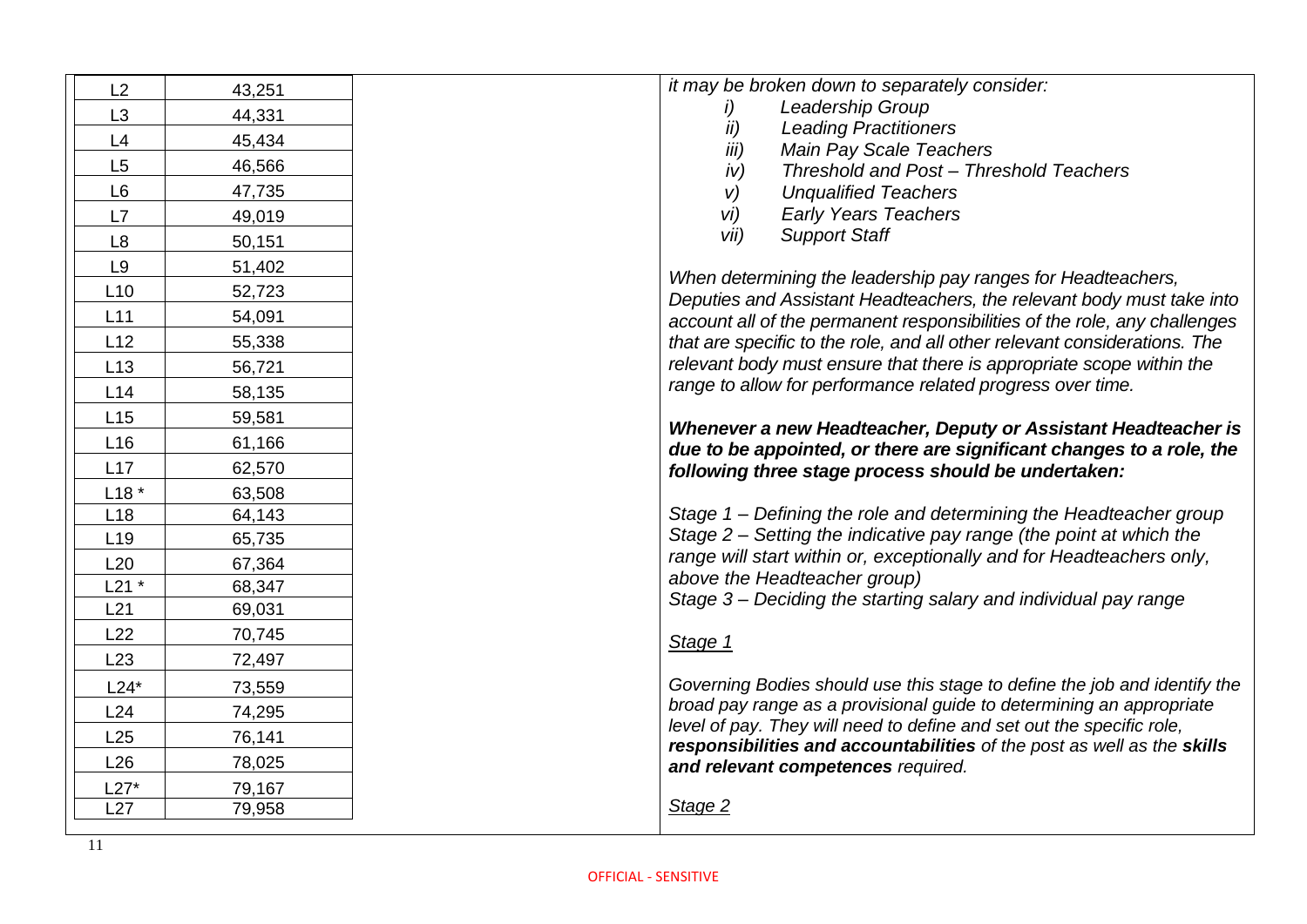| L28             | 81,942                           |                                                                            | Governing Bodies should decide where in the broad range to position the<br>indicative pay range and set this out clearly when they advertise the job. |
|-----------------|----------------------------------|----------------------------------------------------------------------------|-------------------------------------------------------------------------------------------------------------------------------------------------------|
| L <sub>29</sub> | 83,971                           |                                                                            | GBs should make an overall judgement on the position and breadth of                                                                                   |
| L30             | 86,061                           |                                                                            | range, allowing appropriate scope for performance-related progression                                                                                 |
| $L31*$          | 87,313                           |                                                                            | over time, clearly linked to school improvement priorities and outcomes.                                                                              |
| L31             | 88,187                           |                                                                            |                                                                                                                                                       |
| L32             | 90,379                           |                                                                            | Stage 3                                                                                                                                               |
| L33             | 92,624                           |                                                                            | The first two stages provide the means for determining the appropriate                                                                                |
| L34             | 94,914                           |                                                                            | pay range. The third stage is essentially about deciding on the starting                                                                              |
| $L35*$          | 96,310                           |                                                                            | salary for the individual who is to be offered the post. At this stage you                                                                            |
| L <sub>35</sub> | 97,273                           |                                                                            | will have a preferred candidate for the role and will wish to set the                                                                                 |
| L36             | 99,681                           |                                                                            | starting salary in the light of candidate-specific factors, such as the                                                                               |
| L37             | 102,159                          |                                                                            | extent to which the candidate meets the specific requirements of the<br>post. It will be important for you to ensure that there is scope for          |
| L38             | 104,687                          |                                                                            | performance-related progression over time.                                                                                                            |
| $L39*$          | 106,176                          |                                                                            |                                                                                                                                                       |
| L39             | 107,239                          |                                                                            | Any person who advises on Leadership pay ranges should consider                                                                                       |
| L40             | 109,914                          |                                                                            | whether they have a direct or indirect personal interest in the                                                                                       |
| L41             | 112,660                          |                                                                            | outcome.                                                                                                                                              |
| L42             | 115,483                          |                                                                            | The Headteacher Pay Range must be a number of consecutive points                                                                                      |
| L43             | 117,197                          |                                                                            | on the Leadership pay scale within the school's group, (unless a                                                                                      |
|                 |                                  | * Note: Scale points to be applied only to head teachers at the top of the | higher payment is warranted - see paragraph below).                                                                                                   |
|                 | school's headteacher group range |                                                                            |                                                                                                                                                       |
|                 |                                  |                                                                            | Pay ranges for Headteachers should not normally exceed the                                                                                            |
|                 | <b>Headteacher groups</b>        |                                                                            | maximum of the Headteacher group. However, the Headteacher's                                                                                          |
|                 |                                  |                                                                            | pay range may exceed the maximum where the relevant body<br>determines that circumstances specific to the role or candidate warrant                   |
| Group 1         |                                  | L6 (47,735) $-$ L18* (63,508)                                              | a higher than normal payment. The relevant body must ensure that the                                                                                  |
| Group 2         |                                  | L8 $(50, 151) - L21$ <sup>*</sup> $(68, 347)$                              | maximum of the Headteacher's pay range and any additional payments                                                                                    |
| Group 3         |                                  | L11 (54,091) - L24* (73,559)                                               | made under paragraph 10 of the Document does not exceed the                                                                                           |
| Group 4         |                                  | L14 (58,135) - L27* (79,167)                                               | maximum of the Headteacher group by more than 25% unless in<br>exceptional circumstances and where supported by a business case                       |
| Group 5         |                                  | L18 (64,143) - L31* (87,313)                                               | and where suitable independent external advice has been first taken.                                                                                  |
| Group 6         |                                  | L21 (69,031) $-$ L35 <sup>*</sup> (96,310)                                 |                                                                                                                                                       |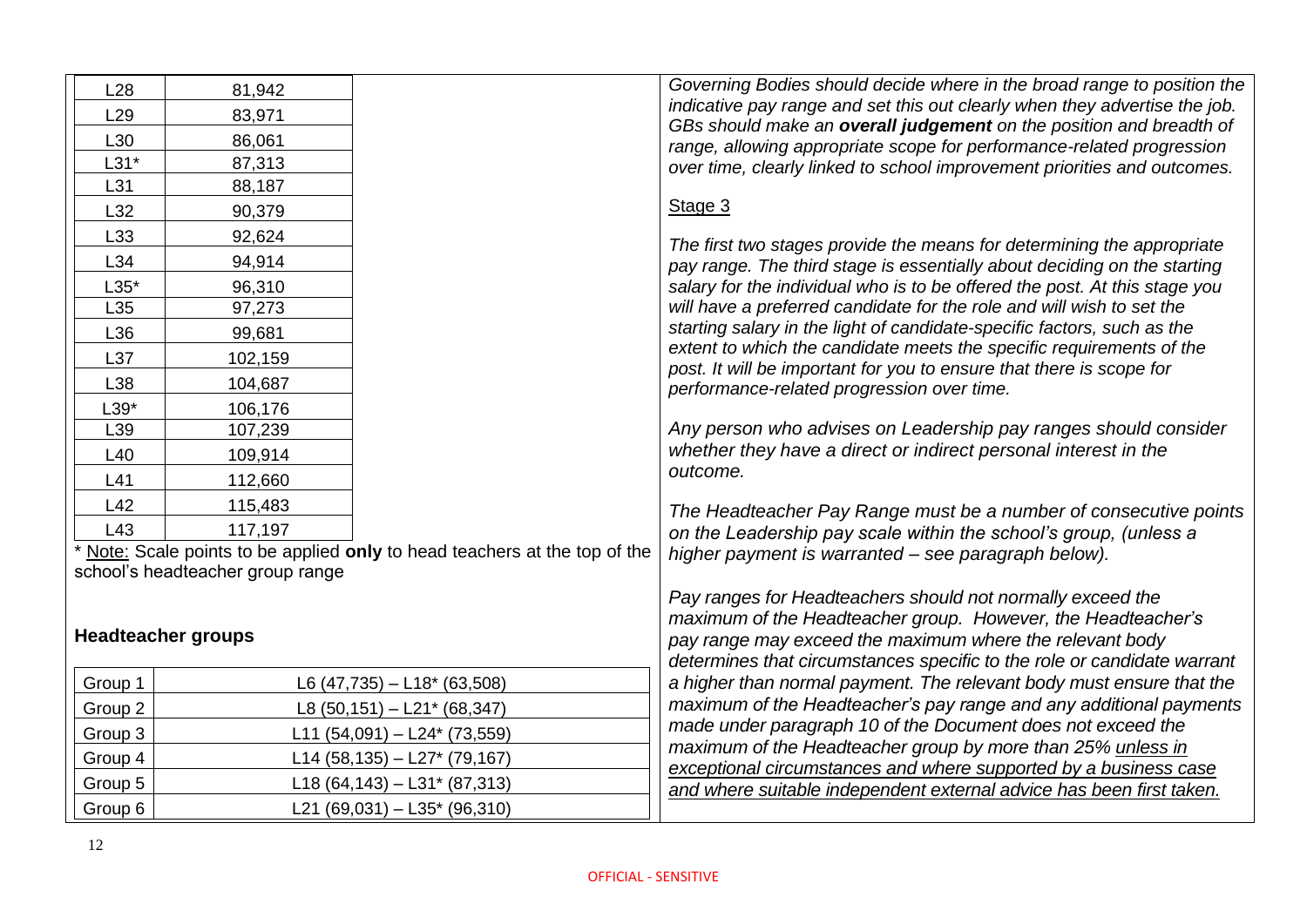| Group 7             | L24 (74,295) $-$ L39 <sup>*</sup> (106,176)                                                                                                                                                                                                                                                                                                                                                                                                                                                                                                                                                                                                                                                                                                                                                                                                                                                                                                                                               |                                                                                                                                                                                                                                                                          |
|---------------------|-------------------------------------------------------------------------------------------------------------------------------------------------------------------------------------------------------------------------------------------------------------------------------------------------------------------------------------------------------------------------------------------------------------------------------------------------------------------------------------------------------------------------------------------------------------------------------------------------------------------------------------------------------------------------------------------------------------------------------------------------------------------------------------------------------------------------------------------------------------------------------------------------------------------------------------------------------------------------------------------|--------------------------------------------------------------------------------------------------------------------------------------------------------------------------------------------------------------------------------------------------------------------------|
| Group 8             | L28 (81,942) - L43 (117,197)                                                                                                                                                                                                                                                                                                                                                                                                                                                                                                                                                                                                                                                                                                                                                                                                                                                                                                                                                              |                                                                                                                                                                                                                                                                          |
| <b>Headteachers</b> |                                                                                                                                                                                                                                                                                                                                                                                                                                                                                                                                                                                                                                                                                                                                                                                                                                                                                                                                                                                           |                                                                                                                                                                                                                                                                          |
| the range.          | Upon planning to appoint a new Headteacher, the Governing Body<br>will review the school's Headteacher pay range within, or<br>exceptionally above, the appropriate school group on the Pay Spine<br>for the Leadership Group. Upon appointment, the Governing Body will<br>determine a pay point within the pay range for the Headteacher, in<br>accordance with the provisions of the Document. This decision will<br>have reference to the pay of other leadership group and upper pay<br>scale teachers in the school, so that appropriate differentials are<br>maintained. Only in exceptional circumstances will the Headteacher<br>pay range overlap with any other leadership pay range. A new<br>Headteacher will normally be appointed to the first point on the<br>Headteacher pay range but may be appointed to a higher point if<br>circumstances make a higher point appropriate. However, headroom<br>for performance related pay progression will remain available within |                                                                                                                                                                                                                                                                          |
|                     | The Headteacher pay range for this school is                                                                                                                                                                                                                                                                                                                                                                                                                                                                                                                                                                                                                                                                                                                                                                                                                                                                                                                                              |                                                                                                                                                                                                                                                                          |
| L10-L16             |                                                                                                                                                                                                                                                                                                                                                                                                                                                                                                                                                                                                                                                                                                                                                                                                                                                                                                                                                                                           |                                                                                                                                                                                                                                                                          |
|                     | If a temporary payment is made to the Headteacher the reasons for<br>and duration should be listed here.                                                                                                                                                                                                                                                                                                                                                                                                                                                                                                                                                                                                                                                                                                                                                                                                                                                                                  | <b>Determination of Temporary Payments to Headteachers</b>                                                                                                                                                                                                               |
|                     | Not applicable at the current time.                                                                                                                                                                                                                                                                                                                                                                                                                                                                                                                                                                                                                                                                                                                                                                                                                                                                                                                                                       | Subject to the paragraph below the governing body may determine<br>that additional payments be made to a Headteacher for clearly                                                                                                                                         |
| legislation.        | The Committee will agree performance objectives with the<br>Headteacher, after receiving the advice of their external adviser, in<br>accordance with the prevailing performance management/appraisal                                                                                                                                                                                                                                                                                                                                                                                                                                                                                                                                                                                                                                                                                                                                                                                      | temporary responsibilities or duties that are in addition to the<br>post for which their salary has been determined. In each case the<br>relevant body must not have previously taken such reason or<br>circumstance into account when determining the Headteacher's pay |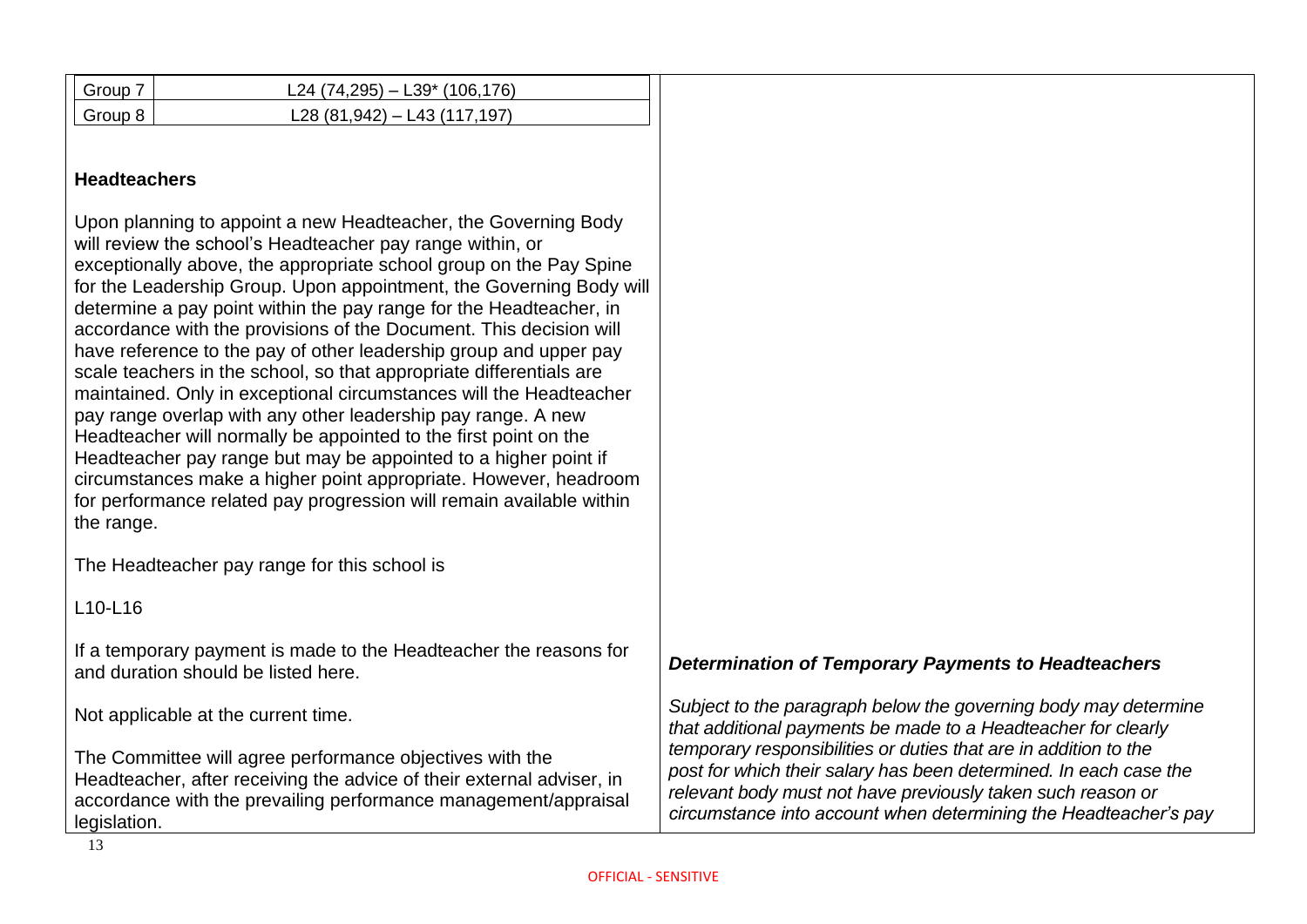| The Committee will review performance against objectives set for the  |
|-----------------------------------------------------------------------|
| preceding year and other stated performance criteria, again receiving |
| advice from their external adviser. The Headteacher must              |
|                                                                       |

demonstrate sustained overall high quality of performance in order to be considered for a performance point(s) increase.

To be fair and transparent, judgements must be properly rooted in evidence and be made having regard to the most recent appraisal or reviews.

Taking such performance into account, the Committee will determine whether no, one or two pay points are to be awarded for progression within the Headteacher's pay range.

Progression within the Headteacher's pay range will be effective from 01 September each year.

#### **Where a Headteacher is appointed to be responsible for more than one school, the following arrangements will apply**

Permanent Arrangement e.g. a federation with a single governing body or permanent collaboration:

The remuneration in such cases should be based on the calculation of the total number of pupil units across all schools, which will give a group size for the federation. The relevant body should then determine the Headteacher's pay range and appropriate starting point in that range according to paragraph 9 of the Document. The Headteacher's pay range may exceed the maximum of the group where the governing body determines that circumstances specific to the role or candidate warrant a higher than normal payment. The governing body must ensure that the maximum of the Headteacher's pay range

and any additional payments made under paragraph 10 of the Document does not exceed the maximum of the Headteacher group by more than 25% unless in exceptional circumstances and where supported by a business case and where suitable

*range.*

*The total sum of salary and temporary payments made to a Headteacher must not exceed 25% above the maximum of the Headteacher group, except as set out in paragraph 10.4 of the Document.*

*Temporary payments to Headteachers do not apply to additional payments made in accordance with:*

*(a) paragraph 25 of the Document where those residential duties are a requirement of the post; or*

*(b) paragraph 27 of the Document to the extent that the payment is in respect of relocation expenses which relate solely to the personal circumstances of that Headteacher (including Deputy and Assistant Headteachers). All other recruitment and retention considerations in relation to a Headteacher must be taken into account when determining the Headteacher's pay range.*

*In accordance with paragraph 10.4 of the Document, the governing body may determine that additional payments be made to a Headteacher which exceed the 25% limit only in wholly exceptional circumstances and with the agreement of the governing body. The governing body must seek external independent advice before providing such agreement.*

*Under the Collaboration Regulations the governing bodies may arrange for a joint committee made up of governors from all the schools involved to be established to oversee the Headteacher's pay arrangements.*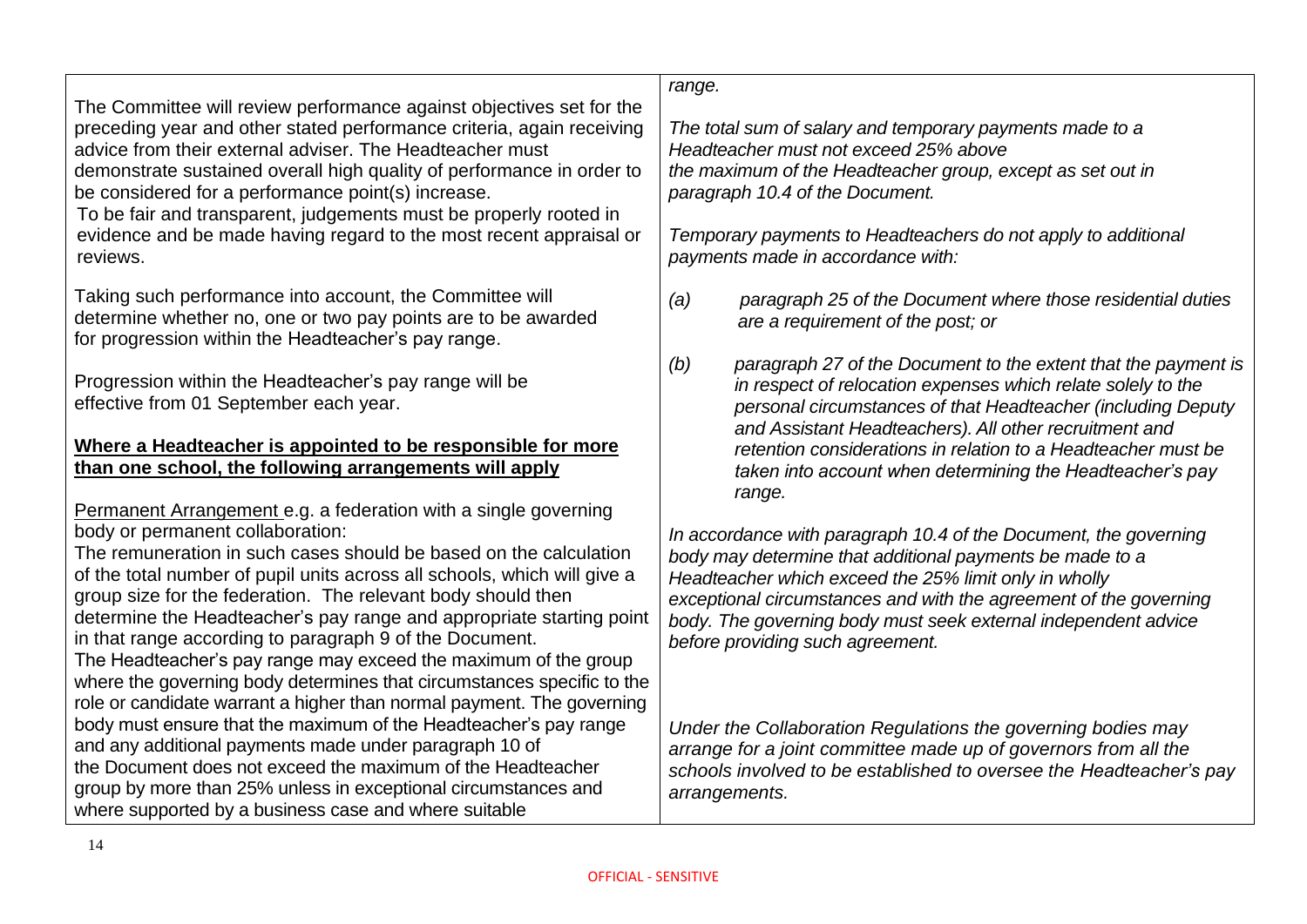| independent external advice has been first taken.                                                                                                                                                                                                                                                                                                                                                                                                                                                                                                                                   | See Appendix A for guidance on pay progression decisions.                                                                                                                                                                                                                           |
|-------------------------------------------------------------------------------------------------------------------------------------------------------------------------------------------------------------------------------------------------------------------------------------------------------------------------------------------------------------------------------------------------------------------------------------------------------------------------------------------------------------------------------------------------------------------------------------|-------------------------------------------------------------------------------------------------------------------------------------------------------------------------------------------------------------------------------------------------------------------------------------|
| Temporary Arrangement e.g. a Headteacher takes on the post of<br>Acting Headteacher at another school in addition to his/her existing<br>post. In such cases a fixed term variation of contract must be issued<br>by the providing school.                                                                                                                                                                                                                                                                                                                                          | See also Section 12 - Additional Matters                                                                                                                                                                                                                                            |
| Where appropriate, the Headteacher may be awarded an additional<br>payment as detailed on page 13 of this policy.                                                                                                                                                                                                                                                                                                                                                                                                                                                                   |                                                                                                                                                                                                                                                                                     |
| Remuneration of other teachers affected<br>In all cases, consideration needs to be given to the remuneration of<br>other teachers who as a result of the Headteacher's role are taking on<br>additional responsibilities. This will be based on any additional<br>responsibilities attached to the post (not the teacher). The additional<br>responsibilities and their duration should be recorded. An increase in<br>remuneration should only be agreed where the post accrues extra<br>responsibilities as a result of the head teacher's enlarged role; it is not<br>automatic. |                                                                                                                                                                                                                                                                                     |
| <b>Deputy Headteachers and Assistant Headteachers</b>                                                                                                                                                                                                                                                                                                                                                                                                                                                                                                                               |                                                                                                                                                                                                                                                                                     |
| The Committee will determine a pay range of a number of<br>consecutive points from the Pay Spine for the Leadership Group for<br>each Deputy Headteacher and Assistant Headteacher. The individual<br>pay ranges set will reflect the relative responsibilities and job weight<br>of the roles concerned.                                                                                                                                                                                                                                                                           | The maximum of the Deputy or Assistant Headteacher's pay range<br>must not exceed the maximum of the Headteacher group for the<br>school.                                                                                                                                           |
| A new Deputy or Assistant Headteacher will normally be appointed to<br>the first point on their pay range but may be appointed to a higher<br>point on their pay range if circumstances make this appropriate.<br>However, headroom for performance related pay progression will<br>remain available within the range.                                                                                                                                                                                                                                                              | The pay range of a Deputy Headteacher must be a number of<br>consecutive points on the Leadership Pay Scale and should not<br>overlap with the Headteacher's pay range other than in exceptional<br>circumstances.<br>The pay range of an Assistant Headteacher must be a number of |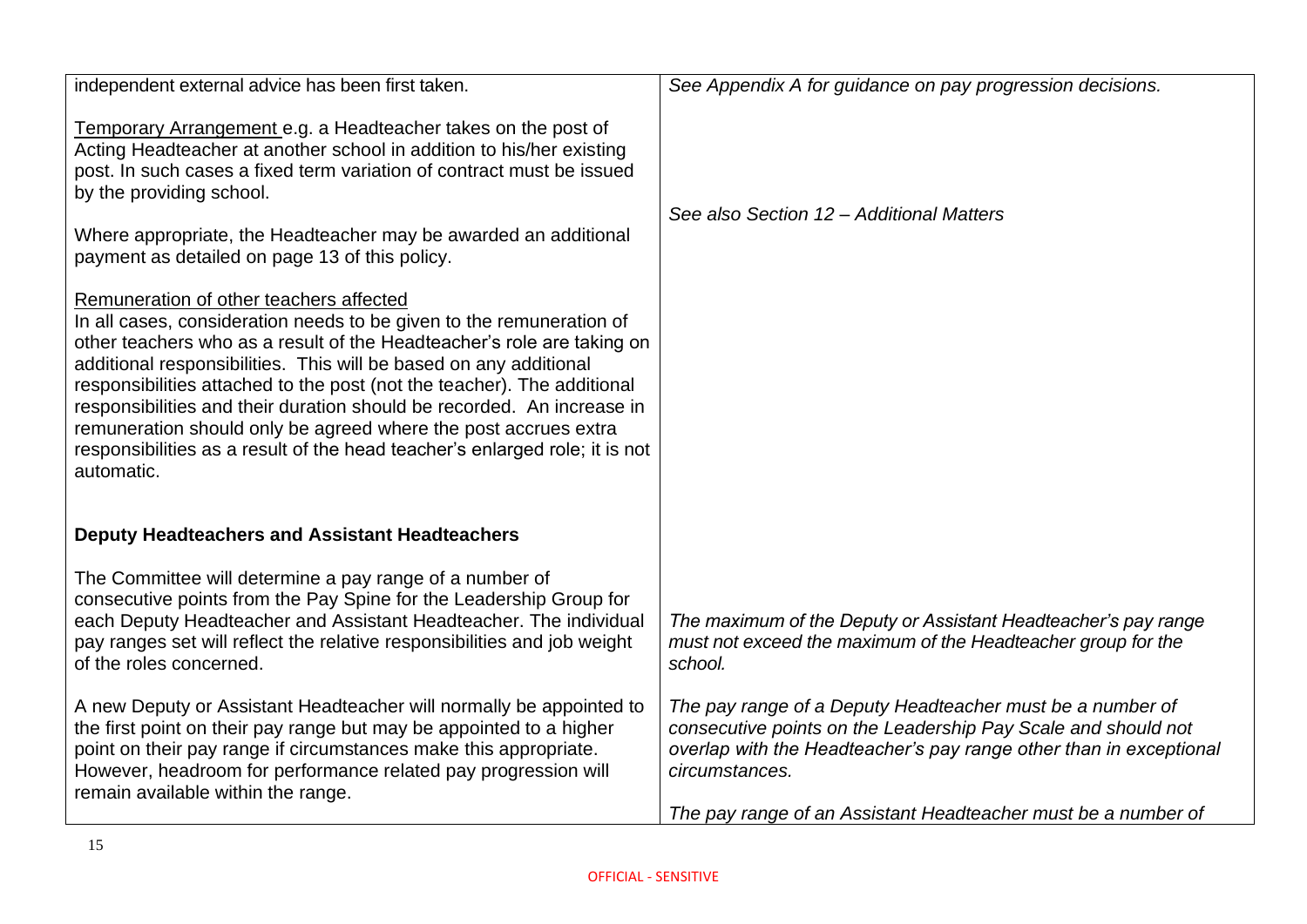| In this school Deputy Headteacher(s) pay range(s) are as follows: Not<br>applicable - there is no Deputy Headteacher.<br>In this school Assistant Headteacher(s) pay range(s) are as follows: -<br>Not applicable – there is no Assistant Headteacher.<br>The Committee will be advised by the Headteacher of performance<br>against objectives agreed for the preceding year and other stated<br>performance criteria, and must have regard to the recommendation<br>on pay progression recorded in the teacher's most recent planning<br>and review statement. The Committee will take this into account when<br>determining whether to award pay point progression (if any) of one or<br>two points within the individual range. Progression within the range<br>will be based on evidence of sustained high quality of overall<br>performance.<br>To be fair and transparent, judgements must be properly rooted in<br>evidence and be made having regard to the most recent appraisals or<br>reviews. | consecutive points on the Leadership Pay Scale and should not<br>overlap with the Headteacher's pay range other than in exceptional<br>circumstances.<br>Deputy and Assistant Headteachers may not be awarded payments<br>under paragraphs 27.1 and 27.2 other than reimbursements of<br>reasonably incurred housing or relocations costs. All other<br>recruitment and retention considerations in relation to a headteacher.<br>deputy headteacher or assistant headteacher - including non-<br>monetary benefits – must be taken in to account when determining<br>the pay range.<br>See Appendix A for guidance on pay progression decisions. |
|------------------------------------------------------------------------------------------------------------------------------------------------------------------------------------------------------------------------------------------------------------------------------------------------------------------------------------------------------------------------------------------------------------------------------------------------------------------------------------------------------------------------------------------------------------------------------------------------------------------------------------------------------------------------------------------------------------------------------------------------------------------------------------------------------------------------------------------------------------------------------------------------------------------------------------------------------------------------------------------------------------|---------------------------------------------------------------------------------------------------------------------------------------------------------------------------------------------------------------------------------------------------------------------------------------------------------------------------------------------------------------------------------------------------------------------------------------------------------------------------------------------------------------------------------------------------------------------------------------------------------------------------------------------------|
| ii) Leading Practitioners<br>Schools may appoint Leading Practitioners (LPs) within their staffing<br>structures. The primary purpose of such posts is the modelling and<br>leading improvement of teaching skills. This may include outreach<br>work for the benefit of the wider teaching community.<br>There is no minimum service criterion for a Leading Practitioner.<br>Leading Practitioners are not eligible for Special Educational Needs<br>Allowances or for Teaching and Learning Responsibility Payments.<br>The Committee will select an appropriate pay range from the LP pay<br>spine. Different Leading Practitioners in the school may be placed on<br>different individual ranges in accordance with the responsibilities of                                                                                                                                                                                                                                                           |                                                                                                                                                                                                                                                                                                                                                                                                                                                                                                                                                                                                                                                   |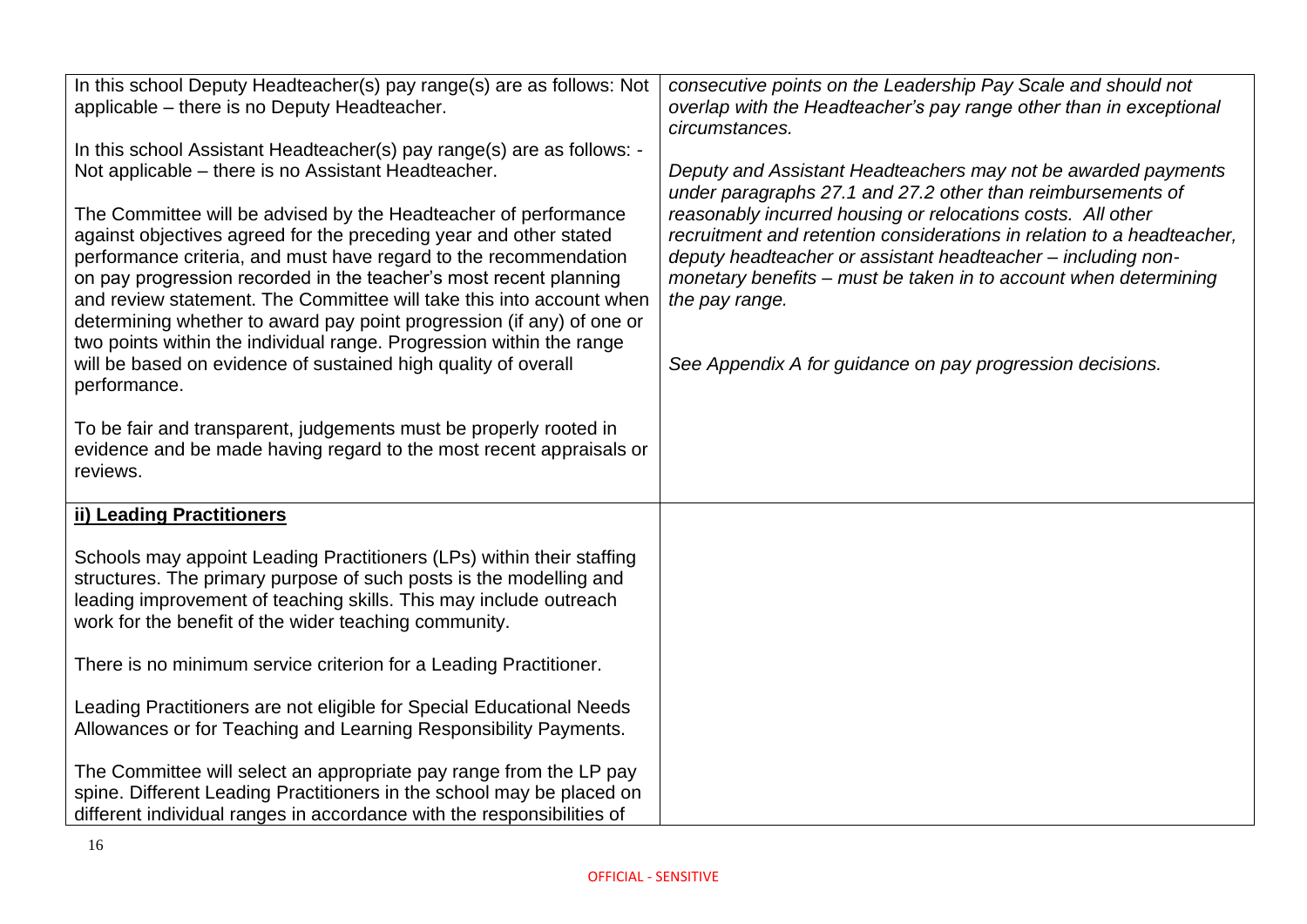their Job Descriptions. The range will be reviewed where there is significant change in the responsibilities of an existing LP. The Committee will have regard to the recommendation on pay progression recorded in the teacher's most recent appraisal statement when determining whether to award no, one or two pay points for progression within the individual range, effective from 01 September

In this school the pay scale and pay range(s) applicable to Leading Practitioners are as follows: -

Leading Practitioners Pay Scale

| Spine          |        |
|----------------|--------|
| point          | £      |
| 1              | 42,402 |
|                | 43,464 |
| $\frac{2}{3}$  | 44,549 |
| 4              | 45,658 |
| $\overline{5}$ | 46,794 |
| $\overline{6}$ | 47,966 |
| $\frac{1}{7}$  | 49,259 |
| $\overline{8}$ | 50,395 |
| 9              | 51,654 |
| 10             | 52,978 |
| 11             | 54,355 |
| 12             | 55,608 |
| 13             | 56,998 |
| 14             | 58,419 |
| 15             | 59,873 |
| 16             | 61,486 |
| 17             | 62,875 |
| 18             | 64,461 |
|                |        |

*Schools with Leading Practitioners are required to select an appropriate pay range between £42,402 and £64,461. NYCC recommends that schools adopt the pay scale opposite and use pay ranges of a number of consecutive points within this scale in order to safeguard schools and the local authority against equal pay claims.*

*See Appendix A for guidance on pay progression decisions*

Pay Range(s) This is not applicable as there are no Leading Practioners.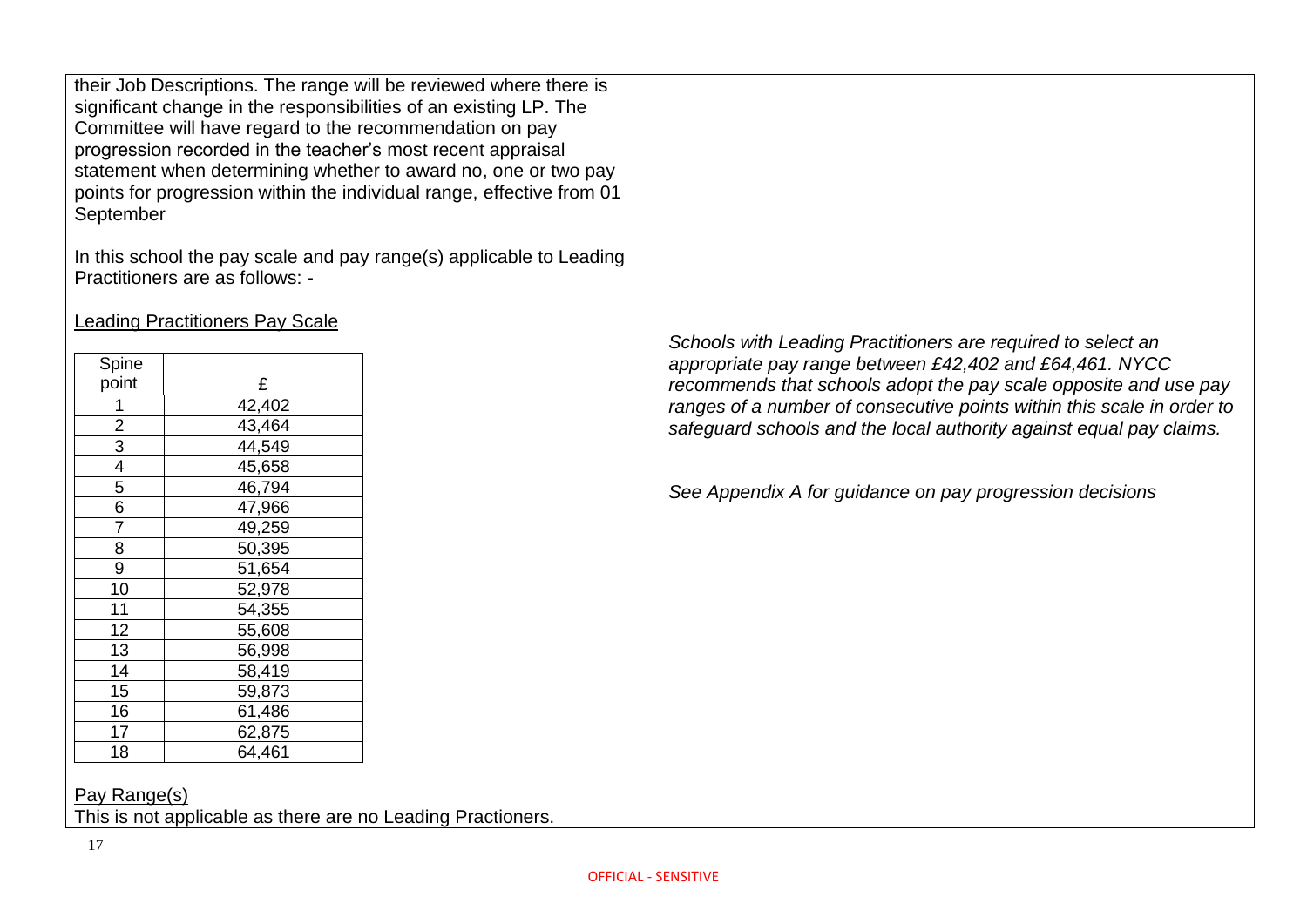The Committee will be advised by the Headteacher of performance against objectives agreed for the preceding year and other stated performance criteria including the Teachers' Standards, and must have regard to the recommendation on pay progression recorded in the teacher's most recent planning and review statement. The Committee will take this into account when determining whether to award pay point progression (if any) of one or two points within the individual range.

#### **iii) Main Pay Scale Teachers (MPS)**

In this school MPS teachers will be paid in accordance with the following pay scale: -

| Scale<br>point | £      |
|----------------|--------|
|                | 25,714 |
| 2              | 27,600 |
| 3              | 29,664 |
| 4              | 31,778 |
| 5              | 34,100 |
| հ              | 36,961 |

#### Upon Commencement

The salary of teachers new to the school will be assessed and notified prior to commencement.

In this school **Early Career Teachers** will be paid as follows: -On the first point of the scale.

The school reserves the right to set a maximum starting salary for teaching posts prior to advertising. Subject to any maximum starting salary, this school will normally

*Schools must select an MPS pay range between £25,714 and £36,961. NYCC recommends that the pay scale opposite be adopted in order to minimise the risk of potential equal pay claims. These reflect the 'advisory' scale points set out in the Document.*

*It is very important that the pay range and/or maximum starting salary is clearly advertised and also appears in supporting recruitment documentation. Consideration should be given to the impact on the school's ability to attract the best candidate for the job, and the salary should be clear in any job offer made.*

*Early Career Teachers will normally be paid initially on the first point of the scale but may be paid on a higher point if they have previous experience relevant to their role.*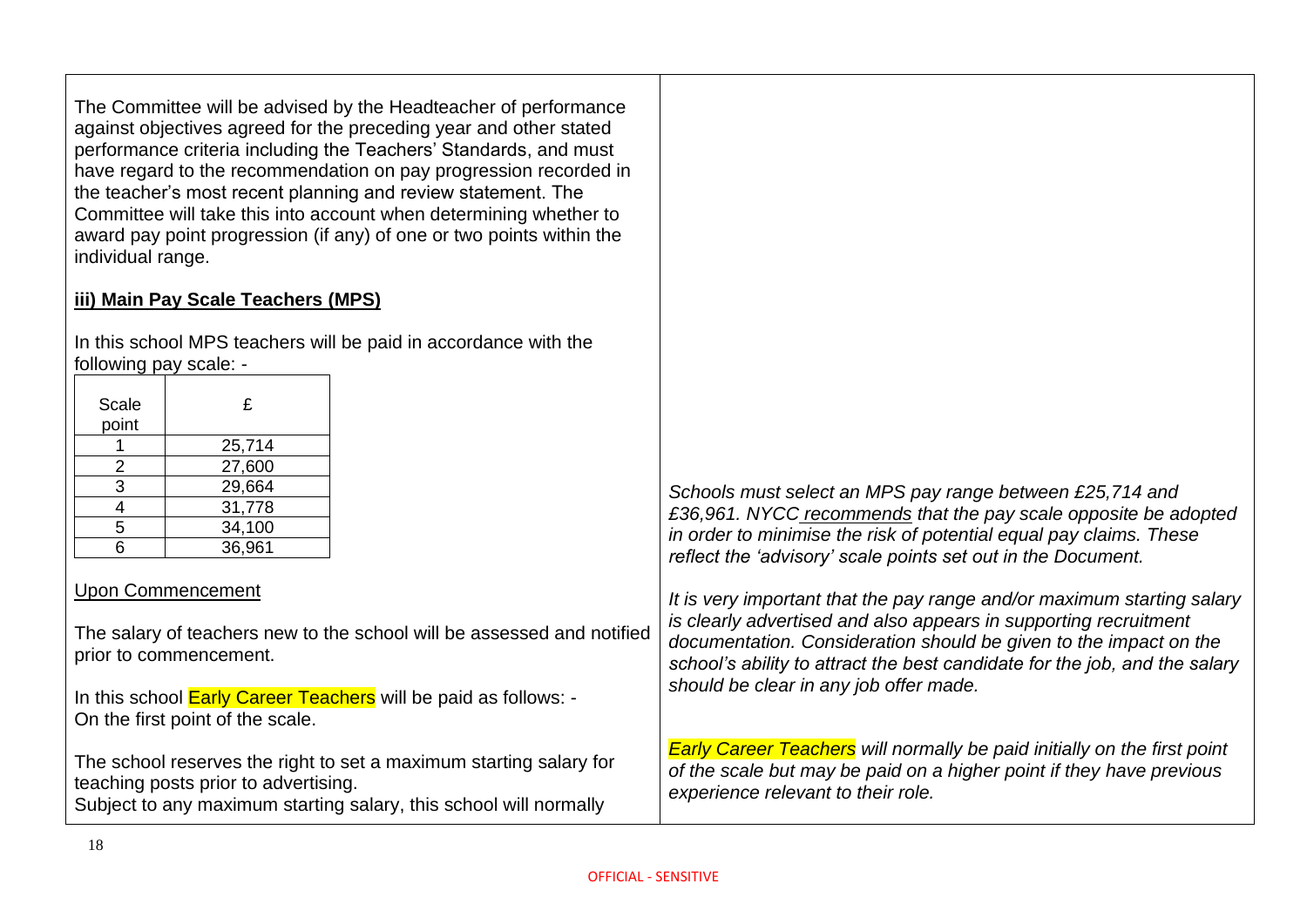honour pay portability and hence teachers with previous teaching experience will normally be paid at the pay level of their most recent teaching post. In certain circumstances teachers may be paid at a higher or lower level than their previous teaching post.

#### Existing Teachers in the same school

The point on the pay scale of teachers continuing to be employed at the same school may not be reduced and any pay progression is permanent while teaching in the same school.

#### Pay Progression

The salary of main pay scale teachers will be reviewed with effect from 01 September each year and each teacher will be issued with a salary statement by 30 November.

Governors will take advice about the performance of teachers from the Headteacher and must have regard to the recommendation on pay progression recorded in the teacher's most recent appraisal statement.

A recommendation for no pay progression in any particular year will not necessarily imply that a teacher is or should be subject to formal under-performance procedures.

#### Special Educational Needs Allowance

A SEN allowance of no less than £2,270 and no more than £4,479 per annum is payable to a classroom teacher if that teacher:

- is in any SEN post that requires a mandatory SEN qualification
- is in a special school
- teaches pupils in one or more designated special class or units in a school
- is in any non-designated setting (including any PRU) that is

*Under normal circumstances teachers are unlikely to move posts for a lower salary. However in certain situations e.g. redundancy or moving to a new geographical area, a teacher may be prepared to accept a post at a lower salary in order to gain alternative employment.*

*The Governing Body has discretion to award points for experience other than as gained as a qualified school teacher.*

*This may include previous teaching in a City Technology College, a further or higher education institute, or in independent schools. The governing body should have an agreed approach to this issue although each case should be considered on its merits. This should be included in the school's pay policy. An example of such an approach, as recommended by NYCC, is stated below:*

- *One point for each 3 years of relevant experience up to a maximum of two points;*
- *Up to one point for partially relevant experience and/or relevant unremunerated activity;*
- *Hence a maximum total of three discretionary points for experience are available.*

*It is important that you are clear from the outset of the appraisal process who will make recommendations in relation to pay decisions and who will make the pay determination as this cannot be the same person.*

*In establishing appropriate values for their SEN allowances, schools should ensure that they have considered the full range of payments*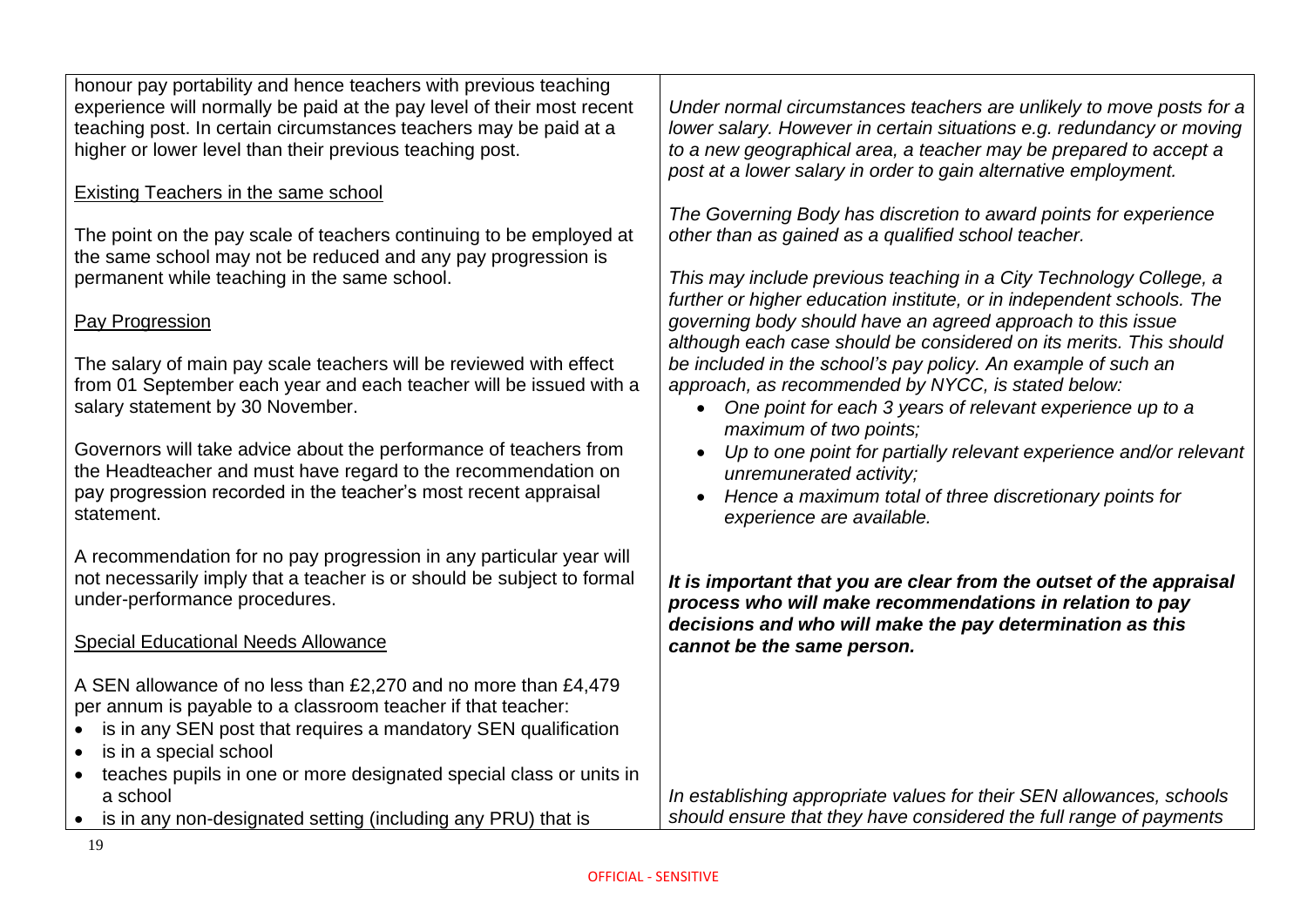| equivalent to a designated special class or unit where the post                                                                                                                                                                                                                                                                                                                             | available and that the values chosen are properly positioned between<br>the minimum and maximum established in the National                                                                                           |
|---------------------------------------------------------------------------------------------------------------------------------------------------------------------------------------------------------------------------------------------------------------------------------------------------------------------------------------------------------------------------------------------|-----------------------------------------------------------------------------------------------------------------------------------------------------------------------------------------------------------------------|
| (i) involves a substantial element of working directly with children with<br>special educational needs;                                                                                                                                                                                                                                                                                     | Framework. For example, a teacher who is teaching a special class<br>for which a mandatory qualification is required and who has<br>considerable relevant experience (and who is therefore seen as one                |
| (ii) requires the exercise of their professional skills and judgement in<br>the teaching of children with special educational needs; and                                                                                                                                                                                                                                                    | of the school's leading professionals in this area) would be more likely<br>to be paid towards the top end of the national range. Differential<br>values relating to SEN roles in the school should be established to |
| (iii) has a greater level of involvement in the teaching of children with<br>special educational needs than is the normal requirement of teachers<br>throughout the school or unit.                                                                                                                                                                                                         | properly reflect significant differences in the nature and challenge of<br>the work entailed so that the different payment levels can be<br>objectively justified.                                                    |
| Where the allowance is payable the school will determine the spot<br>value of the allowance for each relevant teacher taking in to<br>consideration the structure of the SEN provision and the following<br>factors:                                                                                                                                                                        |                                                                                                                                                                                                                       |
| whether any mandatory qualifications are required for the post;<br>the qualifications and expertise of the teacher relevant to the<br>post; and<br>• the relative demands of the post.                                                                                                                                                                                                      |                                                                                                                                                                                                                       |
| In this school the level(s) of SEN Allowance(s) will be as follows: -                                                                                                                                                                                                                                                                                                                       |                                                                                                                                                                                                                       |
| Not applicable, no SEN Allowance is paid.                                                                                                                                                                                                                                                                                                                                                   |                                                                                                                                                                                                                       |
| <b>Teaching and Learning Responsibility Payments (TLRs)</b>                                                                                                                                                                                                                                                                                                                                 |                                                                                                                                                                                                                       |
| TLRs may be awarded for undertaking a sustained responsibility in<br>the context of the school's staffing structure that is needed to ensure<br>continued delivery of teaching and learning. Before awarding a TLR,<br>the Governing Body must be satisfied that the teacher's duties include<br>a significant responsibility that is not required of all classroom<br>teachers, and that - |                                                                                                                                                                                                                       |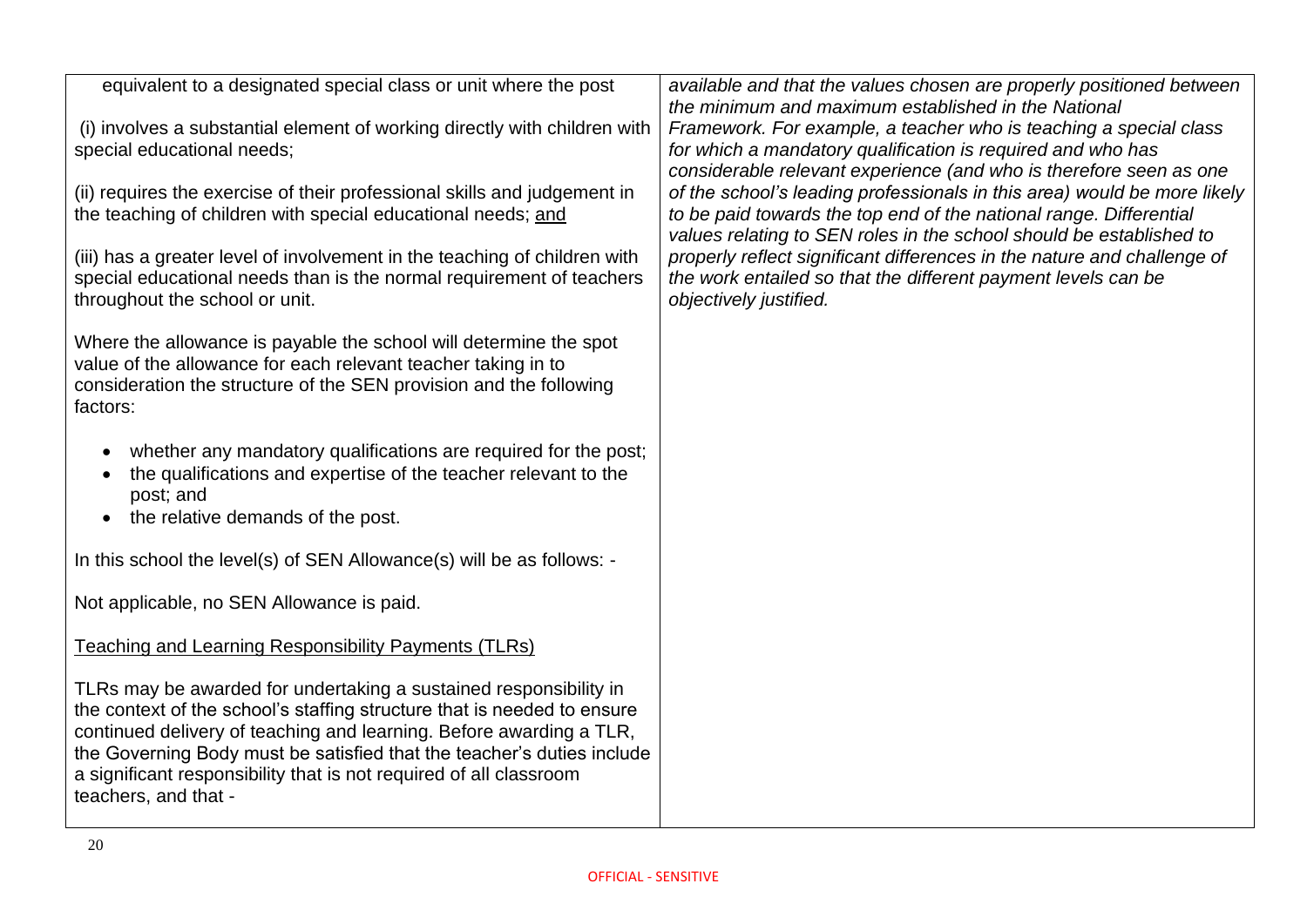| is focused on teaching and learning;<br>$\bullet$                                                                                                                                                                                                                     |                                                                                                                                                                                                                   |
|-----------------------------------------------------------------------------------------------------------------------------------------------------------------------------------------------------------------------------------------------------------------------|-------------------------------------------------------------------------------------------------------------------------------------------------------------------------------------------------------------------|
| requires the exercise of a teacher's professional skills and<br>judgement;                                                                                                                                                                                            | Schools are <b>not</b> required to review their current TLR pay structures<br>but may do so at their discretion through a meaningful consultation<br>process with staff and recognised professional associations. |
| requires the teacher to lead, manage and develop a subject or<br>$\bullet$<br>curriculum area; or to lead and manage pupil development<br>across the curriculum;                                                                                                      |                                                                                                                                                                                                                   |
| has an impact on the educational progress of pupils other than<br>$\bullet$<br>the teacher's assigned classes or groups of pupils; and                                                                                                                                |                                                                                                                                                                                                                   |
| involves leading, developing and enhancing the teaching<br>$\bullet$<br>practice of other staff.                                                                                                                                                                      |                                                                                                                                                                                                                   |
| <b>TLR 1 and 2</b>                                                                                                                                                                                                                                                    |                                                                                                                                                                                                                   |
| Before awarding a TLR1, the Governing Body must be satisfied that<br>the significant responsibility referred to in the previous paragraph<br>includes, in addition, line management responsibility for a significant<br>number of people.                             |                                                                                                                                                                                                                   |
| Where the Governing Body has approved a TLR post, in conformity<br>with the criteria stated in the Document, the postholder will receive an<br>appropriate TLR payment (from the implementation date) in<br>accordance with the following levels of responsibility: - | The following are examples of possible payment levels: -                                                                                                                                                          |
| TLR1 range = £8,291 - £14,030<br>TLR2 range = £2,873 - £7,017                                                                                                                                                                                                         | <b>Example 1</b><br><b>Example 2</b>                                                                                                                                                                              |
| In this school the TLR pay structure is as follows (state current TLR<br>values): -<br>2a                                                                                                                                                                             | TLR <sub>1a</sub><br>£8,291<br>£8,300<br>TLR <sub>1b</sub><br>£9,972<br>£9,950<br>TLR1c<br>£11,600<br>£11,652<br>TLR <sub>1d</sub><br>£13,333<br>£13,250                                                          |
| The levels of TLR payments will be kept under review in accordance                                                                                                                                                                                                    |                                                                                                                                                                                                                   |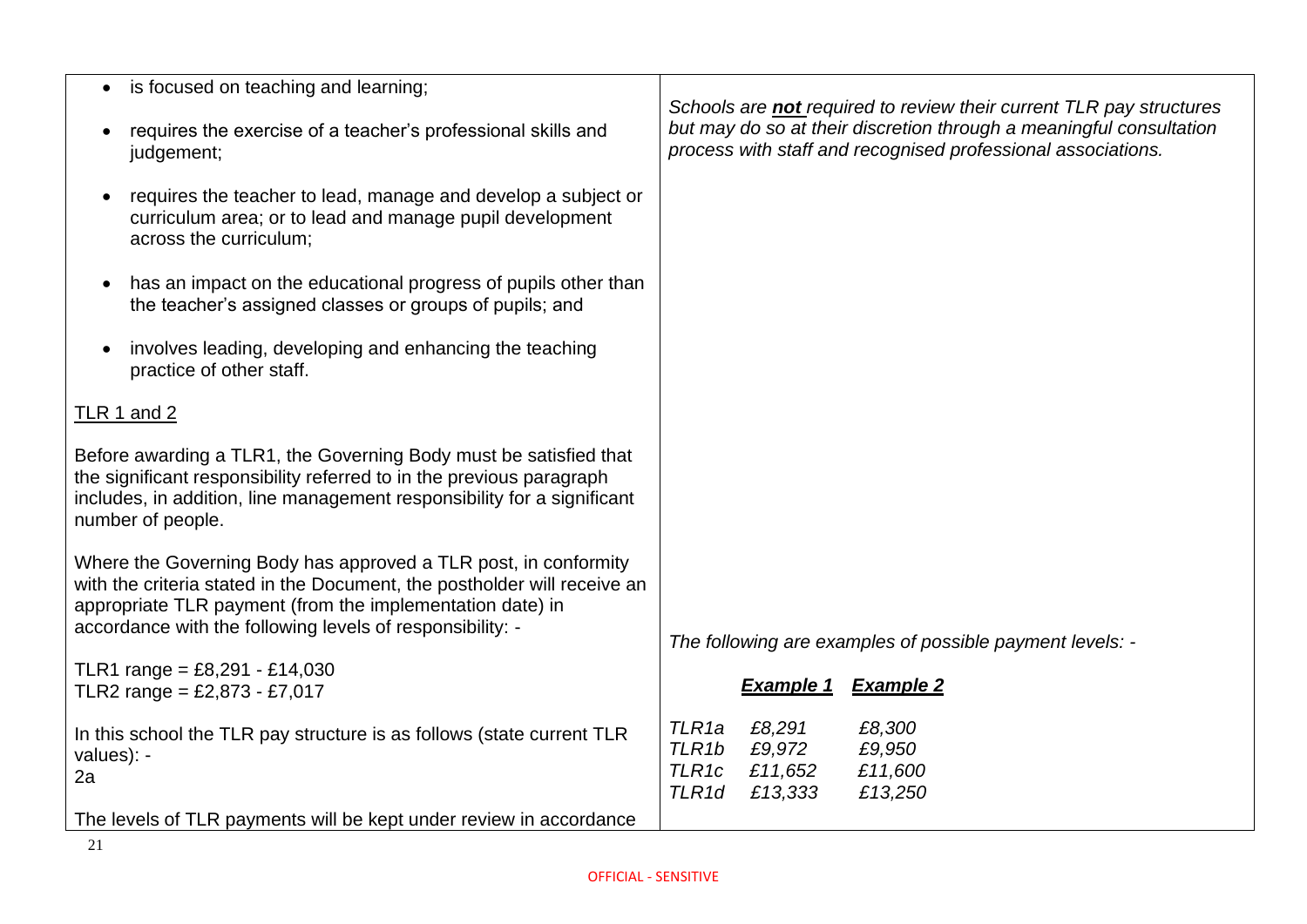| with changes in the Document, and consulted on as appropriate.                                                           | TLR2a<br>£2,873<br>£3,200                                                                                                                                                                                     |
|--------------------------------------------------------------------------------------------------------------------------|---------------------------------------------------------------------------------------------------------------------------------------------------------------------------------------------------------------|
|                                                                                                                          | TLR2b<br>£4,958<br>£4,800                                                                                                                                                                                     |
| TLR3                                                                                                                     | TLR <sub>2c</sub><br>£6,788<br>£6,400                                                                                                                                                                         |
| TLR3s are temporary fixed-term and may be awarded for the<br>following purposes: -                                       | Posts of equal weight should be awarded TLRs of equal value.<br>Decisions to make payments above the applicable minimum levels<br>should be justifiable in relation to the level of responsibilities attached |
| 1) Clearly time-limited school improvement projects                                                                      | to the post.                                                                                                                                                                                                  |
| 2) One-off externally driven responsibilities <sup>*</sup>                                                               | TLR1 and TLR2 must be awarded pro rata e.g. a 0.5 FTE teacher<br>must receive 50% of the full annual value of the TLR. However, the                                                                           |
| The annual value of a TLR3 is between £571 and £2,833, payable<br>monthly for a fixed duration determined at the outset. | TLR workload should be adjusted in proportion to the part-time nature<br>of the post.                                                                                                                         |
| In this school the pay levels for TLR3 are as follows: -<br>Not applicable                                               | Refusal to award a TLR on the basis of staff part time status would be<br>contrary to Part Time Workers' Regulations.                                                                                         |
| No Safeguarding will apply to a TLR3 post.                                                                               |                                                                                                                                                                                                               |
|                                                                                                                          |                                                                                                                                                                                                               |
|                                                                                                                          | TLR3s should be awarded for responsibilities that are not a<br>permanent or structural requirement which should instead be<br>rewarded by means of a permanent TLR payment.                                   |
|                                                                                                                          | The start and end date of a TLR3 must be clearly stated from the<br>outset as should the specific duties and responsibilities aligned to the<br>post.                                                         |
|                                                                                                                          | The value of a TLR3 should be determined in relation to the duties<br>and responsibilities of the post. For example, a TLR3c should be<br>similar in weighting to a TLR2a.                                    |
|                                                                                                                          | The following is an example of possible payment levels:                                                                                                                                                       |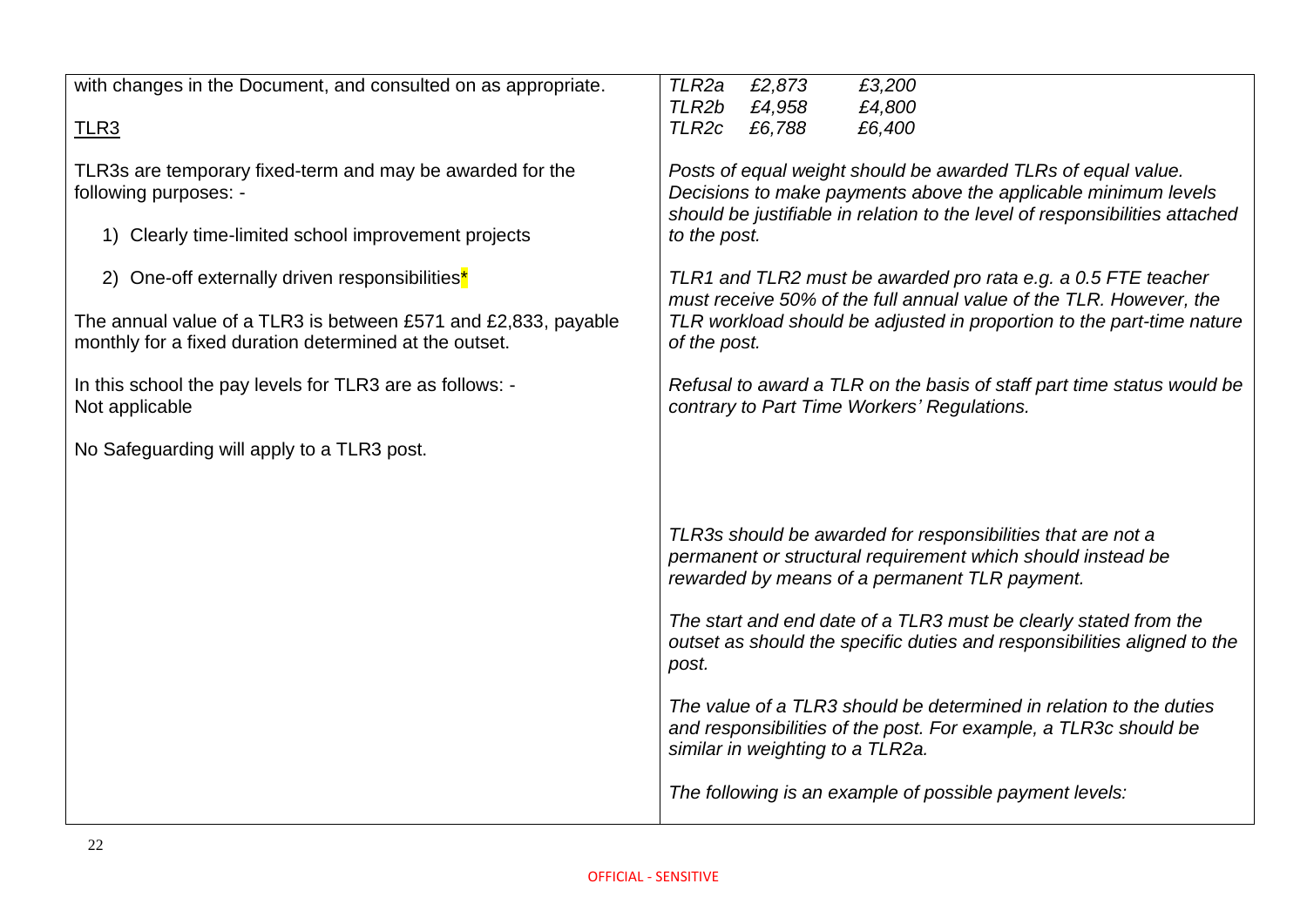|                                                                                                                                                                                                                                                                                                                                                                                                                                                                                                                                  | TLR3a £571<br>TLR3b £1,699<br>TLR3c £2,833<br>TLR3s are a fixed amount for performance of a specified time-limited<br>role and are not paid pro-rata for part-time teachers.<br>* The 2021 Document allows for consecutive TLR3s to be awarded.<br>but only for tutoring to deliver catch-up support to pupils on learning<br>lost during the Covid-19 pandemic, taking place outside of normal<br>directed hours but during the school day. |
|----------------------------------------------------------------------------------------------------------------------------------------------------------------------------------------------------------------------------------------------------------------------------------------------------------------------------------------------------------------------------------------------------------------------------------------------------------------------------------------------------------------------------------|----------------------------------------------------------------------------------------------------------------------------------------------------------------------------------------------------------------------------------------------------------------------------------------------------------------------------------------------------------------------------------------------------------------------------------------------|
| iv) Threshold and Post-Threshold Teachers                                                                                                                                                                                                                                                                                                                                                                                                                                                                                        |                                                                                                                                                                                                                                                                                                                                                                                                                                              |
| Mainscale Teachers are eligible to apply to cross the 'Threshold' to<br>the Upper Pay Scale.                                                                                                                                                                                                                                                                                                                                                                                                                                     | It is the responsibility of teachers to apply to be moved to the Upper<br>Pay Scale.                                                                                                                                                                                                                                                                                                                                                         |
| In this school the following requirements will apply to 'Threshold'<br>applications:                                                                                                                                                                                                                                                                                                                                                                                                                                             |                                                                                                                                                                                                                                                                                                                                                                                                                                              |
| From 01 September 2021 a teacher may apply to be paid on the<br>Upper Pay Scale once reaching the top pay point of MPS. Successful<br>applications made in the academic year in which a teacher first<br>reaches the top point of MPS (deadline 31 October) will apply from 01<br>September following. Teachers in their second or subsequent years<br>at the top of MPS may apply by 31 October of any year (deadline)<br>and, if successful, their progression will be backdated to 01<br>September of the same academic year. | Under the Document any teacher may apply to move to UPS<br>regardless of their pay level on MPS.<br>NYCC recommends that the approach opposite is adopted by<br>schools.                                                                                                                                                                                                                                                                     |
| Applications will be made to the Headteacher, who will appoint an<br>assessor (this may be the Headteacher) to make a recommendation<br>and give feedback to applicants. Where the Headteacher is not the<br>assessor the Headteacher will moderate the process.<br>Recommendations for progression will be made to the Committee.<br>Applications will not be accepted more than once per academic year.                                                                                                                        |                                                                                                                                                                                                                                                                                                                                                                                                                                              |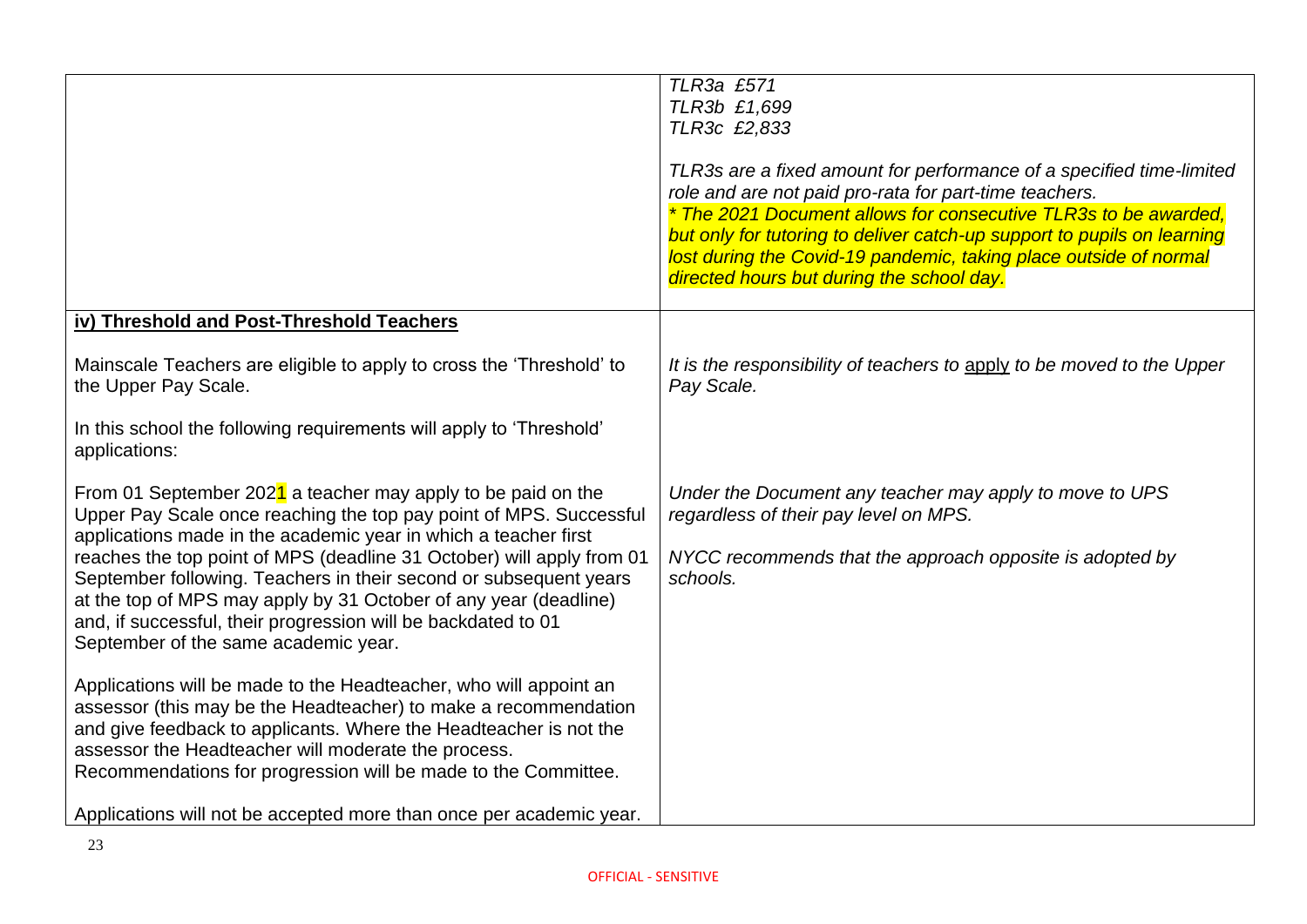| All applications should include the results of the last two available<br>appraisal reviews together with a succinct summary of evidence<br>against the assessment criteria.                                                                                                                                                                            |                                                                                                                                                                                                                                                                                                                                                                                |
|--------------------------------------------------------------------------------------------------------------------------------------------------------------------------------------------------------------------------------------------------------------------------------------------------------------------------------------------------------|--------------------------------------------------------------------------------------------------------------------------------------------------------------------------------------------------------------------------------------------------------------------------------------------------------------------------------------------------------------------------------|
| An application from a qualified teacher will be successful where the<br>Committee is satisfied that:                                                                                                                                                                                                                                                   | The following example of definitions are based on DfE guidance: -                                                                                                                                                                                                                                                                                                              |
| (a) the teacher is highly competent in all elements of the relevant<br>standards; and                                                                                                                                                                                                                                                                  | For the purposes of this pay policy: 'highly competent' means;<br>Performance which is not only good but also good enough to provide                                                                                                                                                                                                                                           |
| (b) the teacher's achievements and contribution to the school are<br>substantial and sustained.                                                                                                                                                                                                                                                        | coaching and mentoring to other teachers, give advice to them and<br>demonstrate to them effective teaching practice and how to make a<br>wider contribution to the work of the school, in order to help them<br>meet the relevant standards and develop their teaching practice.                                                                                              |
| If a teacher is simultaneously employed at another school(s) they may<br>make separate applications to each school. This school will not be<br>bound by any pay decisions made by another school.                                                                                                                                                      | 'substantial' means;                                                                                                                                                                                                                                                                                                                                                           |
| The Headteacher should notify the Committee of the<br>recommendation, normally within 20 working days of the application.<br>The committee, on receiving notification of a successful threshold<br>application, will move the teacher to point 1 <sup>*</sup> of the Upper Pay Scale<br>at the appropriate time.                                       | Of real importance, validity or value to the school; play a critical role in<br>the life of the school; provide a role model for teaching and learning;<br>make a distinctive contribution to the raising of pupil standards; take<br>advantage of appropriate opportunities for professional development<br>and use the outcomes effectively to improve pupils' learning; and |
|                                                                                                                                                                                                                                                                                                                                                        | 'sustained' means                                                                                                                                                                                                                                                                                                                                                              |
| Teachers who are unsuccessful in their Threshold applications may<br>appeal against the decision in accordance with section 12 of this<br>document.                                                                                                                                                                                                    | Two consecutive successful appraisal reports and have made good<br>progress towards their objectives during this period. They will be able<br>to demonstrate that their teaching expertise has grown over the                                                                                                                                                                  |
| <b>Upper Pay Scale</b>                                                                                                                                                                                                                                                                                                                                 | relevant period and is consistently at least good.                                                                                                                                                                                                                                                                                                                             |
| Teachers who are successful in their Threshold Assessments will<br>move to point one of the Upper Pay Scale* and may be considered<br>for further progression after an additional two years' service unless<br>exceptional performance merits progression after one year** in line<br>with the school's Appraisal Policy. Teachers will be assessed in | *The point at which the teacher is placed on UPS is discretionary and<br>should reflect the school's policy on accelerated progression.                                                                                                                                                                                                                                        |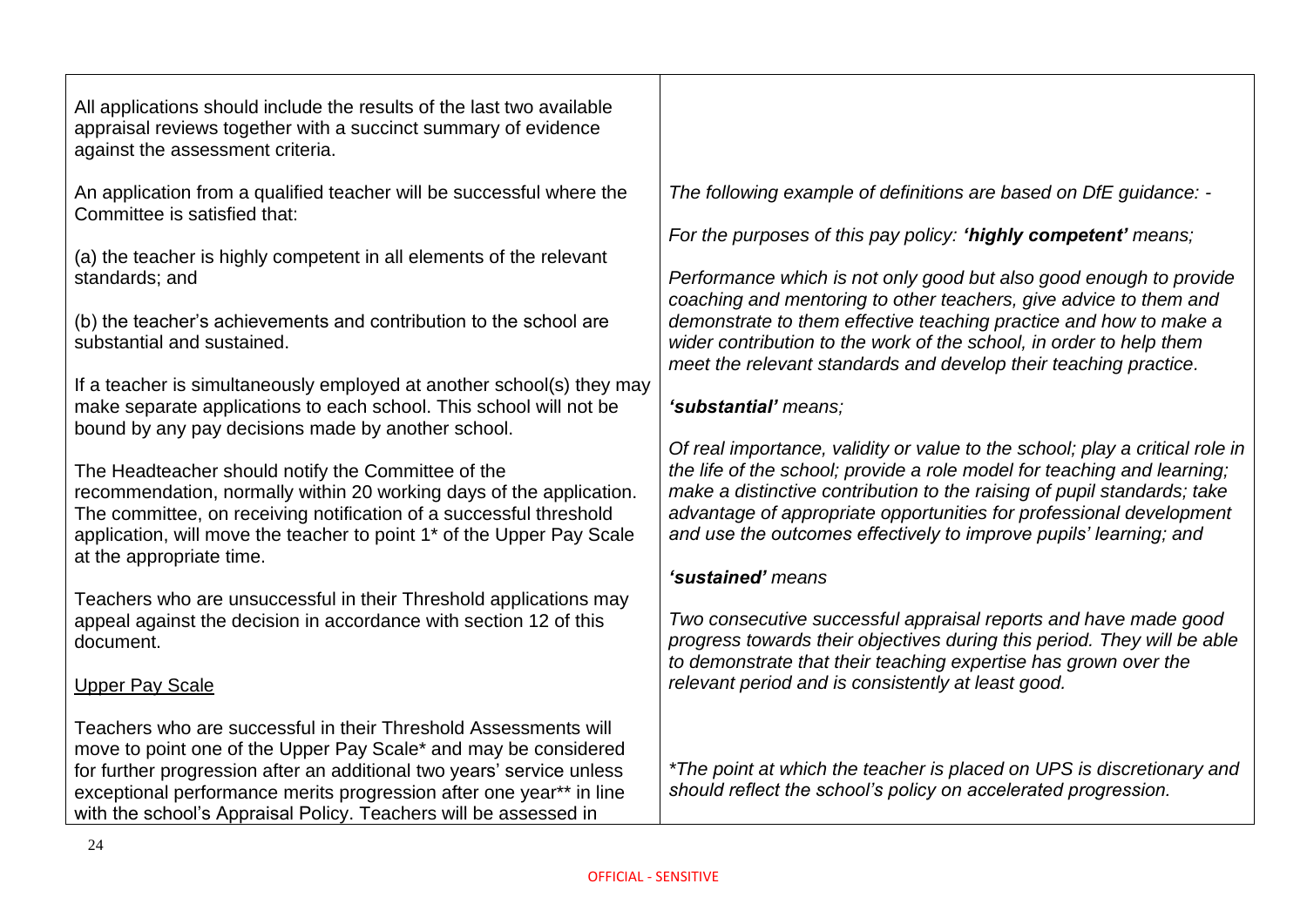| accordance with the school's Appraisal Policy to determine whether<br>their contribution to the school has been substantial and sustained.<br>The Committee will receive a recommendation from the Headteacher<br>based on appraisal outcomes in this regard and will decide whether or<br>not to award an additional point or points to eligible teachers. Once<br>awarded, points on the upper pay scale cannot be removed during<br>the teacher's employment as a teacher in the same school. | ** NYCC recommends an additional two years' service (this is not<br>mandatory), although schools may reduce this to one year for<br>exceptional performers, with appropriate supporting evidence.                                                                                                                                                                   |
|--------------------------------------------------------------------------------------------------------------------------------------------------------------------------------------------------------------------------------------------------------------------------------------------------------------------------------------------------------------------------------------------------------------------------------------------------------------------------------------------------|---------------------------------------------------------------------------------------------------------------------------------------------------------------------------------------------------------------------------------------------------------------------------------------------------------------------------------------------------------------------|
| Post Threshold Teachers are eligible for the same Allowances as<br>other Qualified Teachers.                                                                                                                                                                                                                                                                                                                                                                                                     |                                                                                                                                                                                                                                                                                                                                                                     |
| In this school, Upper Pay Scale (UPS) teachers will be paid in<br>accordance with the following pay scale: -                                                                                                                                                                                                                                                                                                                                                                                     |                                                                                                                                                                                                                                                                                                                                                                     |
| <b>Scale</b><br>£<br>point<br>38,690<br>U <sub>1</sub><br>U <sub>2</sub><br>40,124<br>U <sub>3</sub><br>41,604                                                                                                                                                                                                                                                                                                                                                                                   | The statutory requirement is to set a pay range within the upper and<br>lower limits of the pay scale opposite. NYCC recommends that the<br>range opposite is adopted, using the reference points stated, in order<br>to minimise the risk of equal pay claims against the school and LA.<br>This (U2) reflects the 'advisory' scale point set out in the Document. |
| <b>Unqualified Teachers</b><br>V)<br>The following categories of unqualified teachers are allowed by law: -                                                                                                                                                                                                                                                                                                                                                                                      |                                                                                                                                                                                                                                                                                                                                                                     |
| persons giving instruction in any art, skill, subject or group of<br>$\bullet$<br>subjects (including any form of vocational training) who have<br>special qualifications and/or experience;                                                                                                                                                                                                                                                                                                     |                                                                                                                                                                                                                                                                                                                                                                     |
| overseas trained teachers;<br>persons granted a licence under the provisions of Part II of                                                                                                                                                                                                                                                                                                                                                                                                       |                                                                                                                                                                                                                                                                                                                                                                     |
| Schedule 2 to the Education (Teachers) Regulations 1993;<br>student teachers, teacher trainees who have yet to pass the<br>$\bullet$<br>skills test and those undertaking employment based teacher<br>training leading to QTS; or                                                                                                                                                                                                                                                                |                                                                                                                                                                                                                                                                                                                                                                     |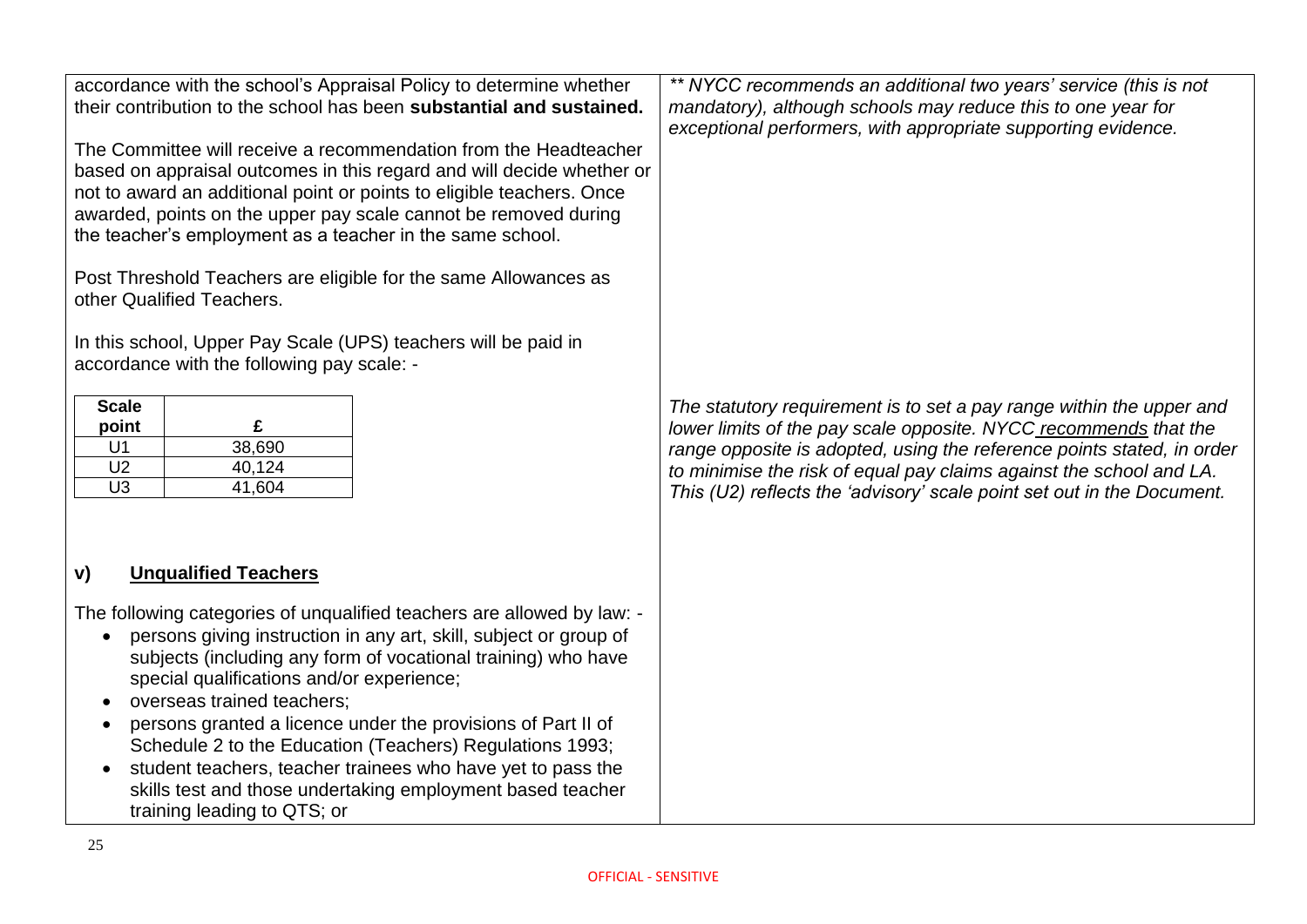|                                                   |                                                          | assistant teachers at a nursery school or teachers of a nursery<br>class, who were employed as teachers under the Education<br>(Teachers) Regulations 1982 before 1 September 1989.                                                                                                                                                                      |                                                                                                                                                                     |
|---------------------------------------------------|----------------------------------------------------------|----------------------------------------------------------------------------------------------------------------------------------------------------------------------------------------------------------------------------------------------------------------------------------------------------------------------------------------------------------|---------------------------------------------------------------------------------------------------------------------------------------------------------------------|
|                                                   |                                                          | In this school the pay scale for unqualified teachers is: -                                                                                                                                                                                                                                                                                              |                                                                                                                                                                     |
| <b>Scale</b><br>point                             | £                                                        |                                                                                                                                                                                                                                                                                                                                                          | The statutory requirement is to set a pay range within the upper and<br>lower limits of the pay scale opposite.                                                     |
| $\mathbf 1$<br>$\overline{2}$<br>3<br>4<br>5<br>6 | 18,419<br>20,532<br>22,644<br>24,507<br>26,622<br>28,735 |                                                                                                                                                                                                                                                                                                                                                          | NYCC recommends that the pay scale opposite is adopted for<br>Unqualified Teachers in order to minimise the risk of an equal pay<br>claim against the school and LA |
| above).                                           |                                                          | Unqualified teachers may not receive Teaching and Learning<br>Responsibility Payments or SEN Allowances but may receive points<br>for other relevant experience as per qualified teachers (see section iii                                                                                                                                               |                                                                                                                                                                     |
|                                                   | teacher within the same school.                          | The Committee will determine at which pay point a newly appointed<br>unqualified teacher will enter the Unqualified Teachers' Pay Scale,<br>having regard to any previous experience, or any qualifications which<br>they possess which are relevant to the post. Once awarded, pay<br>points for Unqualified teachers are permanent for employment as a |                                                                                                                                                                     |
|                                                   | recent appraisal statement.                              | The Committee will take advice about the performance of unqualified<br>teachers from the Headteacher and must have regard to the<br>recommendation on pay progression recorded in the teacher's most                                                                                                                                                     |                                                                                                                                                                     |
|                                                   |                                                          | If deemed appropriate, an allowance, of discretionary amount, may be<br>paid to an unqualified teacher, in the context of the staffing structure<br>and pay policy, if it is considered that the unqualified teacher has:                                                                                                                                | It is advised that any allowance paid to an unqualified teacher is<br>related to the difference between their existing pay point and a                              |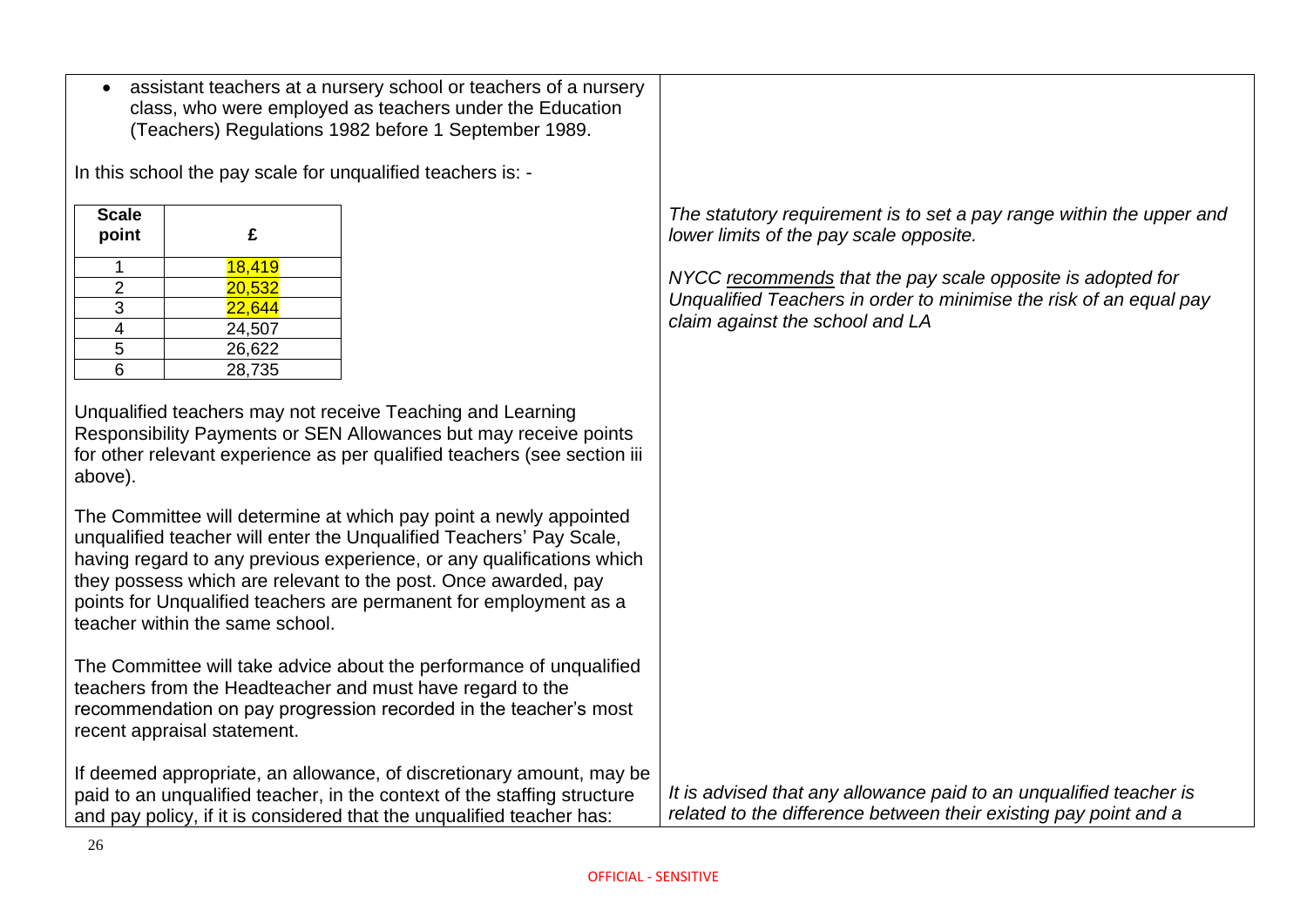| (a) taken on a sustained additional responsibility which is:                                                                                                                                                    | recognised point on the school's Qualified Teachers' Pay Scale. |
|-----------------------------------------------------------------------------------------------------------------------------------------------------------------------------------------------------------------|-----------------------------------------------------------------|
| (i) focused on teaching and learning; and                                                                                                                                                                       |                                                                 |
| (ii) requires the exercise of a teachers' professional skills and judgment;<br>or has                                                                                                                           |                                                                 |
| (b) qualifications or experience which bring added value to the role<br>being undertaken.                                                                                                                       |                                                                 |
| Where an unqualified teacher becomes qualified the Committee will<br>re-determine salary in accordance with the arrangements relating to<br>qualified teachers in accordance with Paragraph 13 of the Document. |                                                                 |
| The salary paid must be at least equivalent to that paid prior to<br>qualification, while the teacher remains employed at the same school.                                                                      |                                                                 |
|                                                                                                                                                                                                                 |                                                                 |
| <b>Early Years Teachers (EYTs)</b><br>vi)                                                                                                                                                                       | This is the NYCC recommendation following advice from the Local |
| EYTs with QTS will be paid on the qualified teachers scale. EYTs<br>without QTS will be paid on the Unqualified Teachers' Pay Scale.                                                                            | Government Employers Association.                               |
| 8. Part-Time Teachers                                                                                                                                                                                           |                                                                 |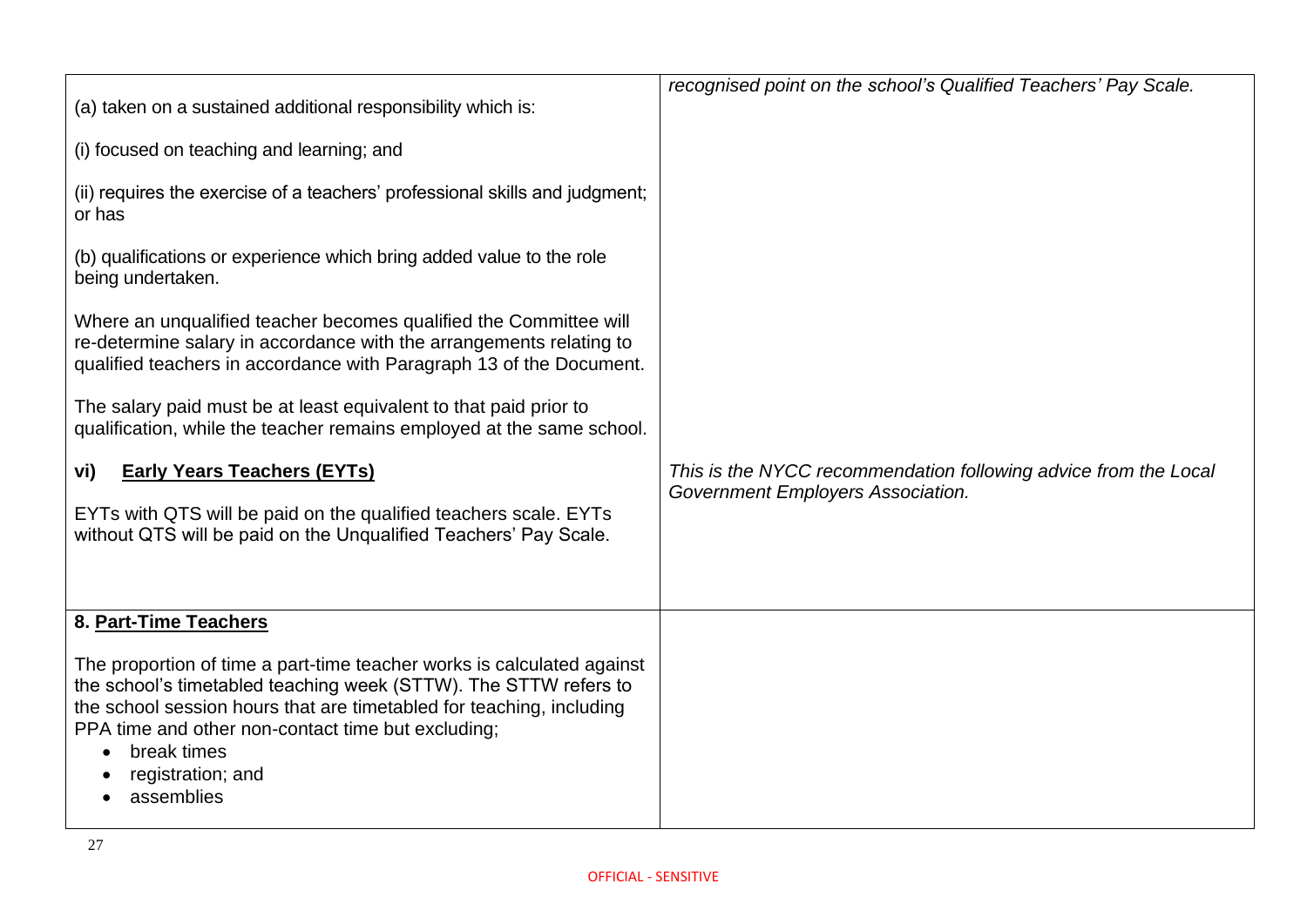| The STTW of a full-time classroom teacher is used as the figure for<br>calculating the percentage of the STTW for a part-time teacher at the<br>school. The same percentage will be applied to the proportion of<br>directed time required of a part-time teacher.<br>Where an allowance is paid to a teacher, the same percentage of the<br>full-time allowance will be payable.                          | Full guidance on calculating the remuneration of part-time teachers is<br>to be found in Section 3 of the Document, paragraphs 40-41.                                                                                                                                                                                                                                                                                                                                                           |
|------------------------------------------------------------------------------------------------------------------------------------------------------------------------------------------------------------------------------------------------------------------------------------------------------------------------------------------------------------------------------------------------------------|-------------------------------------------------------------------------------------------------------------------------------------------------------------------------------------------------------------------------------------------------------------------------------------------------------------------------------------------------------------------------------------------------------------------------------------------------------------------------------------------------|
| A part-time teacher may be requested (but not required) to voluntarily<br>work on a day or part of a day they do not normally work and, if<br>agreed, a pro rata additional payment should be made, or time off in<br>lieu agreed, where appropriate.                                                                                                                                                      | Requests to attend meetings e.g. staff meetings (as part of directed<br>time) on days on which a part-time teacher does not normally work<br>should be kept to a minimum, made as far in advance as possible and<br>should be a matter of agreement between the teacher and school<br>management.                                                                                                                                                                                               |
| 9. Teachers Employed on a Short Notice Basis                                                                                                                                                                                                                                                                                                                                                               |                                                                                                                                                                                                                                                                                                                                                                                                                                                                                                 |
| Teachers employed on a day-to-day or other short notice basis will be<br>paid in accordance with the provisions of the Document on a daily<br>basis calculated on the assumption that a full working year consists of<br>194 days <sup>*</sup> , periods of employment for less than a day being<br>calculated pro rata.<br>In this school supply teachers will normally be paid on the Main Pay<br>Scale. | It is recommended that where schools have existing regular supply<br>teachers they continue to be paid on current arrangements. Schools<br>can set a maximum payment for supply teachers and NYCC<br>recommends the approach opposite, which honours pay portability up<br>to the maximum of MPS.<br>* Note for 2021/22 only: The standard 195 days for a 'working year'<br>will be reduced by one day to account for the additional bank holiday<br>to celebrate the Queen's Platinum Jubilee. |
| 10. Other Provisions Relating to Teachers                                                                                                                                                                                                                                                                                                                                                                  |                                                                                                                                                                                                                                                                                                                                                                                                                                                                                                 |
| All types and grades of teachers, excluding Headteachers and other<br>members of the Leadership Group, are eligible to be considered for<br>the payments detailed below: -                                                                                                                                                                                                                                 | Please also see Section 7(i) above in relation to additional payments<br>for Headteachers.                                                                                                                                                                                                                                                                                                                                                                                                      |
| <b>Recruitment and Retention Incentives and Benefits</b>                                                                                                                                                                                                                                                                                                                                                   |                                                                                                                                                                                                                                                                                                                                                                                                                                                                                                 |
| Such incentive allowances may be awarded by the Committee only to                                                                                                                                                                                                                                                                                                                                          | It is expected that Recruitment Payments will be made to attract                                                                                                                                                                                                                                                                                                                                                                                                                                |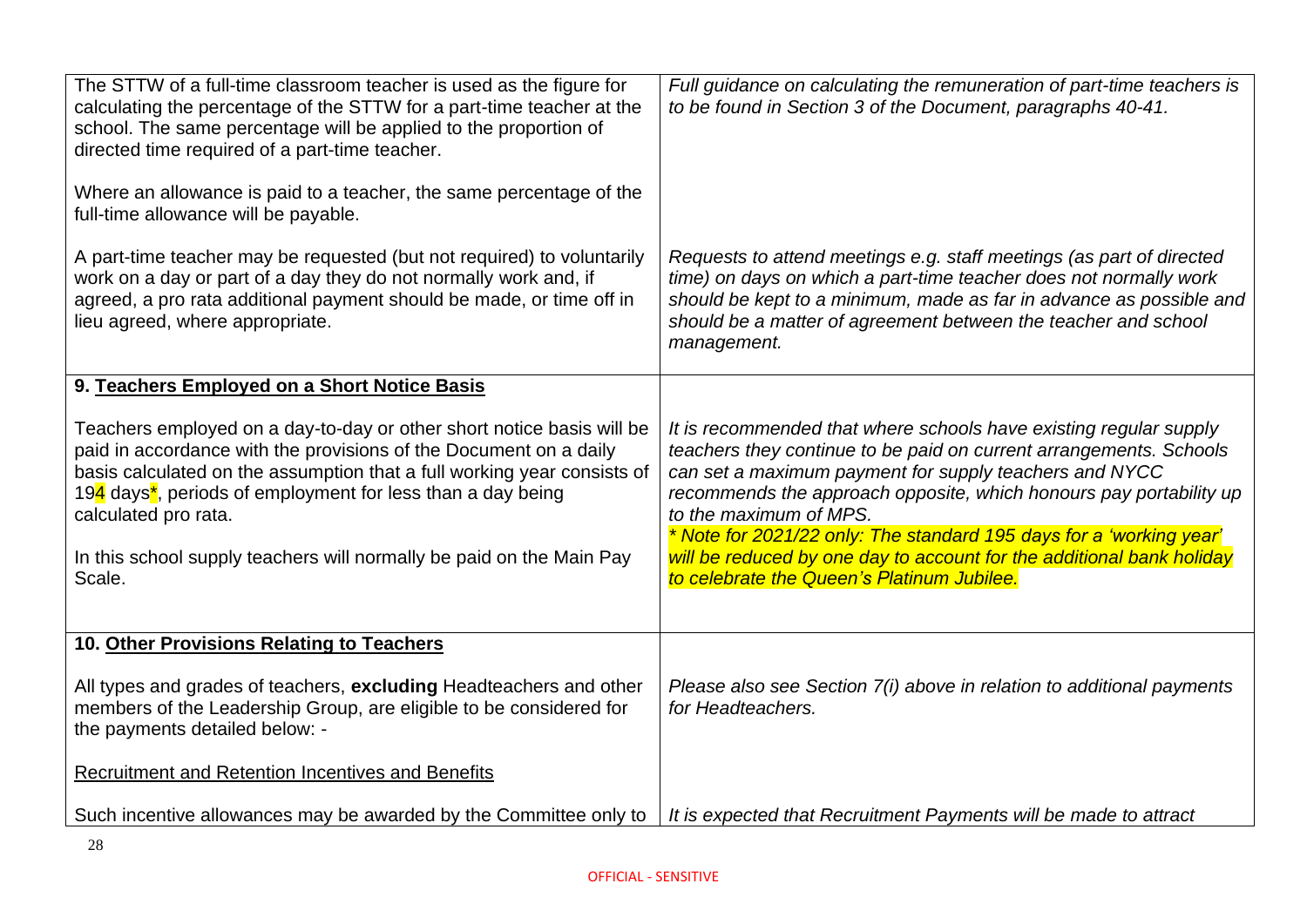| aid the recruitment and/or retention of teachers. The Committee will<br>determine whether an annual allowance will be paid with monthly<br>salary or as a lump sum at the end of a fixed period.<br>The governing body should make clear at the outset the expected<br>duration of any such incentives and benefits, and the review date after<br>which they may be withdrawn.<br>Where a teacher is given an incentive or benefit under paragraph 27<br>of the Document, written notification given at the time of the award<br>should state:<br>whether the award is for recruitment or retention;<br>the nature of the award | candidates to 'hard to fill posts' and Retention Payments will be made<br>where posts suffer from high turnover due to the easy availability of<br>comparable posts. In order to justify such payments, it is<br>recommended that objective data is kept which supports the need for<br>Recruitment and/or Retention Allowances.<br>It is recommended that Retention Allowances are made for a fixed<br>period and reviewed on an annual basis. |
|---------------------------------------------------------------------------------------------------------------------------------------------------------------------------------------------------------------------------------------------------------------------------------------------------------------------------------------------------------------------------------------------------------------------------------------------------------------------------------------------------------------------------------------------------------------------------------------------------------------------------------|-------------------------------------------------------------------------------------------------------------------------------------------------------------------------------------------------------------------------------------------------------------------------------------------------------------------------------------------------------------------------------------------------------------------------------------------------|
| the amount of the award                                                                                                                                                                                                                                                                                                                                                                                                                                                                                                                                                                                                         |                                                                                                                                                                                                                                                                                                                                                                                                                                                 |
| when/how it will be paid (as applicable);<br>unless it is a 'one-off' award, the start date and duration of the                                                                                                                                                                                                                                                                                                                                                                                                                                                                                                                 |                                                                                                                                                                                                                                                                                                                                                                                                                                                 |
| incentive                                                                                                                                                                                                                                                                                                                                                                                                                                                                                                                                                                                                                       |                                                                                                                                                                                                                                                                                                                                                                                                                                                 |
| the basis for any reviews which will be applied<br>$\bullet$<br>the basis for any repayment should an individual leave the                                                                                                                                                                                                                                                                                                                                                                                                                                                                                                      |                                                                                                                                                                                                                                                                                                                                                                                                                                                 |
| school                                                                                                                                                                                                                                                                                                                                                                                                                                                                                                                                                                                                                          |                                                                                                                                                                                                                                                                                                                                                                                                                                                 |
| Schools may make payments or provide financial assistance or<br>benefits to aid recruitment or retention. An advance of salary for a                                                                                                                                                                                                                                                                                                                                                                                                                                                                                            |                                                                                                                                                                                                                                                                                                                                                                                                                                                 |
| rental deposit is one of a number of tools that schools may wish to<br>consider as an incentive for the recruitment of new teachers and the                                                                                                                                                                                                                                                                                                                                                                                                                                                                                     |                                                                                                                                                                                                                                                                                                                                                                                                                                                 |
| retention of service of existing teachers. Other examples of                                                                                                                                                                                                                                                                                                                                                                                                                                                                                                                                                                    |                                                                                                                                                                                                                                                                                                                                                                                                                                                 |
| assistance are transport season ticket loans for travel costs, a one-off<br>payment such as a contribution to removal costs, or a time-limited                                                                                                                                                                                                                                                                                                                                                                                                                                                                                  |                                                                                                                                                                                                                                                                                                                                                                                                                                                 |
| allowance.                                                                                                                                                                                                                                                                                                                                                                                                                                                                                                                                                                                                                      |                                                                                                                                                                                                                                                                                                                                                                                                                                                 |
| All types and grades of teachers, excluding Headteachers are<br>eligible to be considered for the payments detailed below: -                                                                                                                                                                                                                                                                                                                                                                                                                                                                                                    |                                                                                                                                                                                                                                                                                                                                                                                                                                                 |
|                                                                                                                                                                                                                                                                                                                                                                                                                                                                                                                                                                                                                                 |                                                                                                                                                                                                                                                                                                                                                                                                                                                 |
| <b>Continuing Professional Development</b>                                                                                                                                                                                                                                                                                                                                                                                                                                                                                                                                                                                      |                                                                                                                                                                                                                                                                                                                                                                                                                                                 |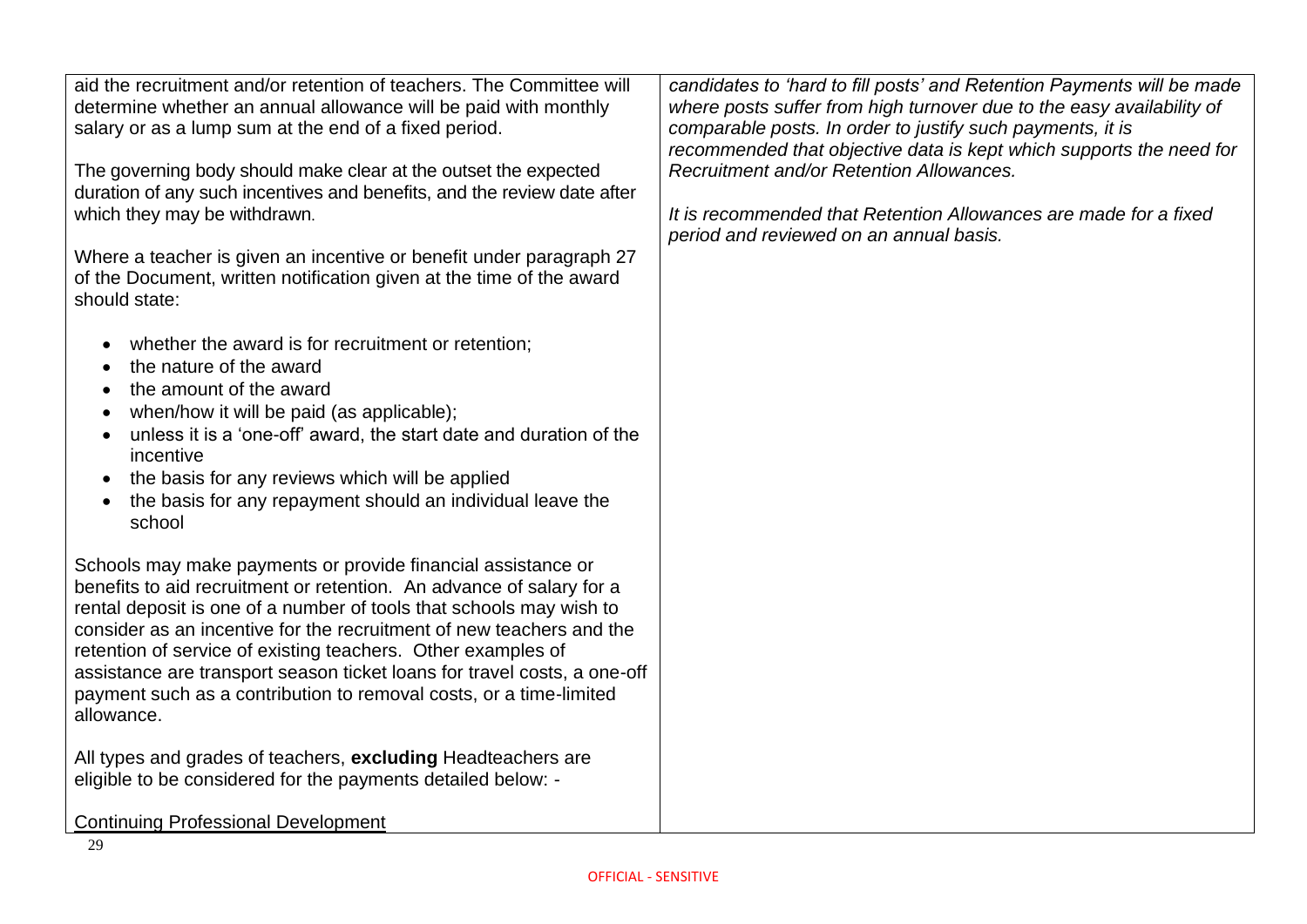| For any CPD activities taking place at weekends or during school<br>holidays the Committee will give consideration to payment, consistent<br>with the teachers' pay spine position, in the individual circumstances<br>of the case. No additional payment will be made for such activities<br>which take place within the defined working year.              | The need to maintain a satisfactory work-life balance must be<br>recognised and it should therefore be accepted that some teachers<br>will be unable or unwilling to undertake CPD and Out of School Hours<br>Learning Activities outside directed time.                                        |
|--------------------------------------------------------------------------------------------------------------------------------------------------------------------------------------------------------------------------------------------------------------------------------------------------------------------------------------------------------------|-------------------------------------------------------------------------------------------------------------------------------------------------------------------------------------------------------------------------------------------------------------------------------------------------|
| <b>Initial Teacher Training Activities</b>                                                                                                                                                                                                                                                                                                                   |                                                                                                                                                                                                                                                                                                 |
| Consideration will be given to payment for activities related to<br>providing routine initial teacher training activities in accordance with<br>the provisions of the Document.                                                                                                                                                                              |                                                                                                                                                                                                                                                                                                 |
| <b>Payment for Out of School Hours Learning Activity</b>                                                                                                                                                                                                                                                                                                     |                                                                                                                                                                                                                                                                                                 |
| Consideration will be given to payment for involvement in out of<br>school hours learning activities which fall outside a teacher's directed<br>time. Examples of such activities may include homework clubs,<br>summer schools and sporting activities. All such activities should<br>require the exercise of a teacher's professional skills or judgement. |                                                                                                                                                                                                                                                                                                 |
| In each of the above three categories payment will usually be made at<br>the teacher's normal hourly rate.                                                                                                                                                                                                                                                   |                                                                                                                                                                                                                                                                                                 |
| <b>Additional Responsibilities</b>                                                                                                                                                                                                                                                                                                                           |                                                                                                                                                                                                                                                                                                 |
| Additional responsibilities and activities due to, or in respect of, the<br>provision of services by the Headteacher relating to the raising of<br>educational standards to one or more additional schools.                                                                                                                                                  | Consideration should be given to the remuneration of other teachers<br>who as a result of the Headteacher's additional role are taking on<br>additional responsibilities and activities. This will be based on any<br>additional responsibilities attached to the post (not the teacher), which |
| Payment for Work undertaken for other Institutions                                                                                                                                                                                                                                                                                                           | should be recorded. Any increase in remuneration should only be<br>agreed where the post accrues extra responsibilities as a result of the                                                                                                                                                      |
| The school/college will abide by the following Operating Principles:                                                                                                                                                                                                                                                                                         | Headteacher's enlarged role, it is not automatic, and should be in line<br>with the provisions of the Document.                                                                                                                                                                                 |
| Any services provided by the Headteacher (or other staff<br>a.                                                                                                                                                                                                                                                                                               |                                                                                                                                                                                                                                                                                                 |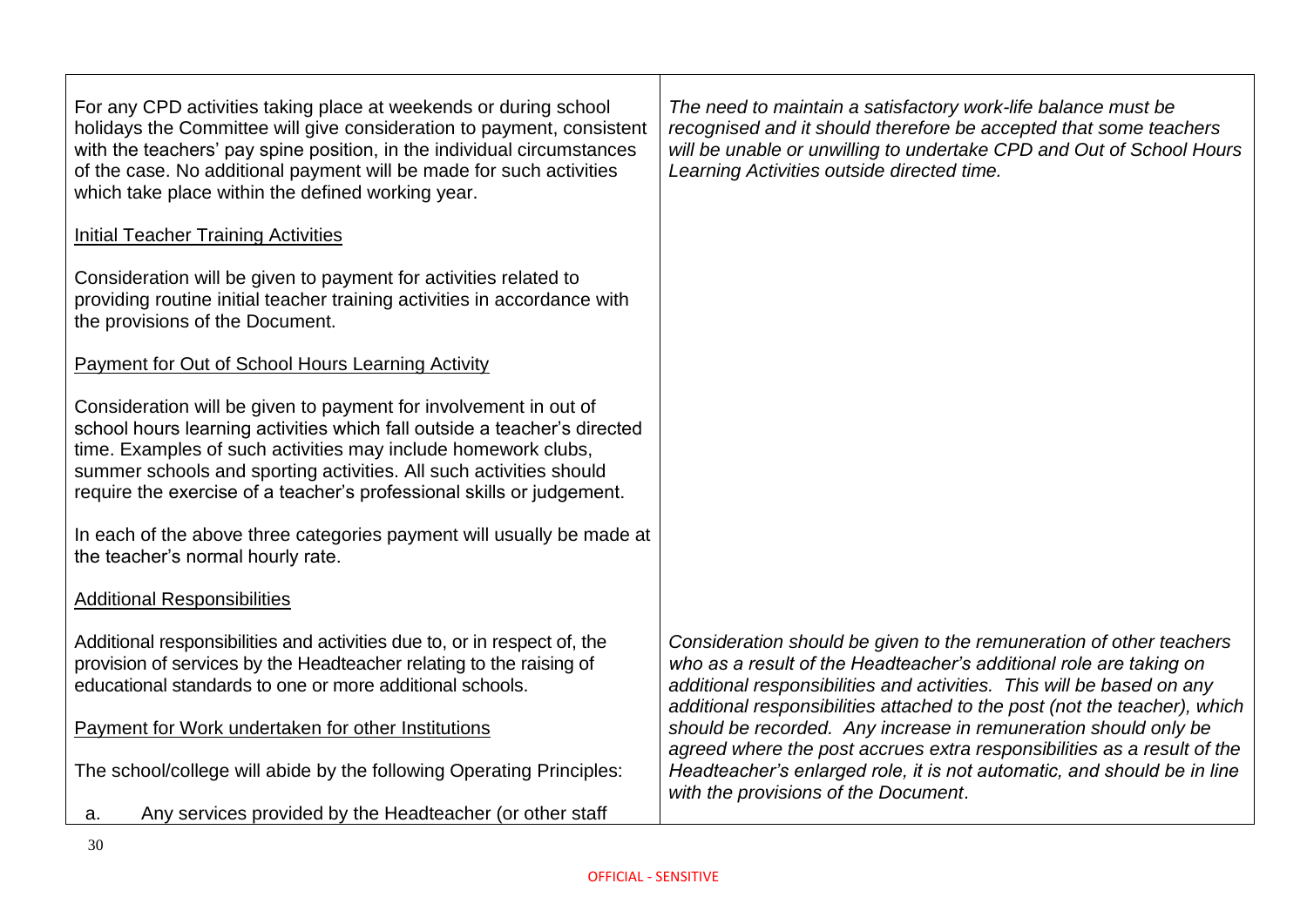member) of one school to another school must be authorised formally by the Governing Body and where the work extends over more than a 12-month period, the agreement of the governing body must be formally reviewed annually, or sooner if appropriate. The Governing Body should also agree arrangements for terminating such work.

- b. Before such work is undertaken, the Governing Body and the Headteacher must take into account:
	- the needs of the school and its pupils;
	- the benefits that the activity would bring to the school;
	- the impact of any absence on other staff, including their workload; and
	- the workload and work-life balance of all the individuals concerned.
- c. In particular, before reaching a view the governing body should satisfy itself that these matters have been fully considered within the school's leadership team.
- d. Arrangements for payment for external work, including personal remuneration, must be clearly stated and formally incorporated into a protocol by the governing body (or the finance committee) and decisions duly minuted.
- e. The headteacher and governing body should monitor the operation of the arrangements and their impact on staff and pupils and take action where arrangements prove to be unsatisfactory.
- f. The disposition of any payment, including personal remuneration, for external services must be agreed in

Where the arrangement for the Headteacher is temporary, any adjustment to the pay of other teachers is also temporary, and safeguarding provisions will not apply when the arrangements cease. The Governing Body should consider the appropriate use of acting allowances and other temporary payments. Where there is a Deputy Head in the school, it may be more appropriate to temporarily increase his or her pay range to take account of the increased responsibilities in the absence of the Headteacher.

*Committees will wish to consider such factors as:*

- *whether additional total working time is involved*
- *whether the school needs to pay for cover arrangements*
- *whether the individual receives any payment from the other institution*
- *whether the school receives any payment from the other institution*
- *whether the individual is undertaking the work primarily for career advancement purposes and/or whether it benefits the school*

*Committees should consider the answers to the questions posed above when making a judgement.*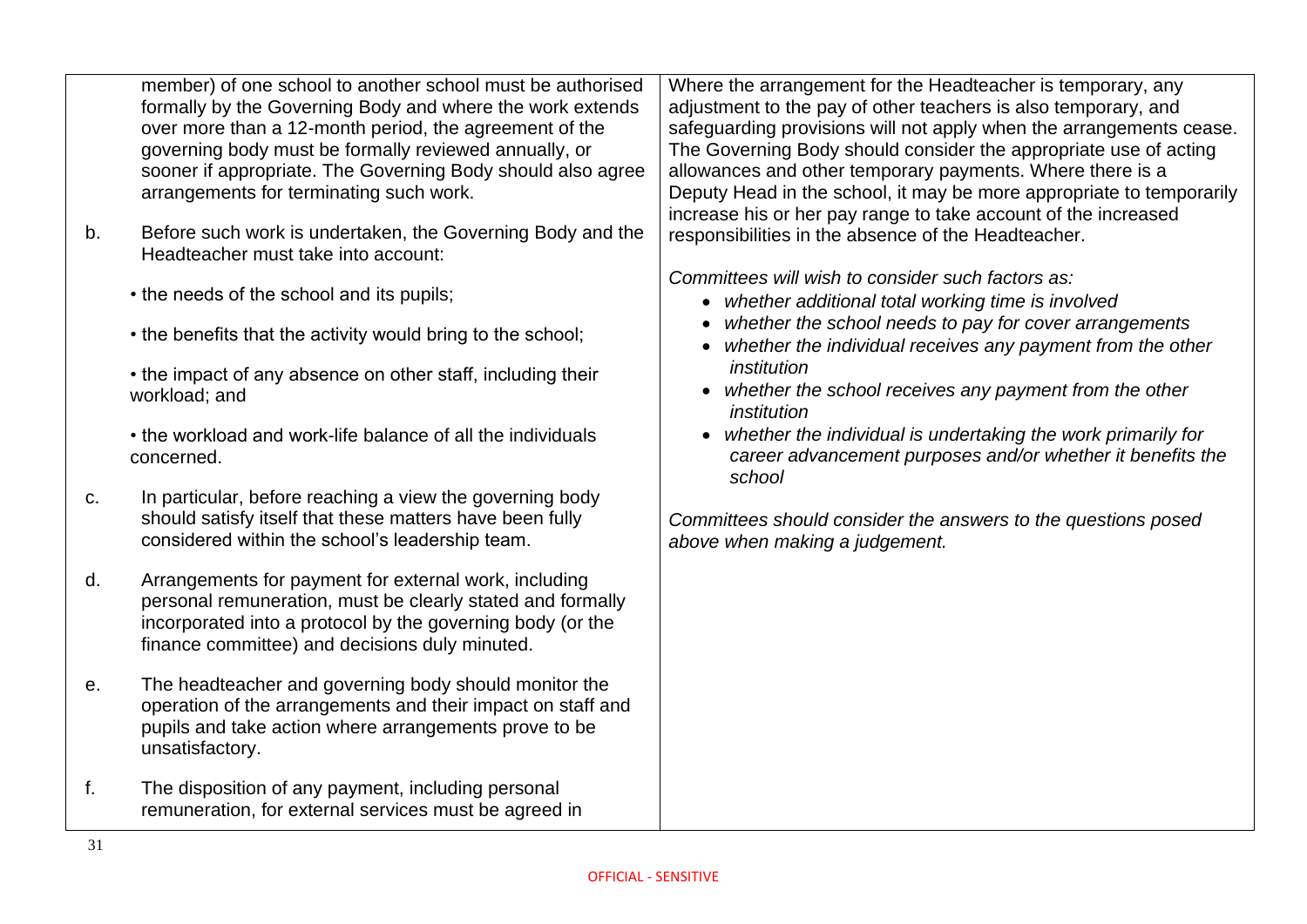|    | advance in accordance with the determinations of the<br>Governing Body. The terms of such an agreement must be<br>set out in a memorandum signed by the Chair of Governors<br>and the Headteacher and any other members of staff<br>involved.                                                                                                                                                                     |                                                                                                                                                                                                                                                                                                                                                                     |
|----|-------------------------------------------------------------------------------------------------------------------------------------------------------------------------------------------------------------------------------------------------------------------------------------------------------------------------------------------------------------------------------------------------------------------|---------------------------------------------------------------------------------------------------------------------------------------------------------------------------------------------------------------------------------------------------------------------------------------------------------------------------------------------------------------------|
| g. | Any income derived from external sources for the work of a<br>school's staff should accrue to the school. The Governing<br>Body should decide whether it would be appropriate for<br>individual members of staff to receive additional remuneration<br>for these activities, and if so, determine the appropriate<br>amount.                                                                                      |                                                                                                                                                                                                                                                                                                                                                                     |
| h. | The Governing Body should ensure that any expenses<br>incurred by the individual as a result of taking on additional<br>work are reimbursed, unless they are accounted for<br>elsewhere.                                                                                                                                                                                                                          |                                                                                                                                                                                                                                                                                                                                                                     |
|    | <b>Early Career Teachers Advanced Payment</b>                                                                                                                                                                                                                                                                                                                                                                     |                                                                                                                                                                                                                                                                                                                                                                     |
|    | NYCC offers an ECT Advanced Payment scheme to Schools giving<br>the option to allow an advance payment to <b>Early Career Teachers</b><br>starting employment in September 2021 with a minimum contract of<br>12 months. The advance would be for the value of £900 which is<br>recovered from the teacher's salary over twelve months at £75 per<br>month. (This will be pro-rata basis for part time teachers). | Individual schools may determine to opt in or out of this scheme.<br>Schools that opt out should remove this paragraph from their pay<br>policies.                                                                                                                                                                                                                  |
|    | <b>Unpaid leave for Teachers</b>                                                                                                                                                                                                                                                                                                                                                                                  |                                                                                                                                                                                                                                                                                                                                                                     |
|    | In line with the Conditions of Service for Teachers in England and<br>Wales (Burgundy Book), where authorised unpaid leave or<br>unauthorised absence (e.g. strike action) occurs deductions of salary<br>shall be calculated at a daily or part daily rate based on the days<br>salary being 1/365 <sup>th</sup> of a year for each day of the period of absence                                                 | Unpaid leave will be calculated as follows:<br>(hourly rate* x hours taken off) x by 0.53 ( $194^{+}/365$ ) = amount to be<br>deducted.<br>* Hourly rate is determined by Annual Salary (FTE)/ <sup>1258.5+. This</sup><br>calculation should be used for both full and part time teachers.<br>*Values for 2021/22 only, to account for the additional bank holiday |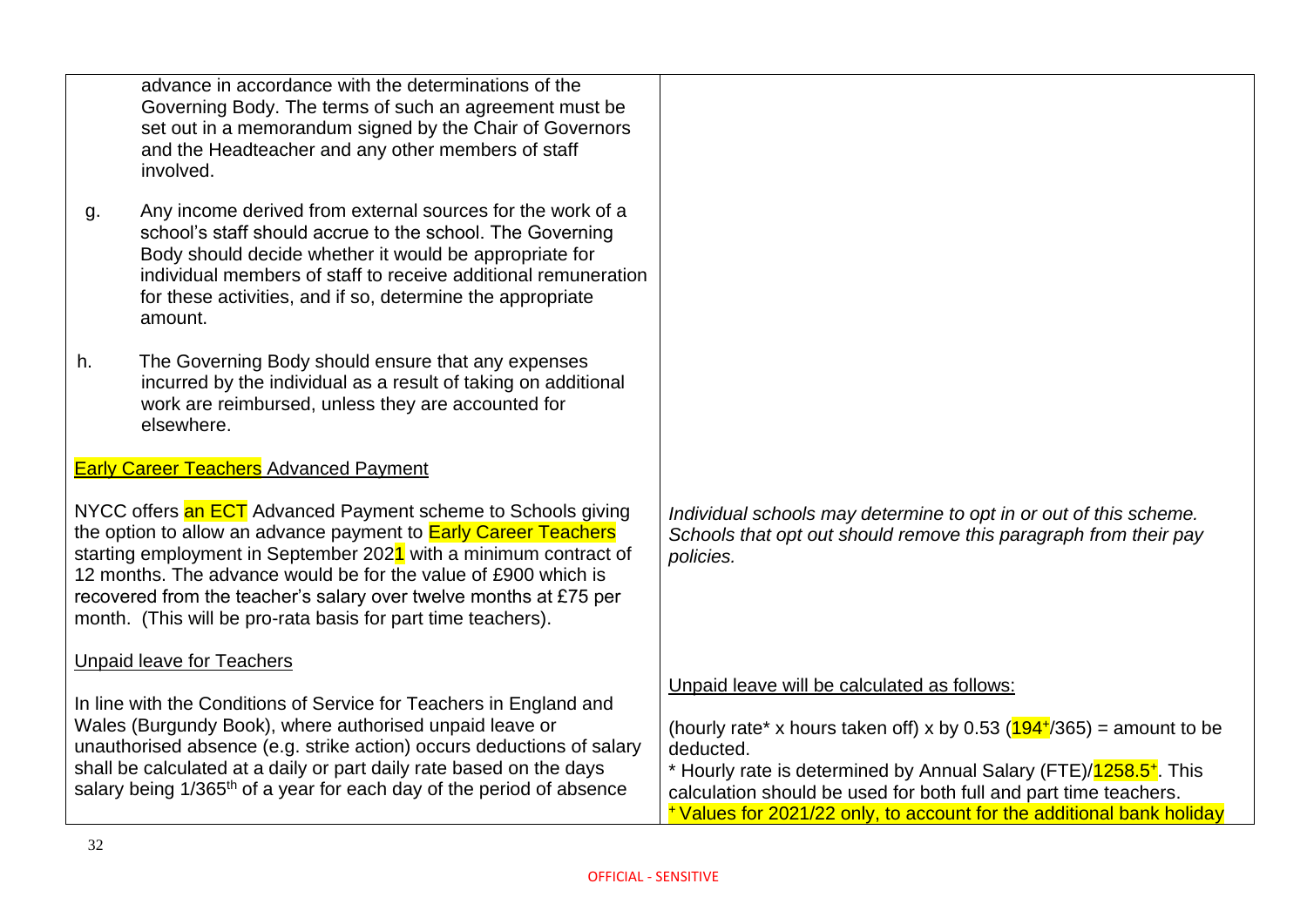| 11. Support Staff                                                                                                                                                                                                                                                                                                                                                                                                                                                                                                                                                                                                                                                                  | for the Platinum Jubilee (normally 195 and 1265 respectively)                                                                                                                                    |
|------------------------------------------------------------------------------------------------------------------------------------------------------------------------------------------------------------------------------------------------------------------------------------------------------------------------------------------------------------------------------------------------------------------------------------------------------------------------------------------------------------------------------------------------------------------------------------------------------------------------------------------------------------------------------------|--------------------------------------------------------------------------------------------------------------------------------------------------------------------------------------------------|
|                                                                                                                                                                                                                                                                                                                                                                                                                                                                                                                                                                                                                                                                                    |                                                                                                                                                                                                  |
| Support staff will be appointed to a post covered by the appropriate<br>LA scheme of conditions of service and be allocated to a pay grade<br>from the scales contained within those conditions, in compliance with<br>the established NYCC job evaluation scheme(s). Each post will have<br>a designated job description and pay grade. The pay grade allocation<br>will normally remain static, other than for annual incremental rises<br>within it, unless a significant increase in the duties and responsibilities<br>attached to the post takes place. Other payments, such as lettings<br>fees, will be payable in line with the appropriate national or LA<br>agreements. | Schools should refer to the NJC National Agreement (Green Book)<br>and NYCC pay policy and guidance for support staff terms (available<br>on the CYPS info site).                                |
| Applications for re-grading will be dealt with under the NYCC Job<br>Evaluation scheme(s).                                                                                                                                                                                                                                                                                                                                                                                                                                                                                                                                                                                         | Schools' nominated Human Resources Advisers are available to<br>advise on grading issues. It should be borne in mind that the key                                                                |
| The school recognises the grading scheme introduced by the<br>Authority in April 2007 through the NJC and Hay job evaluation<br>systems, and revised in April 2019. The school will adhere to this<br>grading structure for support staff and will grade new/changed posts<br>accordingly through the NYCC processes.                                                                                                                                                                                                                                                                                                                                                              | issue in grading posts is level of responsibility of work and not<br>volume of work. A clear up to date job description and person<br>specification are essential requirements of grading posts. |
| Increments                                                                                                                                                                                                                                                                                                                                                                                                                                                                                                                                                                                                                                                                         |                                                                                                                                                                                                  |
| For support staff who have not yet reached the top of their grades,<br>incremental progression will not be automatic.                                                                                                                                                                                                                                                                                                                                                                                                                                                                                                                                                              | For full details of the scheme please see the Document 'Increments'<br>Policy - School Support Staff Only' - on CYPS.info here.                                                                  |
| Support staff will not receive increments if their manager considers<br>their performance in the previous year was not satisfactory, taking<br>into account identified conduct or capability issues and appraisal<br>outcome.                                                                                                                                                                                                                                                                                                                                                                                                                                                      |                                                                                                                                                                                                  |
| Additionally, support staff will also not receive an increment if their<br>sickness absence exceeds stated limits:                                                                                                                                                                                                                                                                                                                                                                                                                                                                                                                                                                 |                                                                                                                                                                                                  |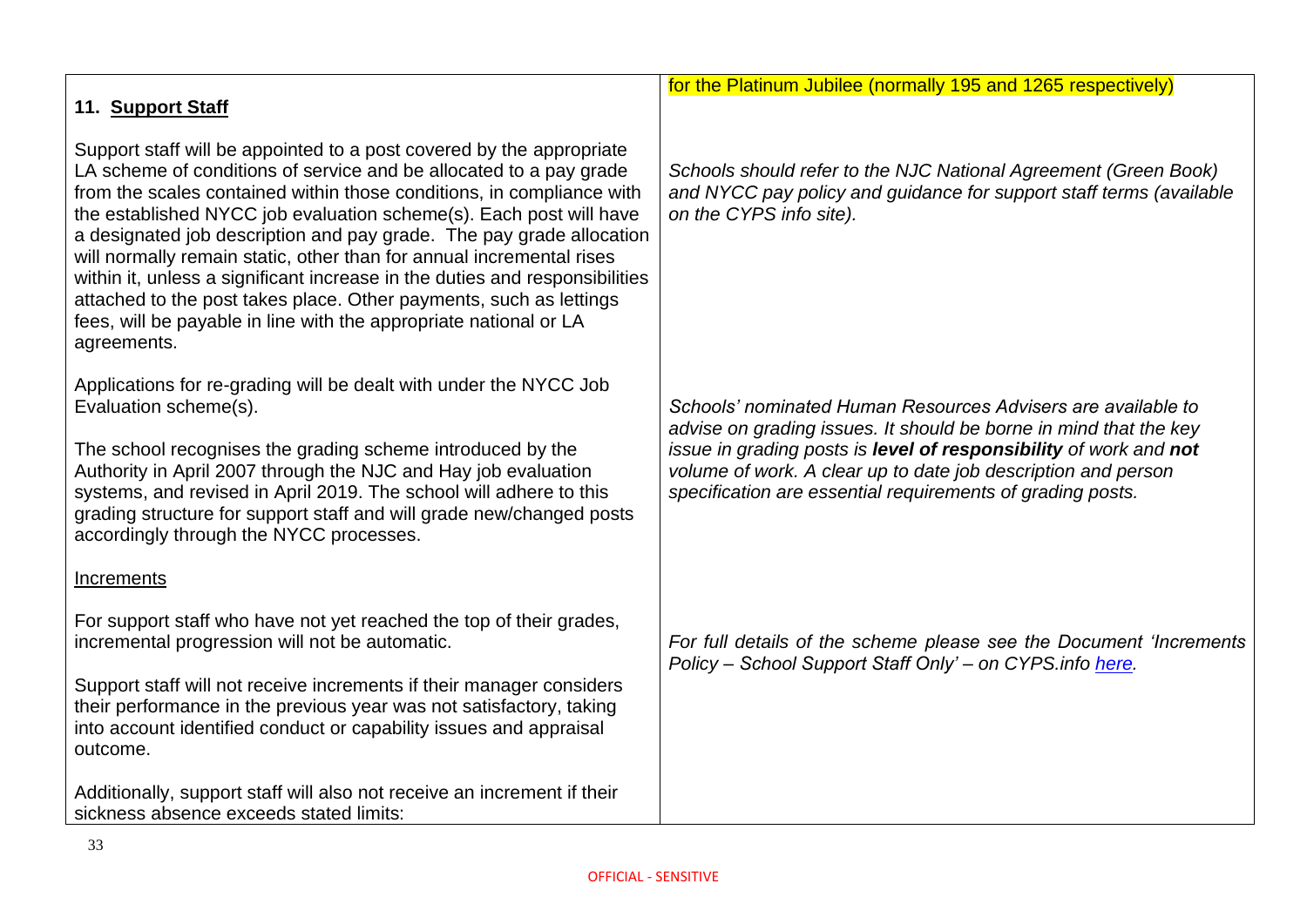| Max days in year 3 yr total limit<br><b>Period</b>                                                                                                                                                                                                                                                                                                                                                                                                                  |                                                                                                                     |
|---------------------------------------------------------------------------------------------------------------------------------------------------------------------------------------------------------------------------------------------------------------------------------------------------------------------------------------------------------------------------------------------------------------------------------------------------------------------|---------------------------------------------------------------------------------------------------------------------|
| $01.04.2$ <sup>1</sup> -<br>$\overline{7}$<br>21<br>31.03.2 <mark>2</mark>                                                                                                                                                                                                                                                                                                                                                                                          |                                                                                                                     |
| Only if the maximum sickness absence is exceeded for the current<br>review period, then the 3-year total will be considered (current year<br>plus previous 2 years).                                                                                                                                                                                                                                                                                                |                                                                                                                     |
| Taking into account performance against the stated criteria, those at<br>the top of the pay grade who do not meet the criteria as outlined for<br>increments will have their pay reduced by one spinal column point<br>only. Staff with headroom within the pay grade will continue to have<br>their increments withheld. If an increment has been removed the<br>employee is then eligible the following year for an increment subject<br>to meeting the criteria. |                                                                                                                     |
| Increments will not be granted where staff do not meet the above<br>criteria. However, exceptions will be considered for:                                                                                                                                                                                                                                                                                                                                           |                                                                                                                     |
| One-off absence of normally not more than three months<br>$\bullet$<br>where the individual has an otherwise excellent attendance<br>record.                                                                                                                                                                                                                                                                                                                        |                                                                                                                     |
| Staff whose illness prevents them from attending their usual<br>$\bullet$<br>place of work and whose offer to work in a different capacity/<br>location is unable to be accommodated by their manager.                                                                                                                                                                                                                                                              | Schools may choose to issue a pay statement to Support Staff<br>following the increments review process each April. |
| Where an individual is injured in the course of their duties this<br>$\bullet$<br>may be taken into consideration or where the sickness<br>absence is work related consideration may be given to it being<br>exempt.                                                                                                                                                                                                                                                |                                                                                                                     |
| <b>Disability Related Sickness Absence</b>                                                                                                                                                                                                                                                                                                                                                                                                                          |                                                                                                                     |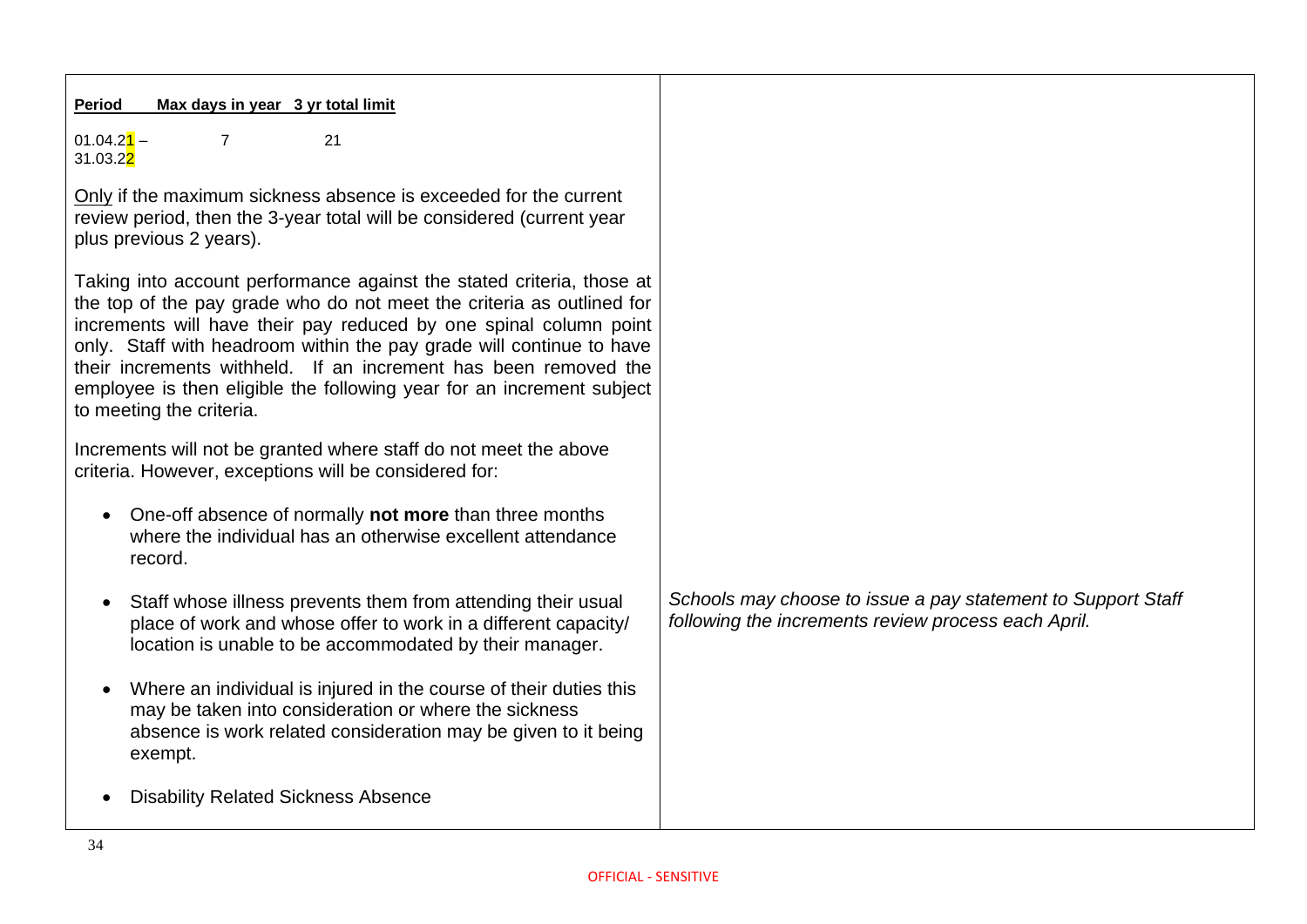| If the cause of sickness absence was related to pregnancy, then this<br>must not be taken into account in the employee's sickness absence<br>total figure for assessment against the target figures.<br><b>Recruitment and Retention Payments</b><br>Where posts are difficult to fill or staff turnover is particularly high it<br>may be appropriate to introduce a Recruitment and/or Retention<br>Payment.<br>Recruitment Payment – is a one-off discretionary payment of up to<br>10% of annual salary, payable upon commencement of employment.<br>This payment is not available to existing staff or previous staff who re-<br>commence employment within six months of leaving. An employee<br>who leaves during their Probationary Period will normally be required<br>to repay the full Recruitment Payment, unless exceptional<br>circumstances exist. An employee who leaves within two years will be<br>required to repay 1/24 of the Recruitment Payment for each month<br>not completed up to two years' service. | Recruitment and Retention Payments should only be made where the<br>decision is supported by objective data on recruitment statistics, staff<br>turnover and the local labour market.                           |
|----------------------------------------------------------------------------------------------------------------------------------------------------------------------------------------------------------------------------------------------------------------------------------------------------------------------------------------------------------------------------------------------------------------------------------------------------------------------------------------------------------------------------------------------------------------------------------------------------------------------------------------------------------------------------------------------------------------------------------------------------------------------------------------------------------------------------------------------------------------------------------------------------------------------------------------------------------------------------------------------------------------------------------|-----------------------------------------------------------------------------------------------------------------------------------------------------------------------------------------------------------------|
| Retention Payment – is a discretionary payment of an amount paid at<br>set intervals, subject to satisfactory performance, but not less than<br>quarterly. Payments may be set at between 3% and 8% of annual<br>salary and should be reviewed at regular (at least annual) intervals in<br>line with market conditions. Retention Payments are not permanent<br>and may be ended or amended by the giving of one months' notice.                                                                                                                                                                                                                                                                                                                                                                                                                                                                                                                                                                                                |                                                                                                                                                                                                                 |
| Other Pay and Reward Matters for Support Staff                                                                                                                                                                                                                                                                                                                                                                                                                                                                                                                                                                                                                                                                                                                                                                                                                                                                                                                                                                                   |                                                                                                                                                                                                                 |
| A number of pay and reward issues relating to support staff are<br>contained in the Green Book and the NYCC pay policy and guidance<br>for support staff.<br>These include the following premium payments:                                                                                                                                                                                                                                                                                                                                                                                                                                                                                                                                                                                                                                                                                                                                                                                                                       | There are a small number of other payments in the single status<br>agreements which are discretionary for schools - such as Additional<br>Contribution Payments, Thank You Payments and Long Service<br>Awards. |
|                                                                                                                                                                                                                                                                                                                                                                                                                                                                                                                                                                                                                                                                                                                                                                                                                                                                                                                                                                                                                                  |                                                                                                                                                                                                                 |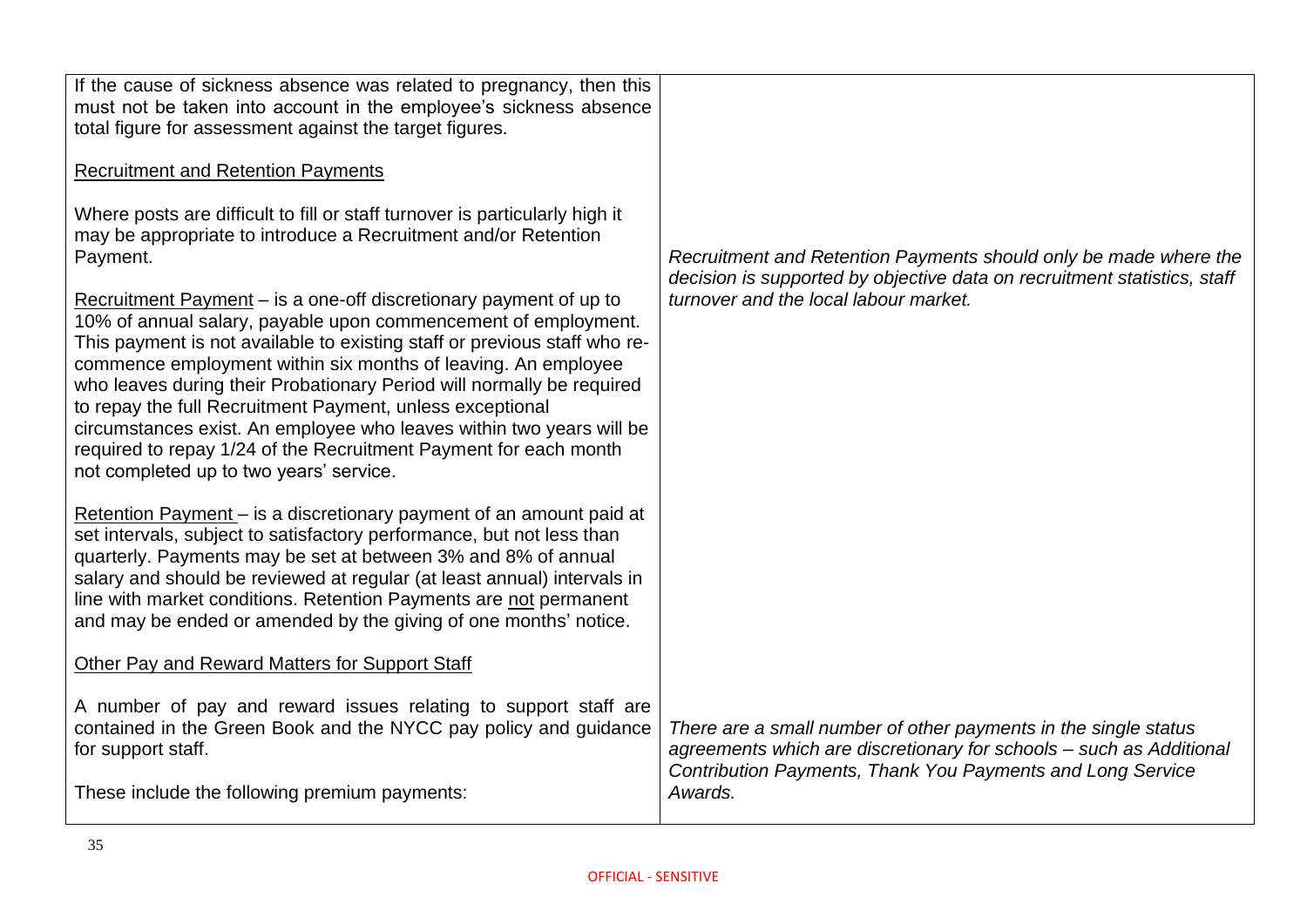| Night Work, Stand By, On Call, Sleeping-in Duty, Weekend Working,<br>Work on Public Holidays.<br>The school recognises the NYCC single status agreements and will<br>make premium payments accordingly.<br>Overtime is paid at flat rate.<br>In April 2021, the school moved to NYCCs corporately agreed<br>arrangements for Term-Time Working in line with LGA/NJC guidance<br>concerning the way leave and pay is calculated for term-time support<br>staff.                                                                                                                                                                                                                                                                                                                                                              | Schools need to decide individually whether they wish to participate in<br>these schemes. Details are contained in the documents listed in<br>section 2 and advice is also available from HR Advisers.<br>Schools may choose to implement the unpaid leave provisions where<br>there is no cover required or the cost of cover is less than the savings<br>made from the unpaid leave. Where term-time only support staff are<br>concerned, schools should carefully consider if and how the unpaid<br>leave could be taken within term-time without incurring comparable<br>costs.<br>The full details, including examples, of the Term-Time Working<br>arrangements is published on CYPS.info. This addresses the position<br>that TTO employees are entitled to a pro-rata allocation of annual<br>leave and public holidays, and to receive not less than the proportion<br>of pay or other benefit compared to a comparable full-year employee.<br>The guidance details how term-time pay and leave should be<br>calculated and the adjustments required when TTO employees start<br>or leave during the year. |
|-----------------------------------------------------------------------------------------------------------------------------------------------------------------------------------------------------------------------------------------------------------------------------------------------------------------------------------------------------------------------------------------------------------------------------------------------------------------------------------------------------------------------------------------------------------------------------------------------------------------------------------------------------------------------------------------------------------------------------------------------------------------------------------------------------------------------------|---------------------------------------------------------------------------------------------------------------------------------------------------------------------------------------------------------------------------------------------------------------------------------------------------------------------------------------------------------------------------------------------------------------------------------------------------------------------------------------------------------------------------------------------------------------------------------------------------------------------------------------------------------------------------------------------------------------------------------------------------------------------------------------------------------------------------------------------------------------------------------------------------------------------------------------------------------------------------------------------------------------------------------------------------------------------------------------------------------------------|
| 12.<br><b>Additional Matters</b><br>Members of Staff Temporarily Undertaking the Duties of More Senior<br>Posts<br>Members of staff who agree to cover all of the duties associated with<br>a post of a higher grade than their own for a temporary period of<br>normally at least four working weeks will be paid an additional sum.<br>This will be equivalent to the difference between their<br>normal salary and the salary or a point on the salary range of the<br>more senior post for as long as the temporary acting-up<br>arrangements apply, backdated to the start of the period of cover.<br>The pay of support staff who undertake a part of the duties of a more<br>senior post for a temporary period of at least four weeks may be<br>awarded a pro-rata sum, if the particular circumstances of the case | No pressure, direct or indirect, will be placed on any staff to act up<br>where such acting up is voluntary on their part.<br>Governing Bodies may seek guidance from HR if considering acting<br>up duties.                                                                                                                                                                                                                                                                                                                                                                                                                                                                                                                                                                                                                                                                                                                                                                                                                                                                                                        |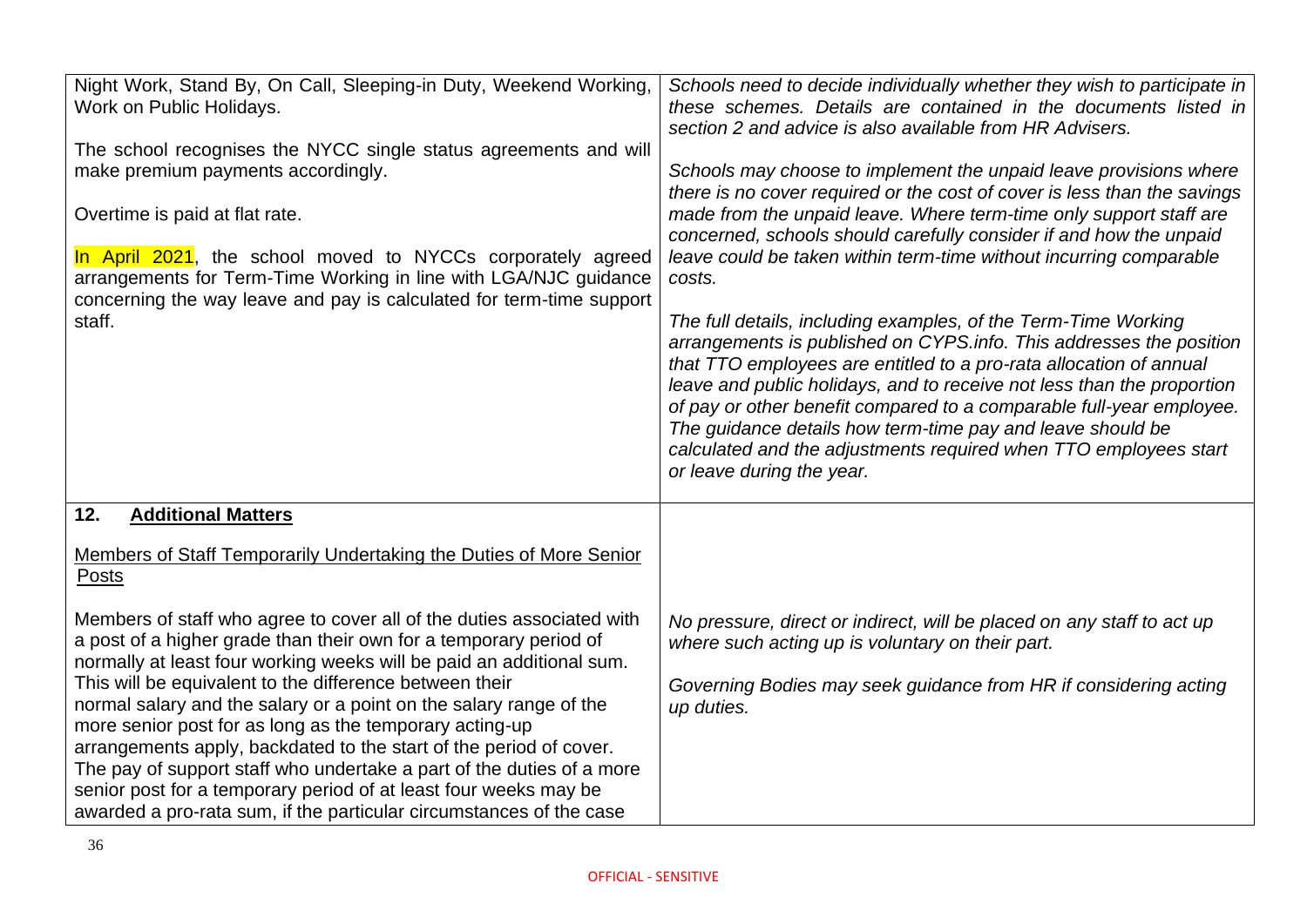| make this appropriate in the view of the Committee.                                                                                                                                                                                                                                                                                                                                                                                                                                                                                                                                                                                                                                                                                                                      |                                                                                                                                                                                                                                                                                                                                                                                                        |
|--------------------------------------------------------------------------------------------------------------------------------------------------------------------------------------------------------------------------------------------------------------------------------------------------------------------------------------------------------------------------------------------------------------------------------------------------------------------------------------------------------------------------------------------------------------------------------------------------------------------------------------------------------------------------------------------------------------------------------------------------------------------------|--------------------------------------------------------------------------------------------------------------------------------------------------------------------------------------------------------------------------------------------------------------------------------------------------------------------------------------------------------------------------------------------------------|
| An employee appointed to cover a temporary vacancy, e.g. an Acting<br>Headteacher, will be paid at a point on the pay range of the vacant<br>post.                                                                                                                                                                                                                                                                                                                                                                                                                                                                                                                                                                                                                       |                                                                                                                                                                                                                                                                                                                                                                                                        |
| <b>Payments for Residential Staff</b>                                                                                                                                                                                                                                                                                                                                                                                                                                                                                                                                                                                                                                                                                                                                    |                                                                                                                                                                                                                                                                                                                                                                                                        |
| These will be made in line with the provisions of the appropriate<br>national or LA scheme of conditions of service.                                                                                                                                                                                                                                                                                                                                                                                                                                                                                                                                                                                                                                                     |                                                                                                                                                                                                                                                                                                                                                                                                        |
| <b>Salary Sacrifice Arrangements</b>                                                                                                                                                                                                                                                                                                                                                                                                                                                                                                                                                                                                                                                                                                                                     |                                                                                                                                                                                                                                                                                                                                                                                                        |
| The school will allow teachers to participate in salary sacrifice<br>schemes which are permitted under Paragraph 28 of the Document<br>and available through the Local Authority. It will also allow support<br>staff to access salary sacrifice schemes available through the Local<br>Authority. The salary sacrifice provisions in place for teachers are<br>currently limited by national regulations to:<br>Childcare vouchers/childcare benefit schemes<br>Cycle or cyclist safety equipment scheme<br>Mobile phone scheme (not currently being run at NYCC)<br>Participation in any salary sacrifice arrangement shall have no effect<br>upon the determination of any safeguarded sum to which a teacher<br>may be entitled under any provision of the Document. | Governing Bodies should ensure that any relevant information about<br>Salary Sacrifice Schemes is made available to staff at their schools,<br>to enable the staff to decide whether or not salary sacrifice is an<br>appropriate option. Participation in salary sacrifice is voluntary on the<br>part of staff.<br>Note that Childcare Vouchers closed to new members from Oct<br><mark>2018.</mark> |
| 12.<br><b>Pay Hearings and Appeals (Teaching staff)</b>                                                                                                                                                                                                                                                                                                                                                                                                                                                                                                                                                                                                                                                                                                                  | Appeals against pay decisions should be dealt with promptly, fairly<br>and consistently in line with equalities and other relevant legislation                                                                                                                                                                                                                                                         |
| Teachers, including headteachers, may appeal any determination in<br>relation to their pay or any other decision taken by the governing                                                                                                                                                                                                                                                                                                                                                                                                                                                                                                                                                                                                                                  | including the Document.                                                                                                                                                                                                                                                                                                                                                                                |
| body (or a committee or individual acting with delegated authority)                                                                                                                                                                                                                                                                                                                                                                                                                                                                                                                                                                                                                                                                                                      | It is important that you are clear from the outset of the appraisal                                                                                                                                                                                                                                                                                                                                    |
| that affects their pay.                                                                                                                                                                                                                                                                                                                                                                                                                                                                                                                                                                                                                                                                                                                                                  | process who will make recommendations in relation to pay<br>decisions and who will make the pay determination as this                                                                                                                                                                                                                                                                                  |
| The following list includes the usual reasons for seeking a review                                                                                                                                                                                                                                                                                                                                                                                                                                                                                                                                                                                                                                                                                                       | cannot be the same person. If the Headteacher is involved in                                                                                                                                                                                                                                                                                                                                           |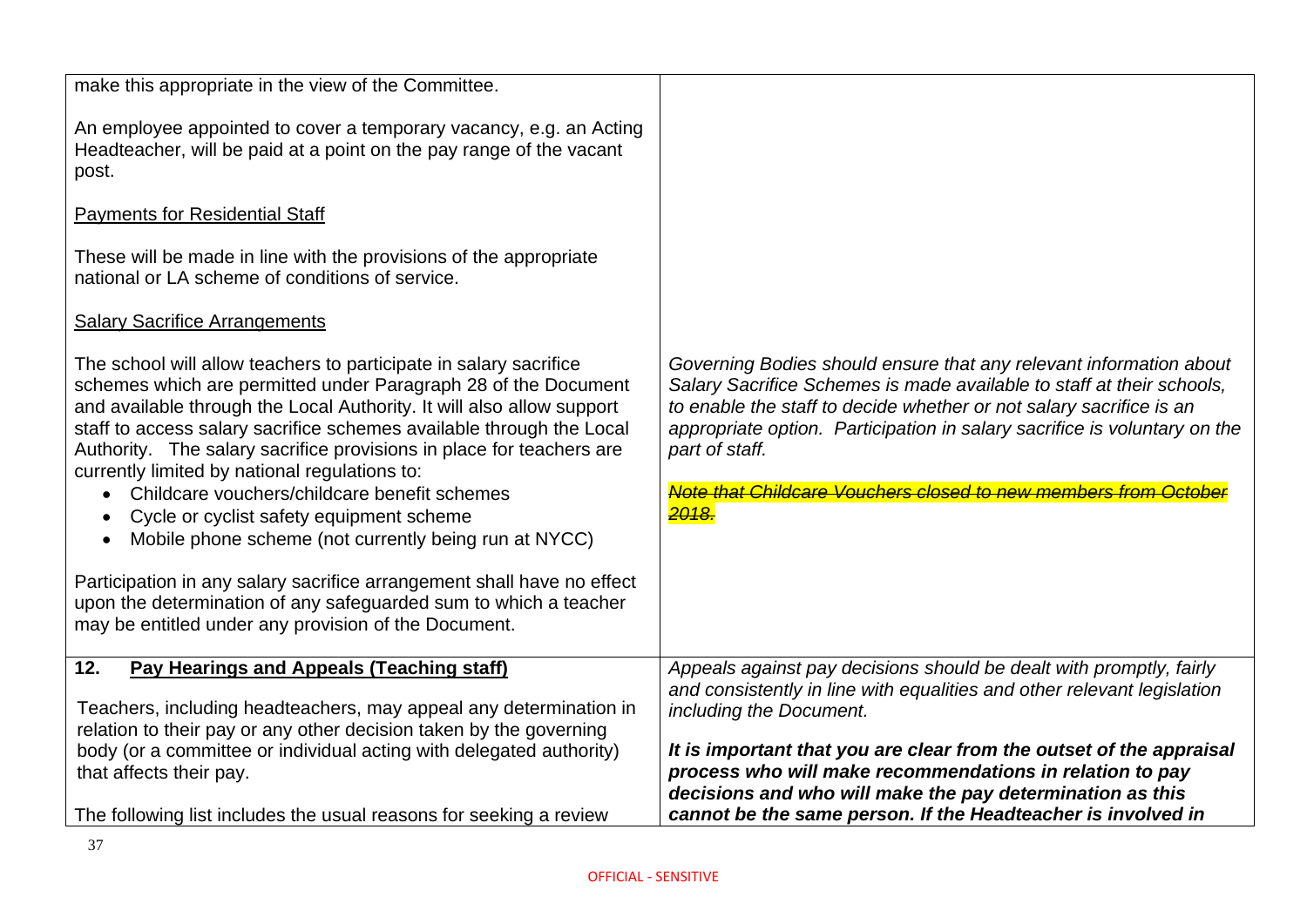| of a pay determination;<br>That the person or committee by whom the decision was made -                                                                                                                                                                                                                                                                                                                                                                                                                                                                                                                                                                                                                                                  | Stage 1, they must make a recommendation to a pay committee<br>and representation would be to this same committee (see also<br>'Pay Progression' on p.19).                                                                                                                                                                                                                                                                                                                                                                                                                                                                                                                                                                                                                                                                       |
|------------------------------------------------------------------------------------------------------------------------------------------------------------------------------------------------------------------------------------------------------------------------------------------------------------------------------------------------------------------------------------------------------------------------------------------------------------------------------------------------------------------------------------------------------------------------------------------------------------------------------------------------------------------------------------------------------------------------------------------|----------------------------------------------------------------------------------------------------------------------------------------------------------------------------------------------------------------------------------------------------------------------------------------------------------------------------------------------------------------------------------------------------------------------------------------------------------------------------------------------------------------------------------------------------------------------------------------------------------------------------------------------------------------------------------------------------------------------------------------------------------------------------------------------------------------------------------|
| a) incorrectly applied any provision of the Document or School Pay<br>Policy;<br>b) failed to have proper regard for statutory guidance;<br>c) failed to take proper account of relevant evidence;<br>d) took account of irrelevant or inaccurate evidence;<br>e) was biased; or<br>unlawfully discriminated against the employee.<br>f)<br>A key aspect of the process is the opportunity for a teacher to discuss<br>a pay recommendation prior to it being confirmed by the governing<br>body. This stage in the process will help to ensure that pay decisions<br>and pay policies are seen as transparent and fair. The opportunity to<br>discuss a pay decision may mitigate the need for the more formal<br>stages two and three. | It is important that Representation Hearings and Appeals focus as<br>much as possible on objective evidence. While such issues can tend<br>to become emotive and necessarily involve judgements it is wise to<br>separate opinion from the facts wherever possible.<br>Governors will need to be satisfied that due process has been<br>followed and that no illegal discrimination has taken place. They will<br>need to be assured that all relevant evidence was taken into account<br>and that no undue bias was shown. Governors do not necessarily<br>need to feel that the decision was one that they would personally<br>have taken in the circumstances but will need to be sure that the<br>decision was within the bounds of reasonableness.<br>HR advice is available in relation to both specific cases and general |
| The procedure is as follows:                                                                                                                                                                                                                                                                                                                                                                                                                                                                                                                                                                                                                                                                                                             | information in the Hearings and Appeals procedure.                                                                                                                                                                                                                                                                                                                                                                                                                                                                                                                                                                                                                                                                                                                                                                               |
| Stage 1 – Informal discussion with the appraiser or headteacher<br>prior to confirmation of pay recommendation (see above)                                                                                                                                                                                                                                                                                                                                                                                                                                                                                                                                                                                                               | DfE advice and possible pay panel hearing procedures can be found<br>here: Managing pay appeals                                                                                                                                                                                                                                                                                                                                                                                                                                                                                                                                                                                                                                                                                                                                  |
| 1. The employee receives confirmation of the proposed pay                                                                                                                                                                                                                                                                                                                                                                                                                                                                                                                                                                                                                                                                                | Template outcome letters for Stage 2 and 3 hearing can be found<br>here: Letters                                                                                                                                                                                                                                                                                                                                                                                                                                                                                                                                                                                                                                                                                                                                                 |
| recommendation in a timely manner, usually within 10 working<br>days and where applicable the basis on which the<br>recommendation will be made.                                                                                                                                                                                                                                                                                                                                                                                                                                                                                                                                                                                         | A flow chart for the hearing and appeal process can be found at<br><b>Appendix C</b>                                                                                                                                                                                                                                                                                                                                                                                                                                                                                                                                                                                                                                                                                                                                             |
| 2. If the employee is not satisfied, they should seek to resolve this by<br>discussing the matter informally with the appraiser or headteacher<br>within five working days of receipt of the recommendation and<br>before it is put forward to the person or governor's committee who<br>will make the pay determination.                                                                                                                                                                                                                                                                                                                                                                                                                |                                                                                                                                                                                                                                                                                                                                                                                                                                                                                                                                                                                                                                                                                                                                                                                                                                  |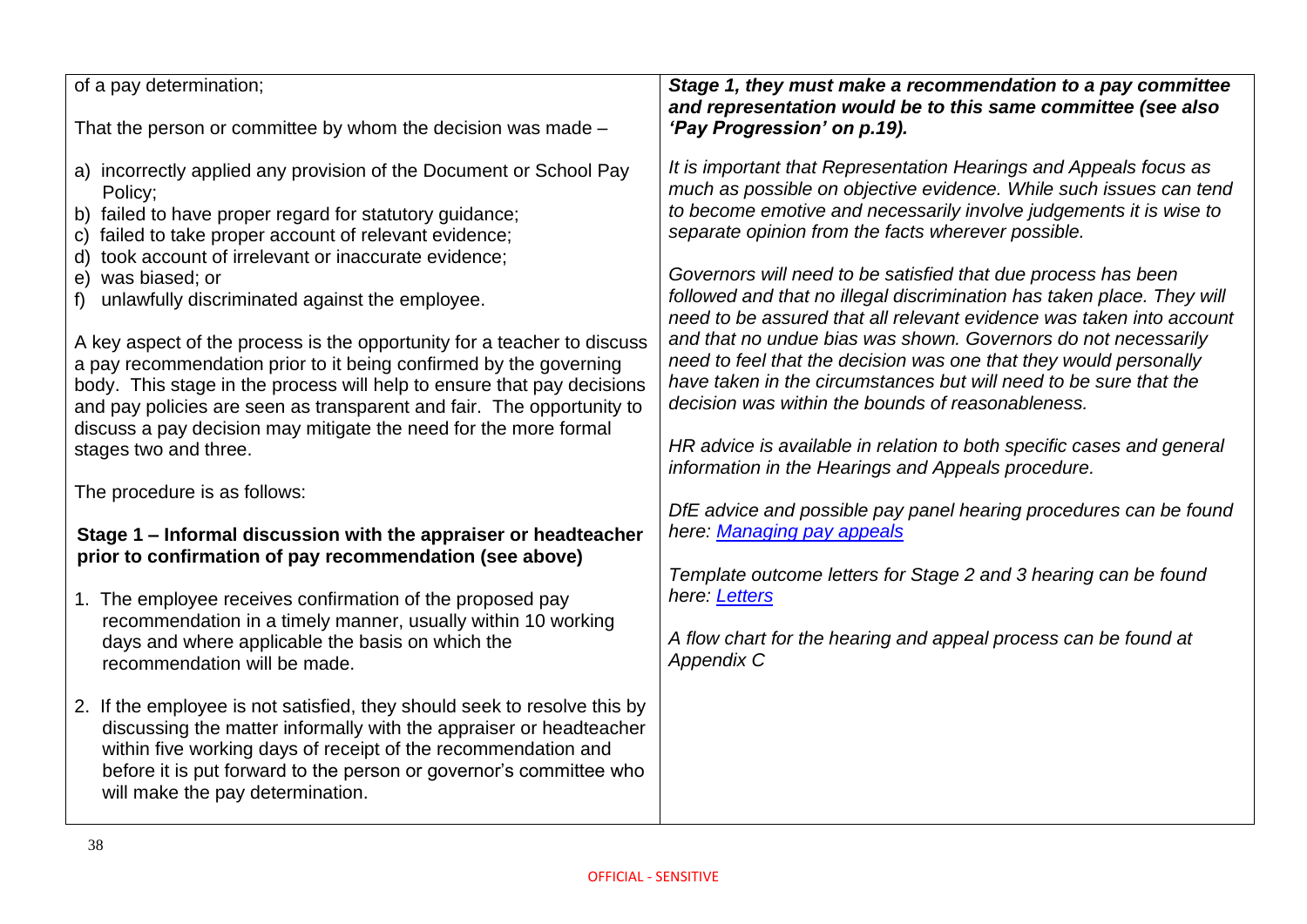3. If the employee is still not satisfied after informally discussing the recommendation with the appraiser or headteacher, then the appraiser or headteacher should summarise the rationale as to why the employee does not agree with the recommendation and this should be considered by the person or governors pay committee prior to making their determination.

#### **Stage 2 – Formal Representation Hearing to the person or governors' committee who made the pay determination**

- 1. If, having gone through Stage 1, the teacher believes that an incorrect determination has been made, he/she may make representation to the person (or governors' committee) who made the decision. To begin the process, the employee should submit a formal written statement to the person (or governors' committee) making the determination, setting down in writing the grounds for not agreeing with the pay determination. This should be done within 10 working days of receiving confirmation of the pay determination.
- 2. The teacher should be given the opportunity to make representations at a formal hearing with the person (or governors committee) who made the pay determination. The outcome of this hearing will then be communicated to the teacher in writing within 10 working days. The employee will be informed that they may be accompanied by a trade union representative or work colleague at the hearing (and any subsequent appeal hearing). Having heard the representation, the person or committee must reach a decision, which it must relay to the employee in writing, including the rationale for reaching the decision. The employee should be notified of their right of appeal if necessary.

#### **Stage 3 – Formal Appeal Hearing**

1. If the employee continues to be dissatisfied with the pay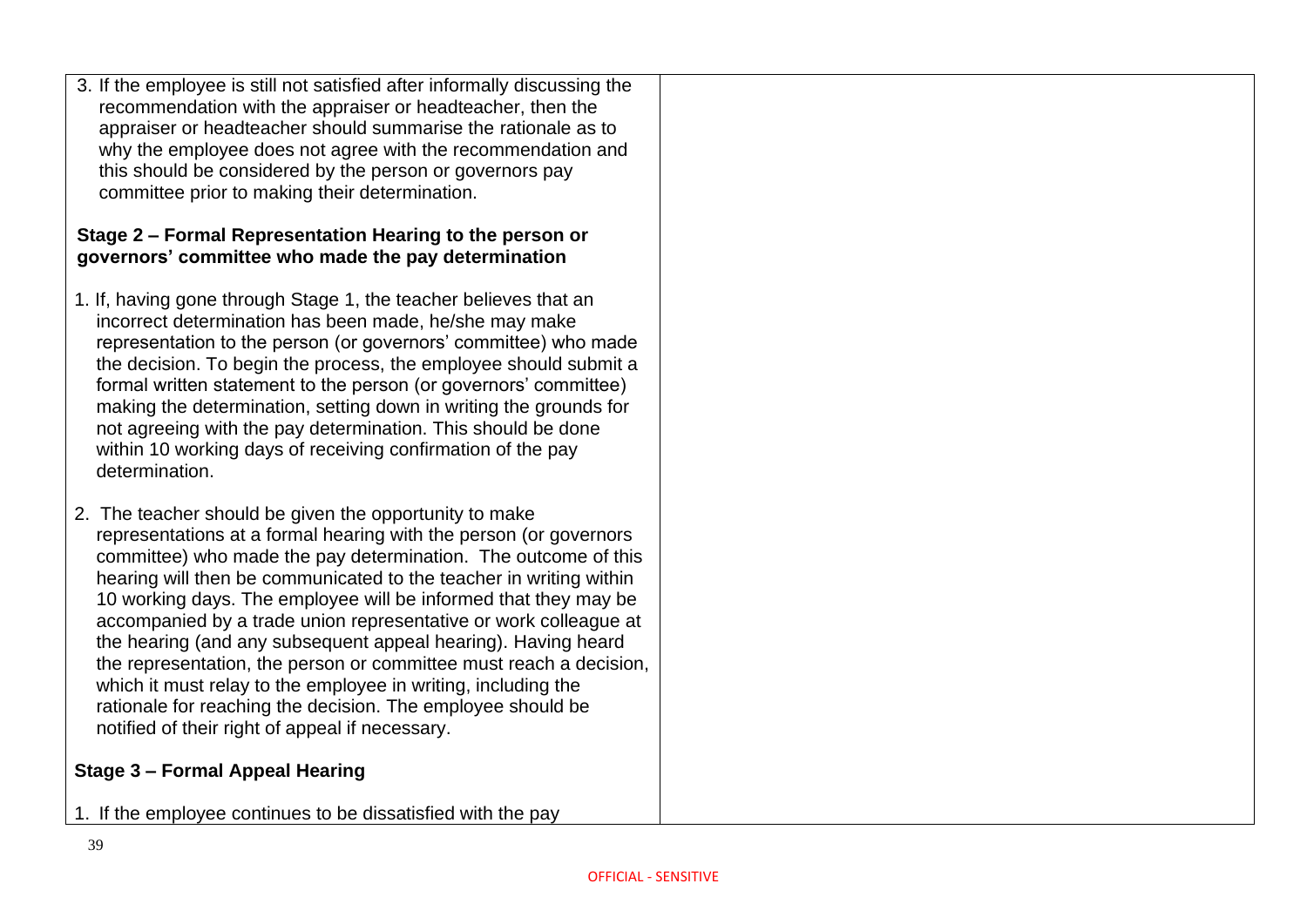| determination following the representation hearing, they should set<br>out in writing the grounds for appealing the determination and<br>should send it to the Chair of the appeal committee or headteacher<br>within 10 working days of receipt of the written outcome of the<br>Stage 2 decision.<br>2. Any appeal should be heard by a panel of governors<br>(minimum two but recommend three) who were not involved<br>in the original determination normally within 20 working days<br>of the receipt of the written appeal notification, where possible. |                                                                                                                                            |
|----------------------------------------------------------------------------------------------------------------------------------------------------------------------------------------------------------------------------------------------------------------------------------------------------------------------------------------------------------------------------------------------------------------------------------------------------------------------------------------------------------------------------------------------------------------|--------------------------------------------------------------------------------------------------------------------------------------------|
| 3. Having heard the appeal, the panel must reach a decision, which it<br>must relay to the teacher in writing within 10 working days,<br>including the rationale for reaching the decision. This decision will<br>be final and there is no recourse to the general staff grievance<br>procedure.                                                                                                                                                                                                                                                               |                                                                                                                                            |
| 13.<br><b>Increment Appeal Process (Support Staff)</b>                                                                                                                                                                                                                                                                                                                                                                                                                                                                                                         | This is an abridged version of the appeals process embedded in the<br>generic NJC Pay Policy, the full version of which can be found here. |
| Those employees who are eligible to be considered for an increment,<br>but who are not awarded an increment as a result of unsatisfactory<br>conduct, capability, appraisal or attendance, will have the right of<br>appeal. This also applies to employees at the top of the pay band who                                                                                                                                                                                                                                                                     |                                                                                                                                            |
| have had their pay reduced by one spinal column point.                                                                                                                                                                                                                                                                                                                                                                                                                                                                                                         |                                                                                                                                            |
| Individuals have the right to be accompanied by a trade union<br>representative or work colleague at steps two and three. Appeals will<br>be heard by panels of two or three non-staff governors.                                                                                                                                                                                                                                                                                                                                                              |                                                                                                                                            |
| <b>Note:</b> The exceptions process (detailed in the increments policy) is<br>entirely separate to the appeals process and should be concluded<br>prior to the progression of an appeal.                                                                                                                                                                                                                                                                                                                                                                       |                                                                                                                                            |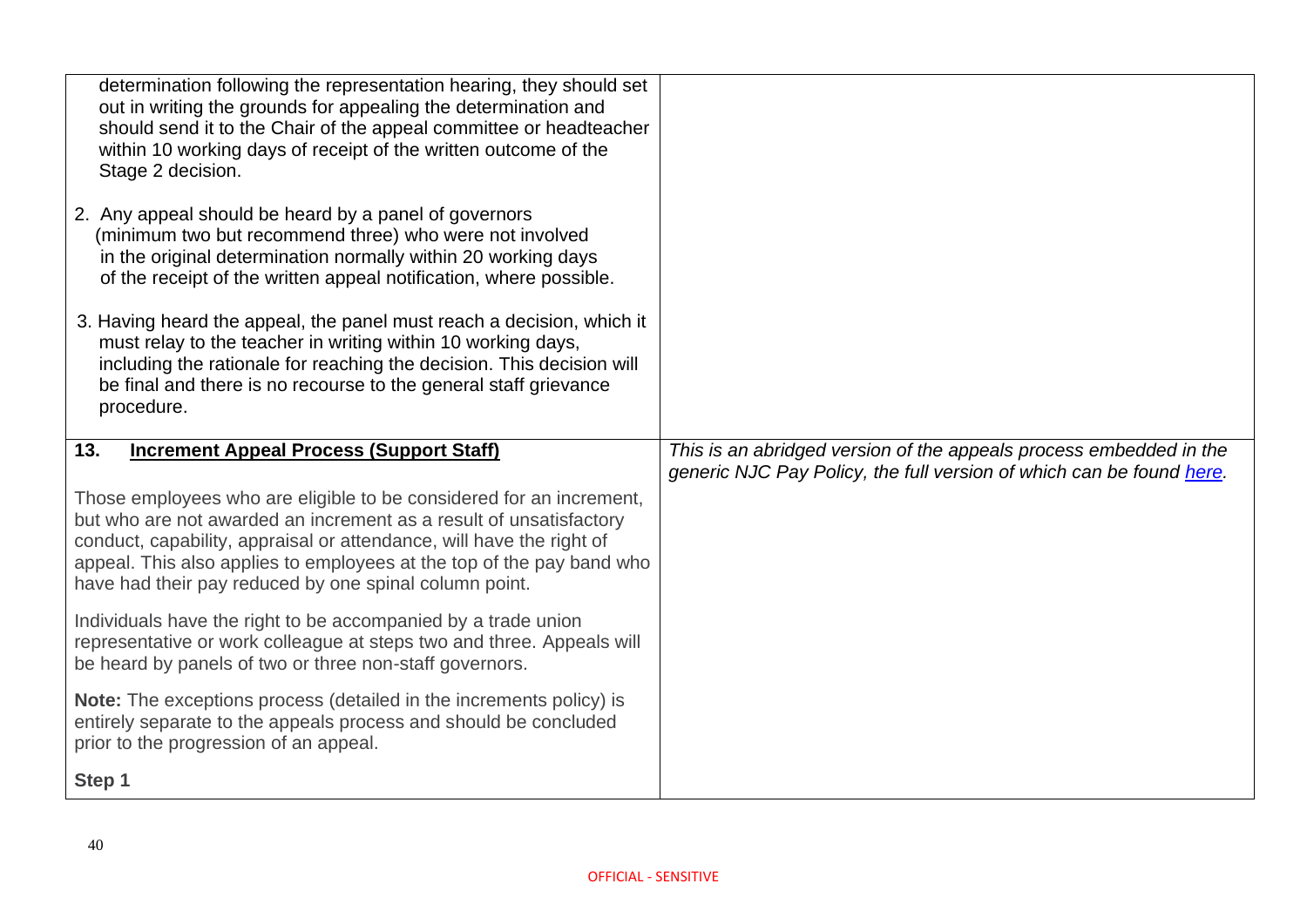#### **Employee puts their appeal in writing**

Following notification of the decision to withhold or remove an increment, an employee may appeal to their headteacher as soon as possible, making them aware that they are dissatisfied with the decision to remove or withhold an increment, and why.

### **Step 2**

#### **Headteacher and employee meet to discuss the situation.**

The headteacher must acknowledge receipt of the appeal as soon as possible and arrange to meet with the individual to discuss the decision making process, relevant to their case.

The headteacher will confirm the outcome of the meeting by noting the decision and reasons for it in writing. The employee will be provided with a copy and be advised that if they are still dissatisfied with the decision then they have the right of appeal (step 3 of the process).

The employee should notify their manager in writing as soon as possible after receiving the written outcome, detailing the reasons for their dissatisfaction with the decision.

If the employee decides to appeal then the headteacher will send a copy of the appeal to the chair of the appeals committee, together with any other evidence relevant to the employee's case. The headteacher would organise the appeal/chair in liaison with HR. The employee will be provided with a copy of all the evidence provided by the headteacher to the chair of the appeals committee, in a reasonable time period before the appeal meeting takes place.

**Step 3**

**Appeal to next level**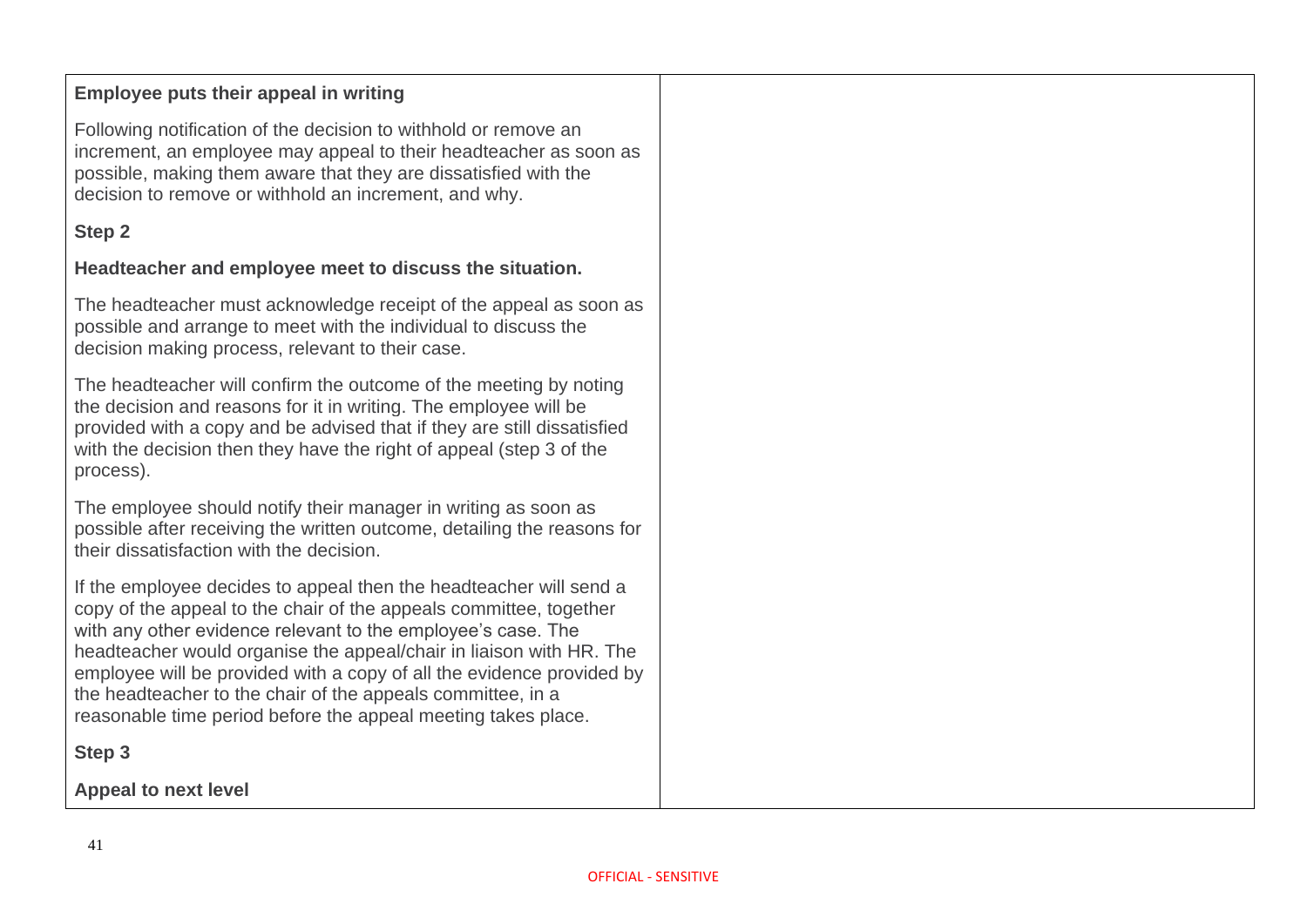An appeal meeting will be set up and chaired by a member of the governor's appeals committee. The governor's panel will not have been previously involved with the individual case. It is recommended that a HR representative advises the panel.

The headteacher should make available to the panel a comprehensive pack of information to include: the employee's appeal, meeting notes, absence history, sick note certificates, return to work forms, copies of letters, occupational health referrals and any other relevant information to be considered by the panel. This must be submitted within a reasonable time and no later than five working days before the hearing.

If the employee or appeals committee believes that any clarification of the evidence is required they should request the headteacher to provide written clarification to both the employee and the panel, assisted by the HR representative (if required) in advance of the appeal meeting.

The individual and / or their representative then have the opportunity to present their case against the increment decision. The appeal panel (and HR representative) will have the opportunity to ask questions.

The meeting will conclude to allow the appeal panel to consider the information provided in consultation with the HR representative (if applicable).

The outcome will be confirmed in writing.

The final decision will be provided in writing by the chair of the panel to the employee.

The outcome of step 3 is final. Individuals cannot make a further appeal through the resolving issues at work procedure.

If the employee's pay point is changed as a result of this process it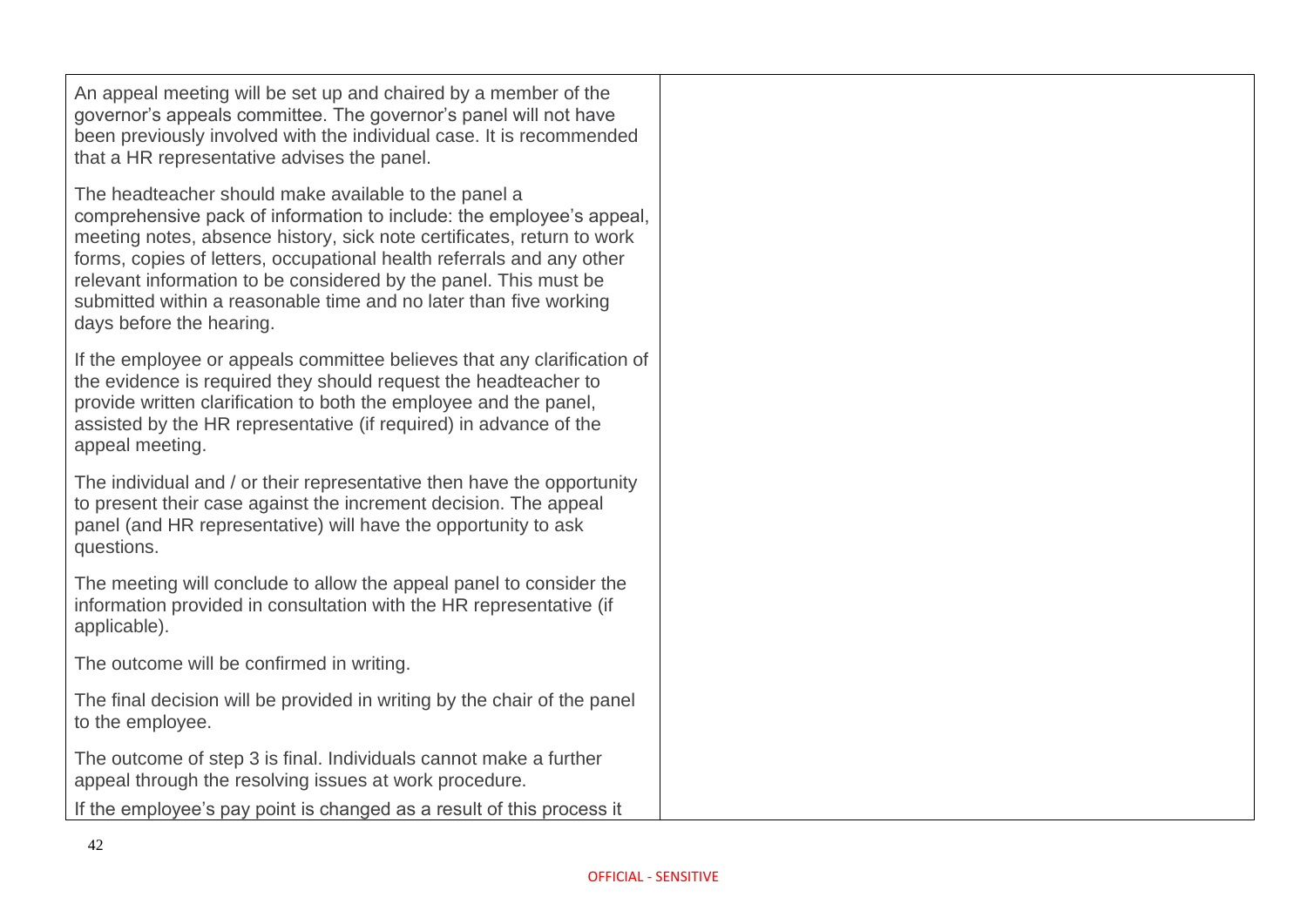| will be the headteacher's responsibility to ensure that the salary is<br>changed from the effective date by liaising with employment support<br>service.                                                                                           |                                                                                                                     |
|----------------------------------------------------------------------------------------------------------------------------------------------------------------------------------------------------------------------------------------------------|---------------------------------------------------------------------------------------------------------------------|
| <b>Monitoring of the Policy</b><br>14.<br>The Governing Body, through its Pay Committee, will monitor the<br>effectiveness of this policy including the outcome of pay decisions to<br>ensure the school's compliance with equalities legislation. | It is important that the rationale for all pay decisions is clearly and<br>confidentially minuted by the Committee. |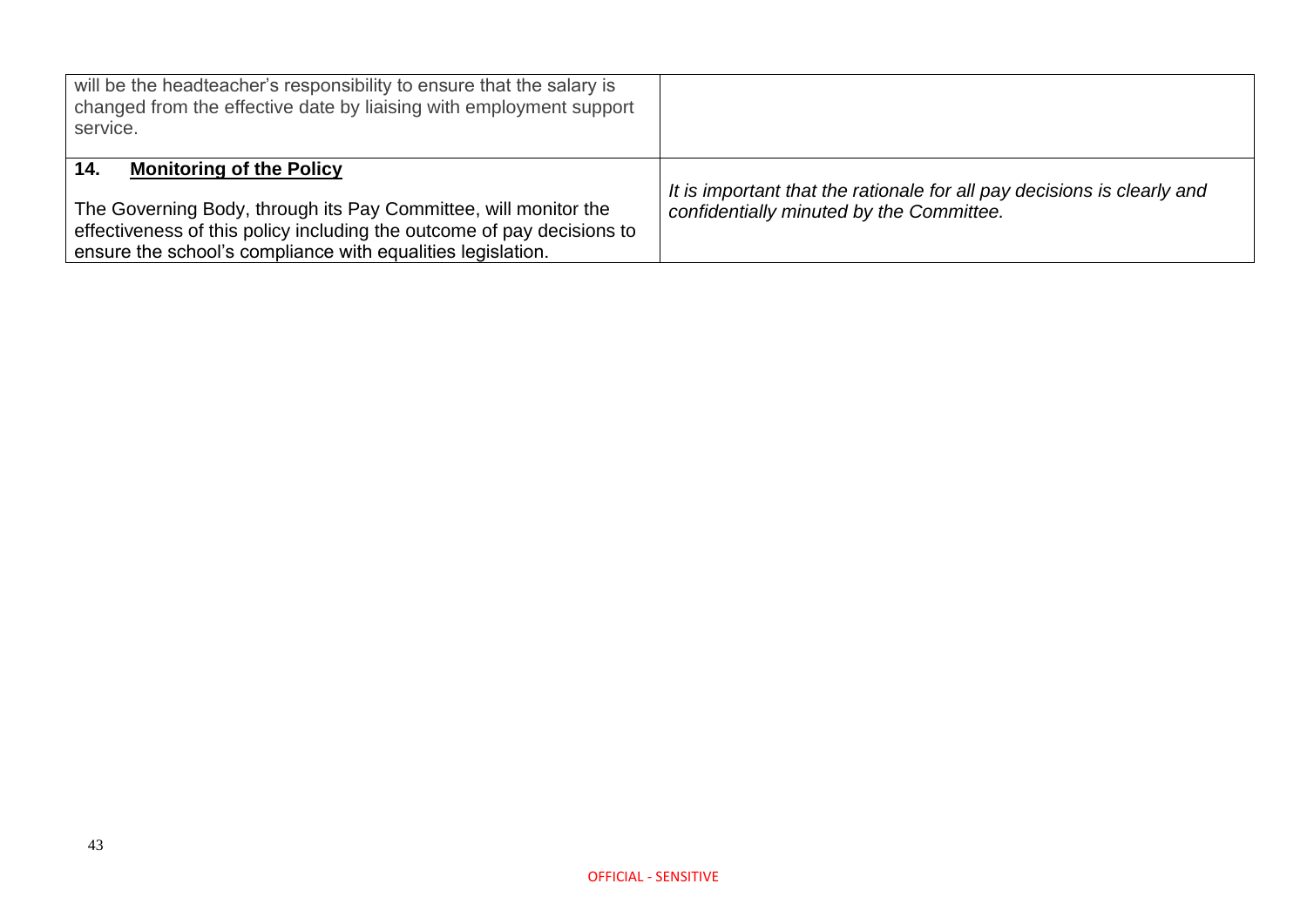#### **Appendix A – Guidance on Pay Progression Decisions**

**The awarding of two incremental points for members of the Leadership Group, Main Pay and Upper Pay Scale Teachers and Leading Practitioners**

#### **Leadership Group**

A Headteacher/Deputy/Assistant Head may be awarded one or two additional points within the Headteachers' Pay Range or individual pay range if they have demonstrated a sustained high quality of performance, having regard to the results of their most recent appraisal review and any pay recommendations arising therefrom.

*The possibility of awarding two additional points raises the question of what standard of performance would justify the maximum award.*

*There is no guidance in the Document but the following pointers may be considered:*

- *Have they met the relevant National Professional Standards (for Teachers or Headteachers) in every respect and excelled in relation to particular Standards?*
- *Have they met or exceeded their performance targets while at the same time achieving an excellent level of overall performance?*
- *Is there clear evidence of their impact in terms of pupil outcomes? For example, have rigorous measurable outcomes for pupils (and/or staff and the wider school community) in the School Improvement Plan been fully achieved or exceeded?*
- *Has the school been judged 'outstanding' by Ofsted and/or 'highly effective' by the Local Authority?*

#### **Main Pay and Upper Pay Scale Teachers**

It is recommended that the pay progression for main pay scale teachers is addressed in the following manner: -

*A performance which meets requirements will receive a one-point increase within the pay scale, if headroom allows.*

*A performance which fails to meet requirements will not receive an increase.*

*Schools may also consider recognising excellent performance in the following terms but should be aware of the need to have sound objective evidence to justify differentiated pay progression:*

*A performance which significantly exceeds requirements will receive a two-point increase within the pay scale, if headroom allows.*

*In addition, schools may wish to insert one or more of the following policy statements: -*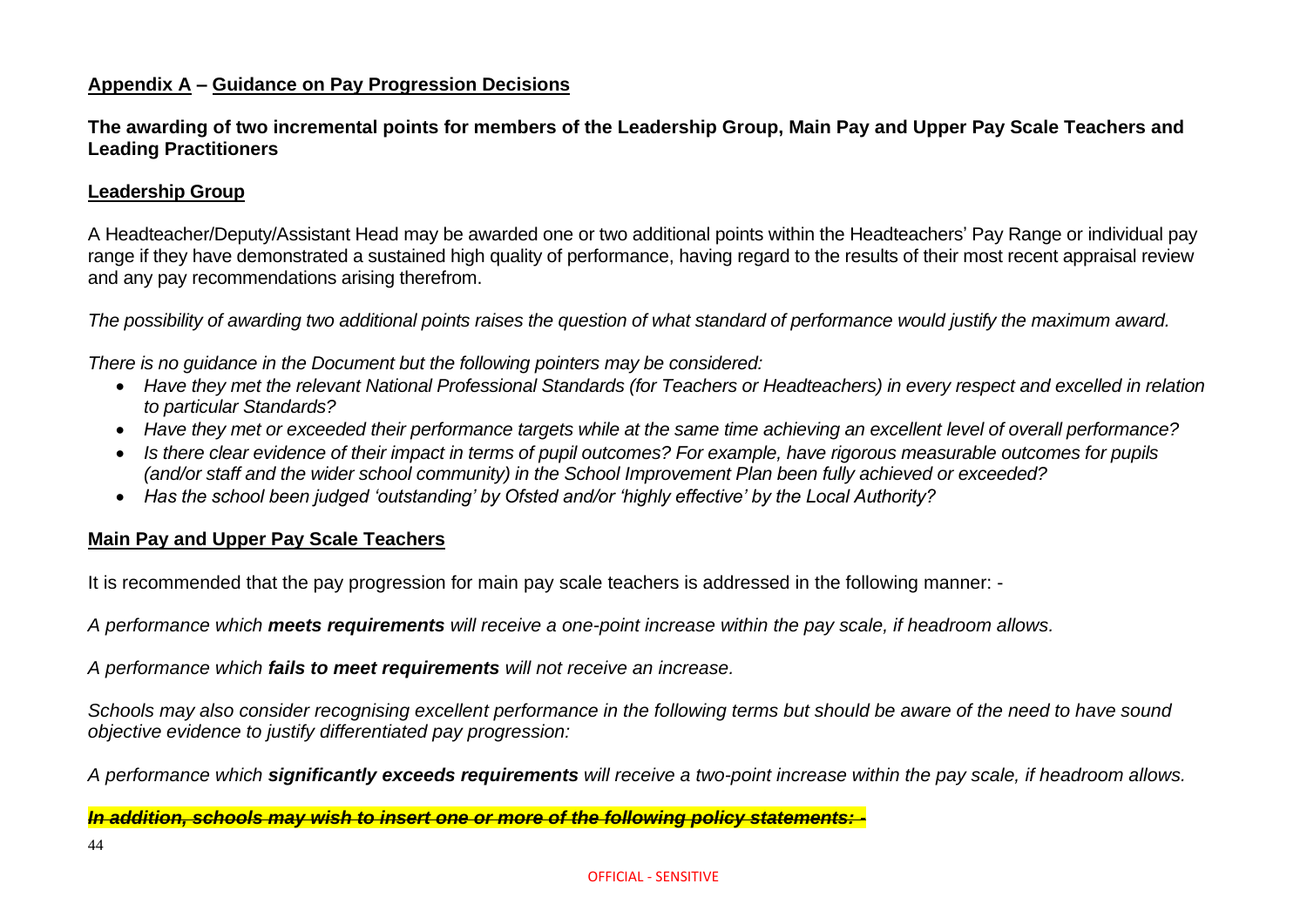*1. Teachers will not receive pay progression if their performance in the previous year did not meet requirements, taking into account identified conduct or capability issues and appraisal outcome.*

*If a period of warning/under-performance crosses two appraisal years pay progression would be withheld only once (in the first year) provided that conduct/performance was acceptable in the remainder of the second year.*

*Schools may wish to consider adding the attendance criteria below to bring teachers in line with support staff. However, this element is at particular variance with the Professional Associations stance and may, therefore, be robustly challenged.*

*2. Additionally, teachers will also not receive an increment if their sickness absence exceeds stated limits:*

*Period Max days in year 3 yr total limit*

*01.09.20 – 7 21 31.08.21*

*Only if the maximum sickness absence is exceeded for the current period then the 3-year total will be considered (current year plus previous 2 years). (DUPLICATED TEXT)*

In relation to the awarding of a two point increase w*e suggest that the following questions be considered:* 

- *Have they excelled in relation to the Teachers' Standards?*
- *Have they met or exceeded their performance objectives while at the same time achieving an excellent level of overall performance?*
- *Is there clear evidence of their impact in terms of pupil outcomes? For example, have the majority of pupils they taught made progress that is above expectation based on prior attainment?*

#### **Upper Pay Scale**

Teachers will be assessed in accordance with the school's performance management policy to determine whether their contribution to the school has been **substantial and sustained** in addition to meeting the criteria for main pay scale teachers stated above.

*A performance which significantly exceeds requirements will receive a two-point increase within the pay scale, if headroom allows.*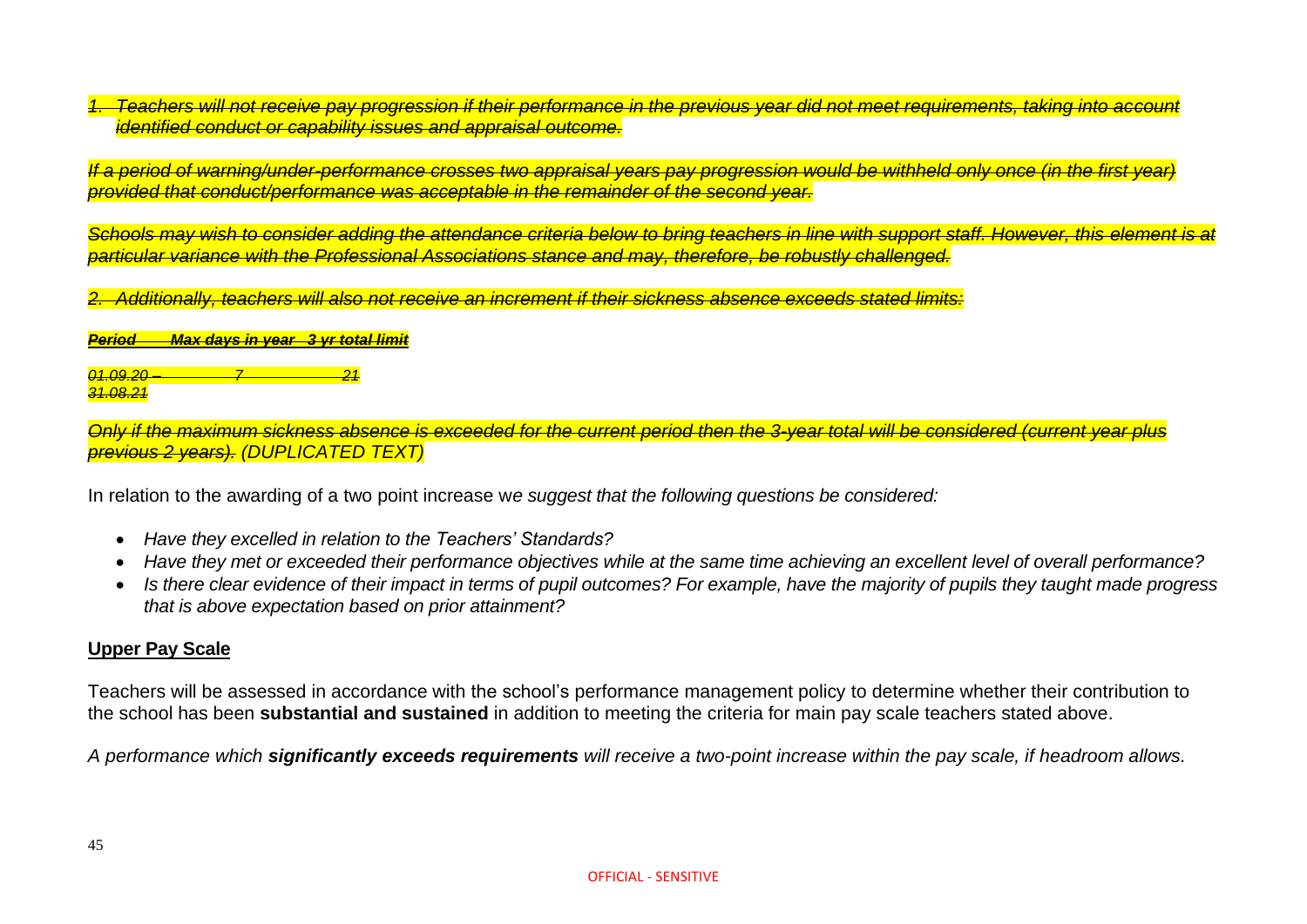*'substantial' means - of real importance, validity or value to the school; play a critical role in the life of the school; provide a role model for teaching and learning; make a distinctive contribution to the raising of pupil standards; take advantage of appropriate opportunities for professional development and use the outcomes effectively to improve pupils' learning; and* 

*'sustained' means - maintained continuously over a period of at least two school years. They will be able to demonstrate that their teaching expertise has grown over the relevant period and is consistently at least good.*

#### **Leading Practitioners (LPs)**

An LP may be awarded one or two additional points within their individual pay range if they have demonstrated a sustained high quality of performance, having regard to the results of the most recent appraisal review and any pay recommendations arising therefrom.

*The possibility of awarding two additional points raises the question of what standard of performance would justify the maximum award.*

*There is no guidance in the Document but the following pointers may be considered:*

- *Has the LP completed outreach work - or planning for outreach - for at least 90% of the time available for this purpose?\**
- *Has the outreach work received consistently excellent evaluations?\**
- *Has the LP successfully undertaken a strategic leadership role?*
- *Is there evidence of highly successful outcomes for teachers and pupils as a result of the LPs interventions?*

*\* If outreach work is part of the responsibilities of the post*

*Schools should be aware of the need to apply consistent judgements to the evidence.*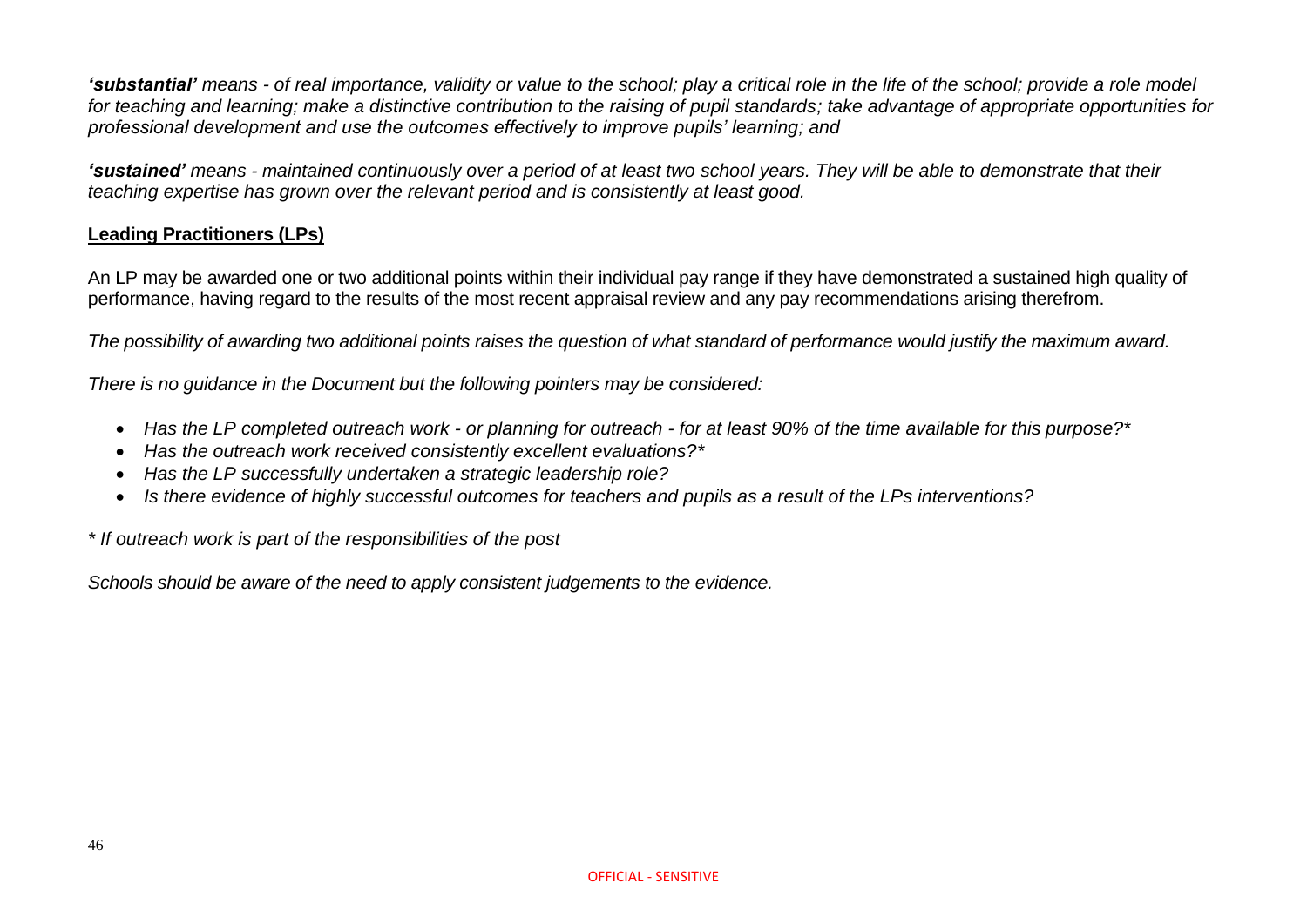#### **Appendix B Template Pay Statements**

It is a requirement of the School Teachers' Pay and Conditions Document that all teachers are issued with an annual pay statement from 01 September and whenever a change is made to salaries at any other time. Pay statements to be issued within one month of any change in salary.

Schools may also choose to issue pay statements to Support Staff. It is suggested that this is done following the incremental review each April.

Templates for each type of pay statement follow:

**Appendix B1** - Leadership Group

- **Appendix B2** Leading Practitioner
- **Appendix B3** Main scale and Upper Pay scale teachers
- **Appendix B4** Unqualified Teachers

**Appendix B5** - Support Staff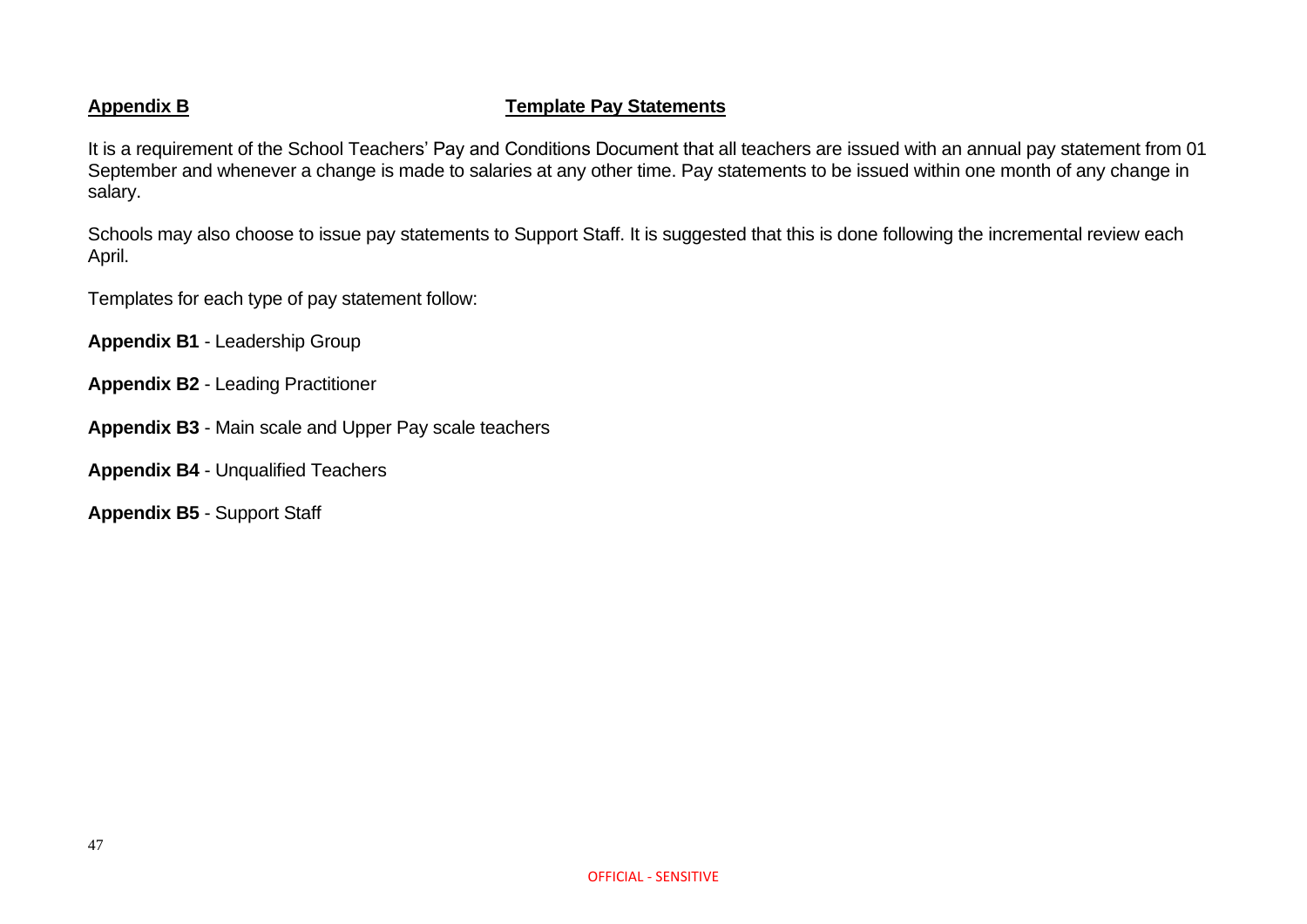| <b>Annual Salary Statement - Leadership Group Teacher</b><br><b>Appendix B1</b>                                                                                          |
|--------------------------------------------------------------------------------------------------------------------------------------------------------------------------|
|                                                                                                                                                                          |
|                                                                                                                                                                          |
| Job Title…………………………………………………………………………………………                                                                                                                              |
|                                                                                                                                                                          |
| Salary Point as at 31/08/21 L                                                                                                                                            |
| School Group                                                                                                                                                             |
| Salary Range as at 01/09/21 Lto L                                                                                                                                        |
| Headteachers only - If the range is above the school group range give reasons and whether additional payment<br>is permanent or temporary. If temporary, state end date. |
|                                                                                                                                                                          |
|                                                                                                                                                                          |
| Number of Performance Points Awarded (if any) from 01/09/21                                                                                                              |
| New Salary Point from 01/09/21 L                                                                                                                                         |
| Annual Salary value on range from 01/09/21 £                                                                                                                             |
| Recruitment or Retention Incentives and Benefits (if any) (not applicable to Headteachers)                                                                               |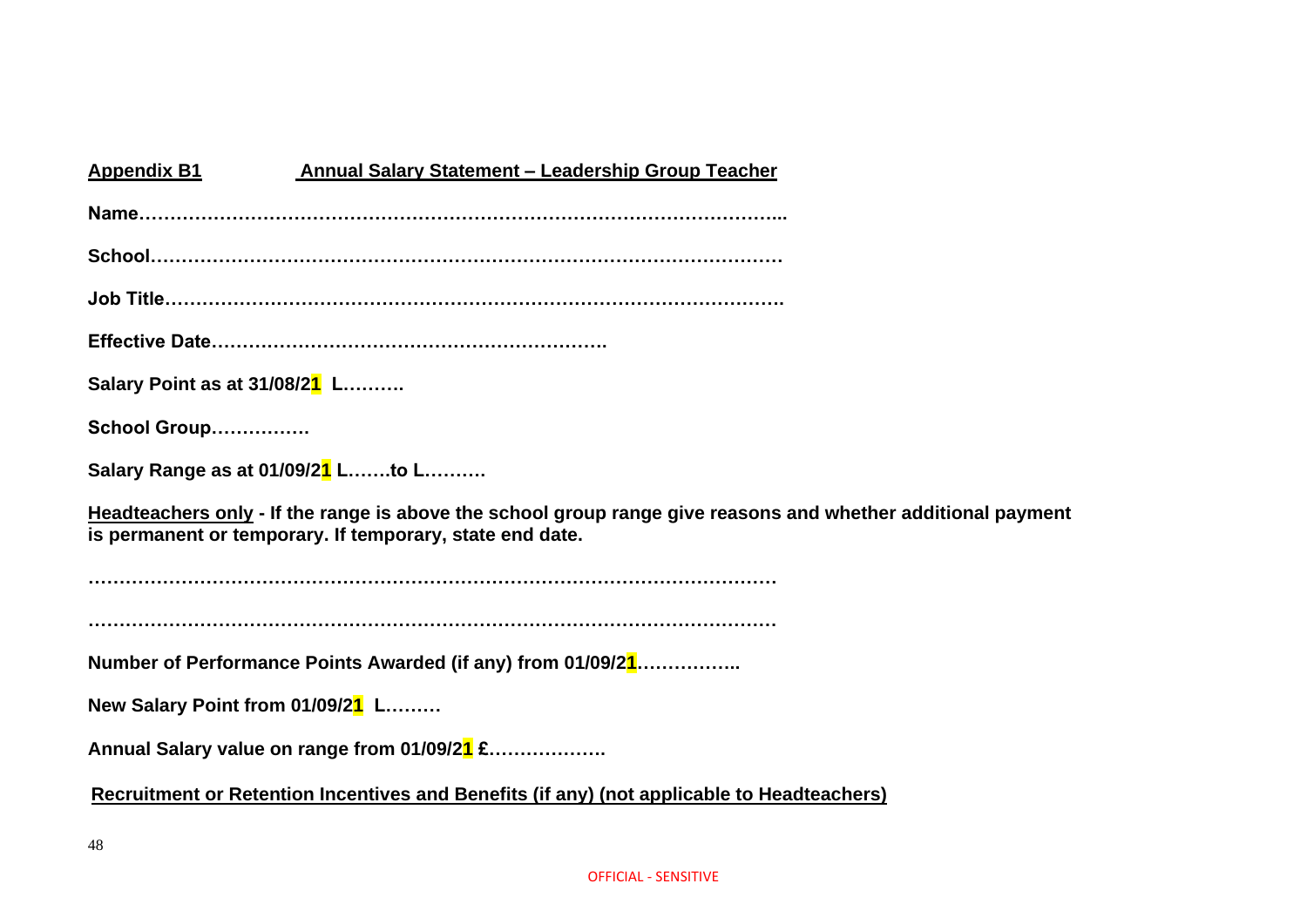|  |  |  | Type of award: RecruitmentRetention |  |
|--|--|--|-------------------------------------|--|
|--|--|--|-------------------------------------|--|

Annual Amount of Payment £…………….

Other Benefit …………………………………………………………………………...................

End Date of award……………………………

#### **Salary Safeguarding (if any)**

Type of Safeguarding…………………………………………………………………………………

Annual Safeguarded sum £……………………..

Date Safeguarding introduced…………………………………..

Latest date Safeguarding will end………………………………….

#### **Total inclusive annual salary £…………………….**

Information on the safeguarding rules may be found at [Teachers'](https://www.gov.uk/search?q=Teachers+Pay) Pay

The school's staffing structure and pay policy may be inspected at

Signed on behalf of the Governing Body…………………………………………………

Name…………………………………………………………………………………………Date…………………………………….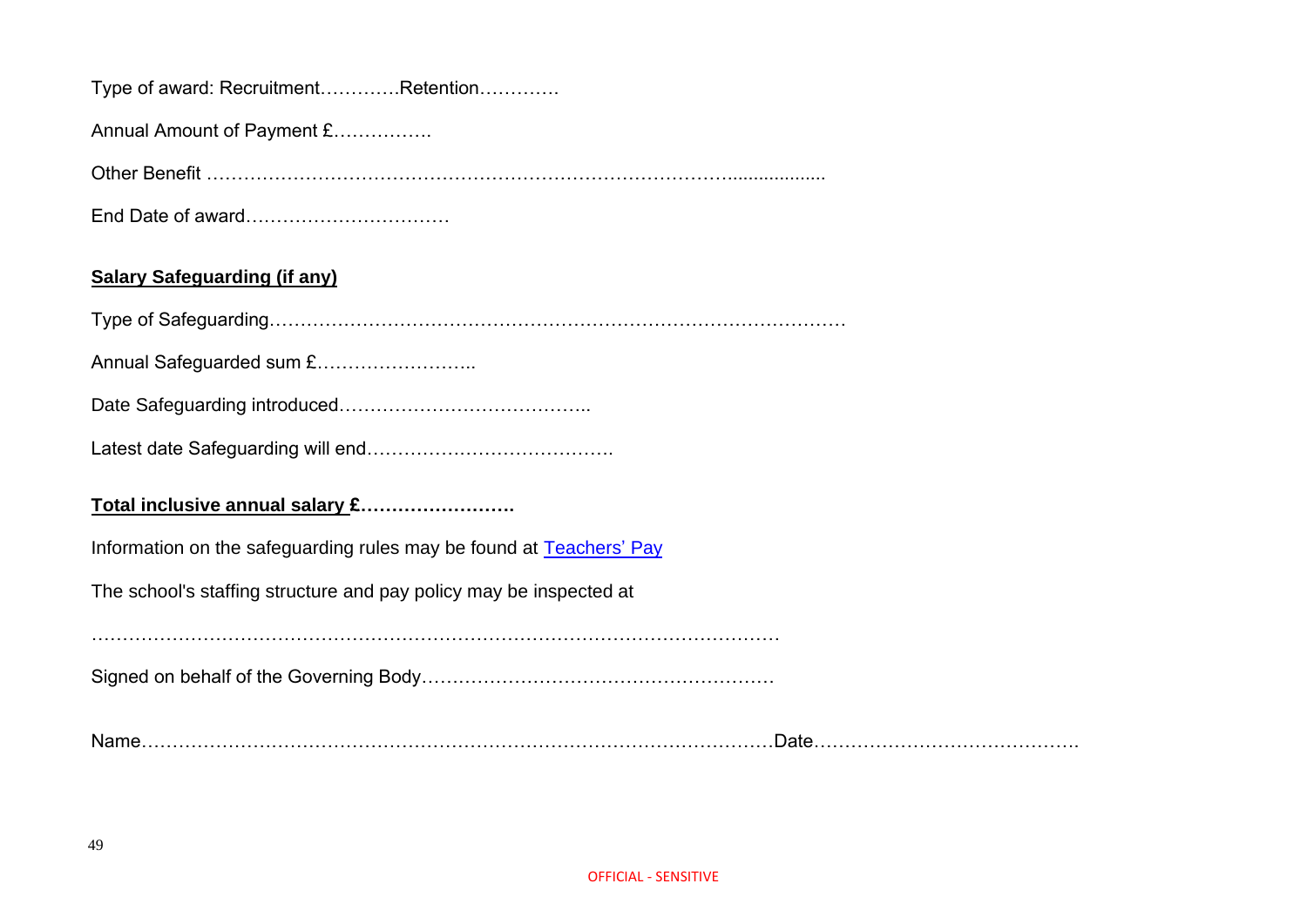| <b>Appendix B2</b>                                               | <b>Annual Salary Statement - Leading Practitioner</b>       |
|------------------------------------------------------------------|-------------------------------------------------------------|
|                                                                  |                                                             |
|                                                                  |                                                             |
|                                                                  |                                                             |
| Salary Point as at 31/08/21 LP                                   |                                                             |
| Salary Range as at 01/09/21 LPto LP                              |                                                             |
|                                                                  | Number of Performance Points Awarded (if any) from 01/09/21 |
| New Salary Point from 01/09/21 LP                                |                                                             |
| Annual Salary value on range from 01/09/21 £                     |                                                             |
| <b>Recruitment or Retention Incentives and Benefits (if any)</b> |                                                             |
| Type of award: RecruitmentRetention                              |                                                             |
| Annual Amount of Payment £                                       |                                                             |
| <b>Other Benefit</b>                                             |                                                             |
|                                                                  |                                                             |
|                                                                  |                                                             |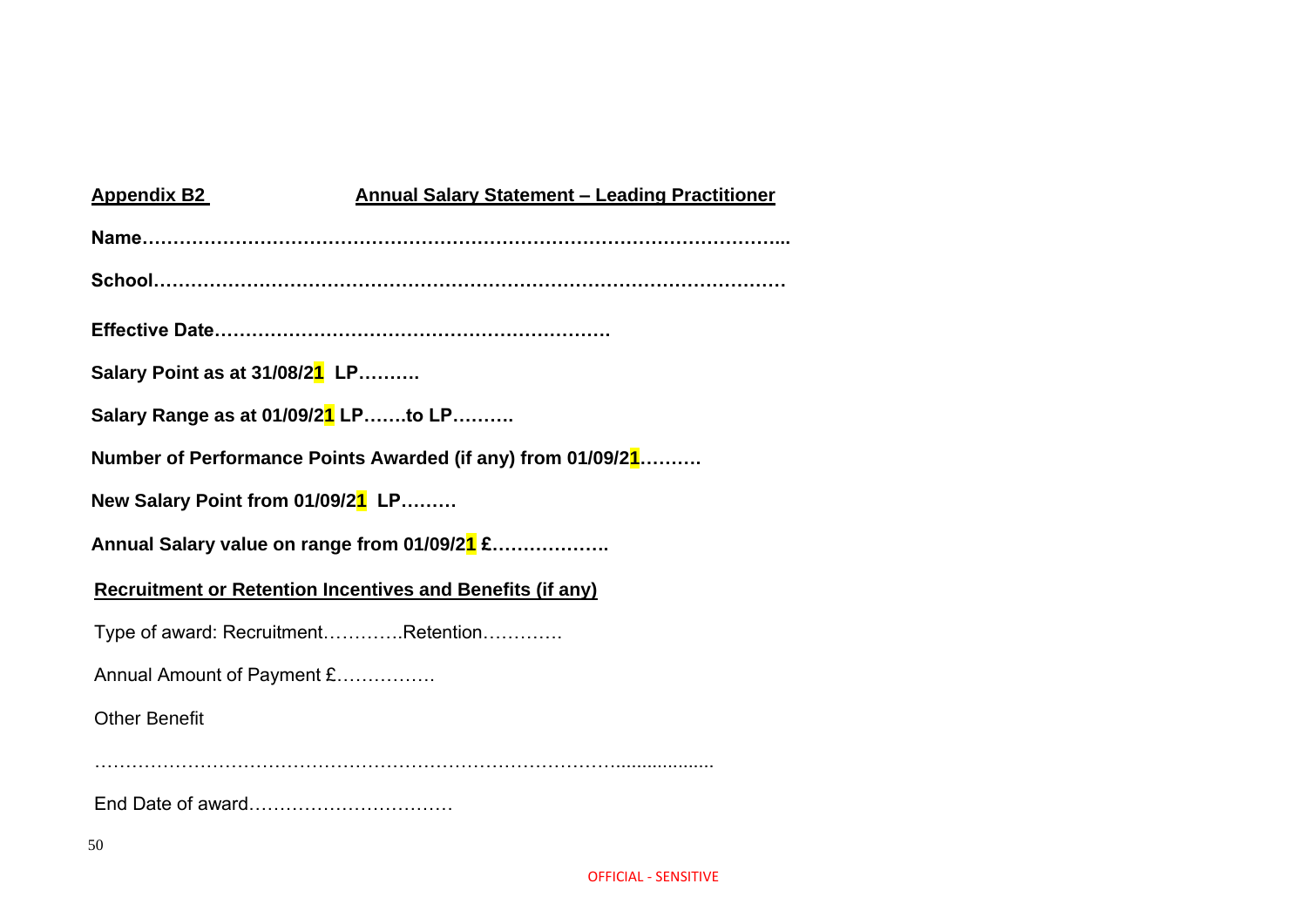#### **Salary Safeguarding (if any)**

Type of Safeguarding…………………………………………………………………………………

Annual Safeguarded sum £……………………..

Date Safeguarding introduced…………………………………..

Latest date Safeguarding will end………………………………….

#### **Total inclusive annual salary £…………………….**

Information on the safeguarding rules may be found at [Teachers'](https://www.gov.uk/search?q=Teachers+Pay) Pay

The school's staffing structure and pay policy may be inspected at

…………………………………………………………………………………………………

Signed on behalf of the Governing Body…………………………………………………

Name…………………………………………………………………………………………Date…………………………………….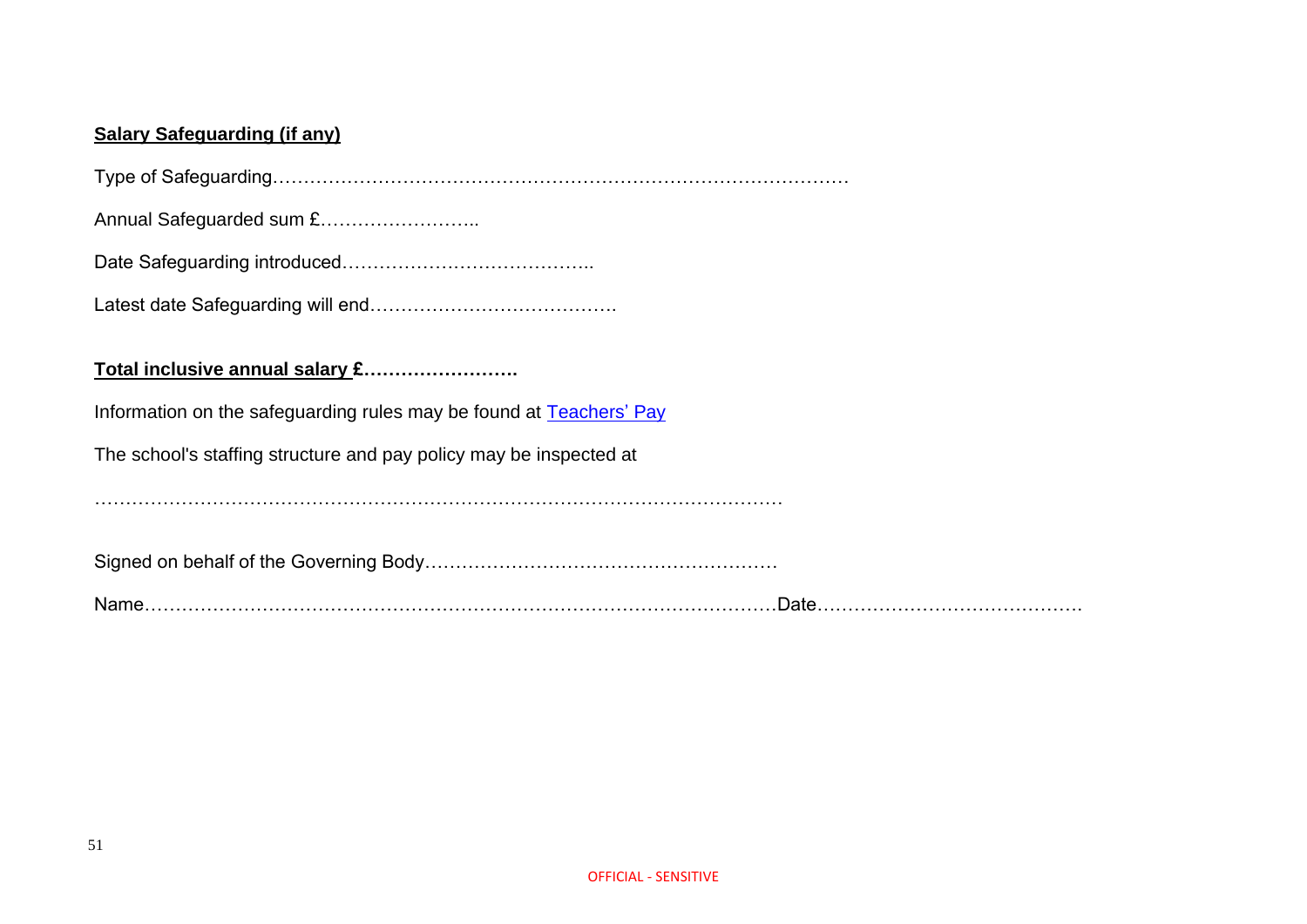| <b>Appendix B3</b><br><b>Annual Salary Statement - Qualified Teacher</b>                                                                            |
|-----------------------------------------------------------------------------------------------------------------------------------------------------|
|                                                                                                                                                     |
|                                                                                                                                                     |
|                                                                                                                                                     |
| Salary Point as at 31/08/21 MPRor UPR                                                                                                               |
| Number of Performance Points Awarded from 01/09/21 MPRor UPR                                                                                        |
| New Salary Point from 01/09/21 MPRor UPR                                                                                                            |
| Annual Salary value on range from 01/09/21 £                                                                                                        |
| <b>Allowances (if any)</b>                                                                                                                          |
| <b>SEN</b> Amount £                                                                                                                                 |
| TLR 1 or 2 LevelAmount £                                                                                                                            |
| Nature of the significant responsibility for which TLR was awarded (complete, or attach a copy of the Job Description)                              |
| If TLR is paid for temporarily occupying the post of an absent colleague, the date or circumstances in which the TLR payment will come to an<br>end |
| TLR3 Payment Amount £                                                                                                                               |
| Reason for temporary award                                                                                                                          |
|                                                                                                                                                     |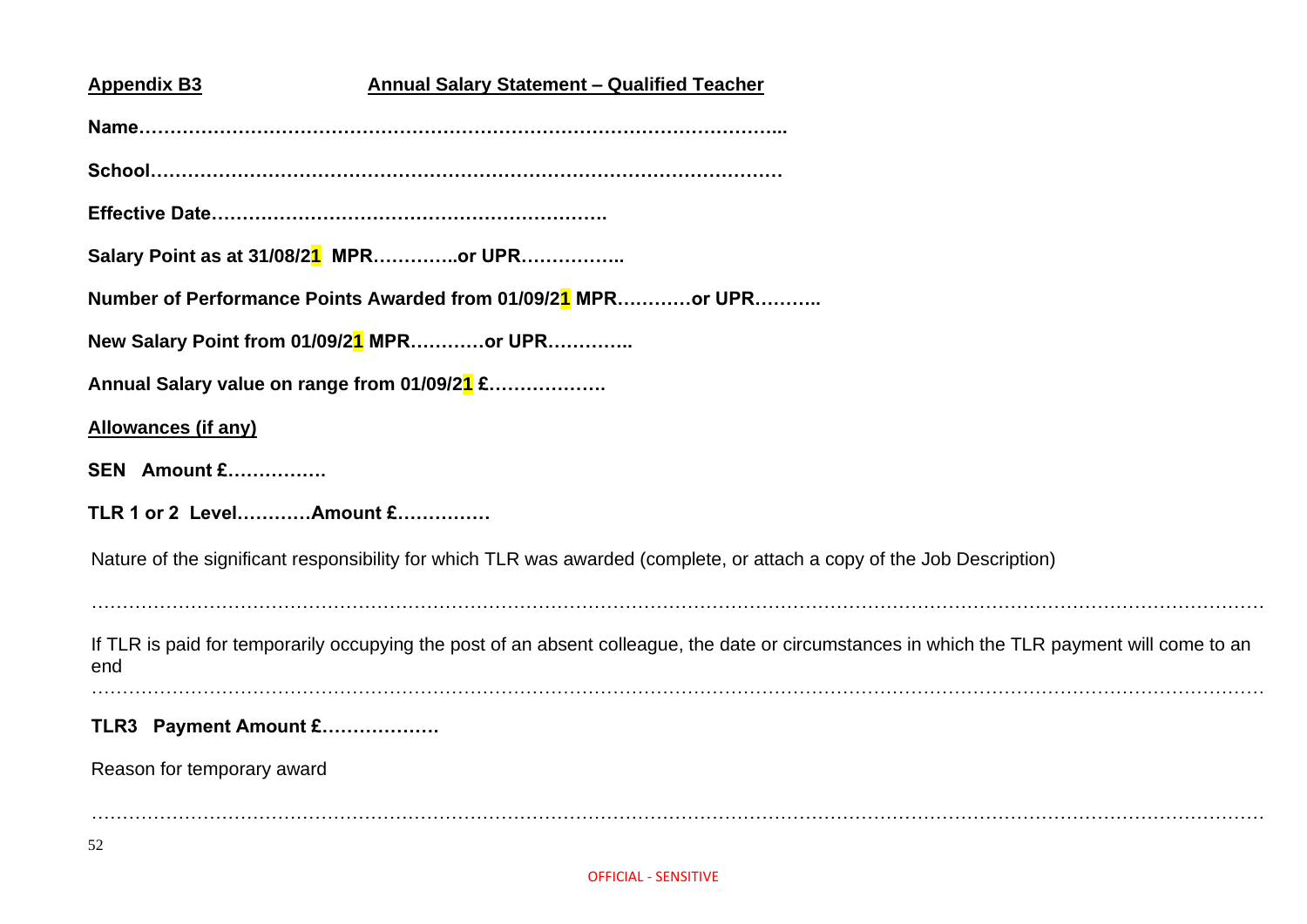| <b>Recruitment or Retention Incentives and Benefits (if any)</b>    |  |  |  |
|---------------------------------------------------------------------|--|--|--|
| Type of award: RecruitmentRetention                                 |  |  |  |
| Annual Amount of Payment £                                          |  |  |  |
|                                                                     |  |  |  |
|                                                                     |  |  |  |
| <b>Salary Safeguarding (if any)</b>                                 |  |  |  |
|                                                                     |  |  |  |
| Annual Safeguarded sum £                                            |  |  |  |
|                                                                     |  |  |  |
|                                                                     |  |  |  |
| Total inclusive annual salary £                                     |  |  |  |
| Information on the safeguarding rules may be found at Teachers' Pay |  |  |  |
| The school's staffing structure and pay policy may be inspected at  |  |  |  |
|                                                                     |  |  |  |
|                                                                     |  |  |  |
|                                                                     |  |  |  |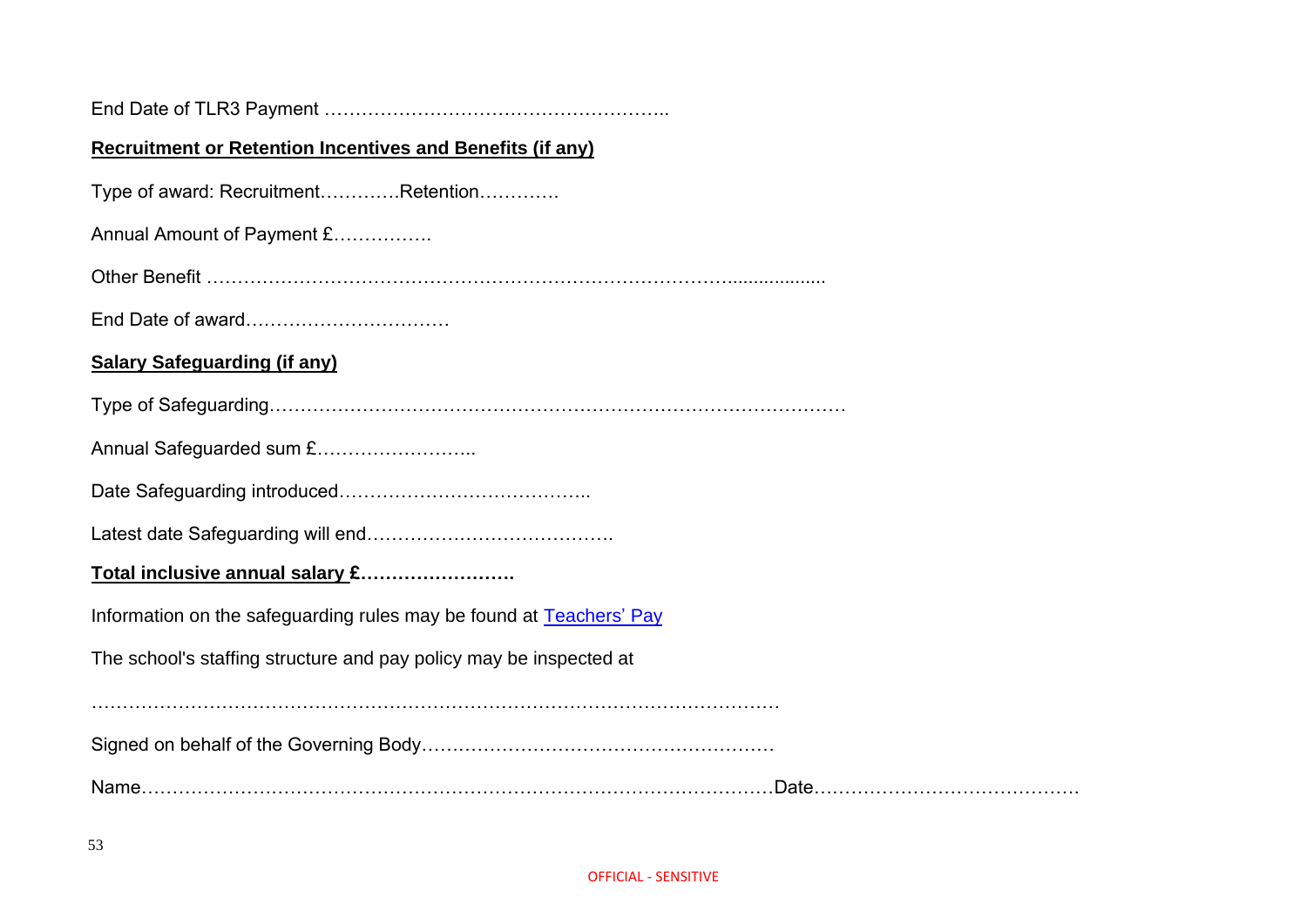#### **Appendix B4 Annual Salary Statement – Unqualified Teacher**

**Name…………………………………………………………………………………………...**

**School…………………………………………………………………………………………**

**Effective Date……………………………………………………….**

**Salary Point as at 31/08/21 UQT…………..**

**Number of Performance Points Awarded from 01/09/21 (if any) UQT………..**

**New Salary Point from 01/09/21 UQT…………**

**Annual Salary value on range from 01/09/21 £……………….**

#### **UQT Allowances (if any)**

**Amount £…………….**

Nature of the significant responsibility, experience or skills for which UQT Allowance was awarded (complete, or attach a copy of the Job Description)

…………………………………………………………………………………………………………………………………………………………………………

**Salary Safeguarding (if any)**

Type of Safeguarding…………………………………………………………………………………

Annual Safeguarded sum £……………………..

Date Safeguarding introduced…………………………………..

Latest date Safeguarding will end………………………………….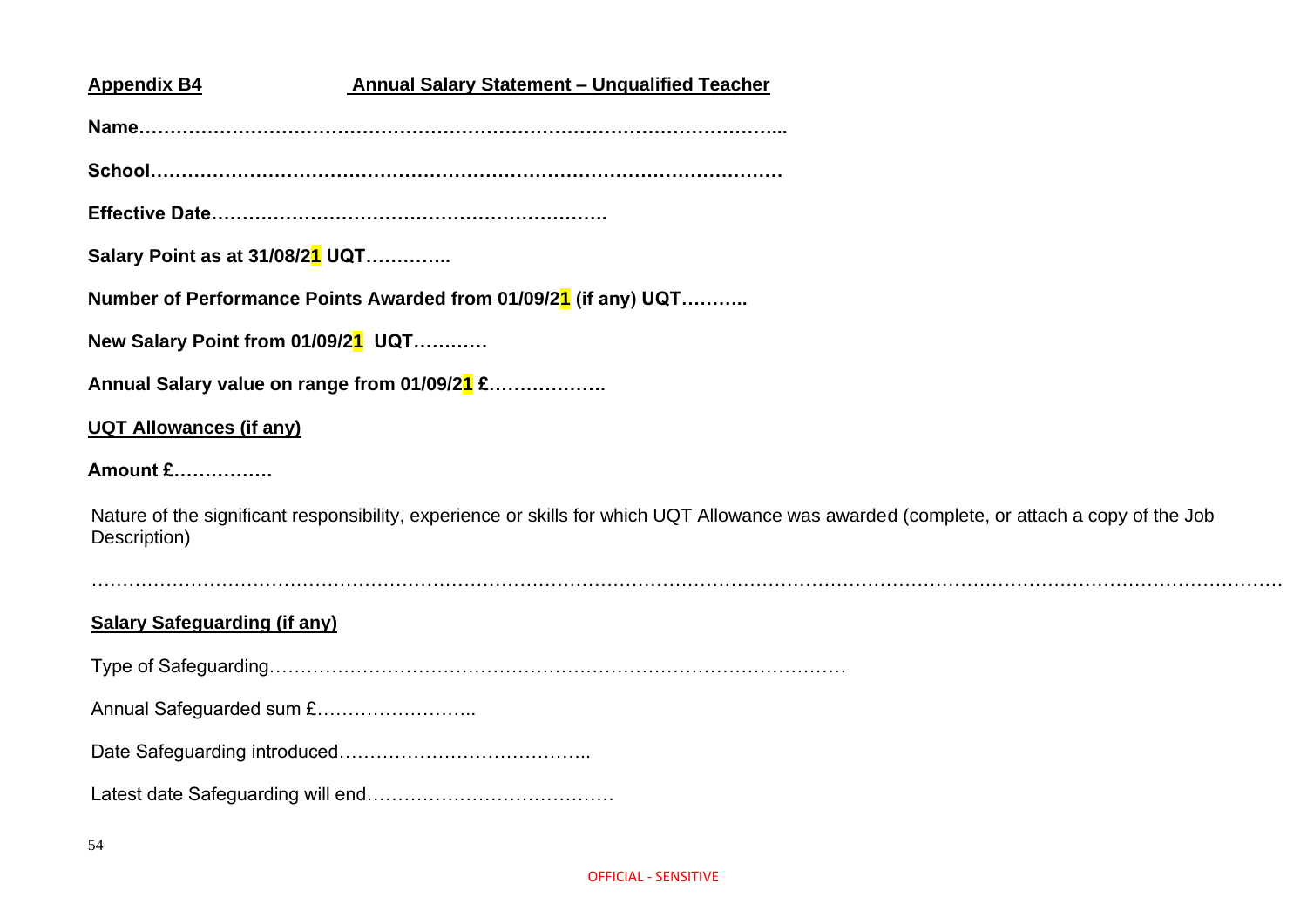#### **Total inclusive annual salary £…………………….**

Information on the safeguarding rules may be found at **Teachers' Pay** 

The school's staffing structure and pay policy may be inspected at

…………………………………………………………………………………………………

Signed on behalf of the Governing Body…………………………………………………

Name…………………………………………………………………………………………Date…………………………………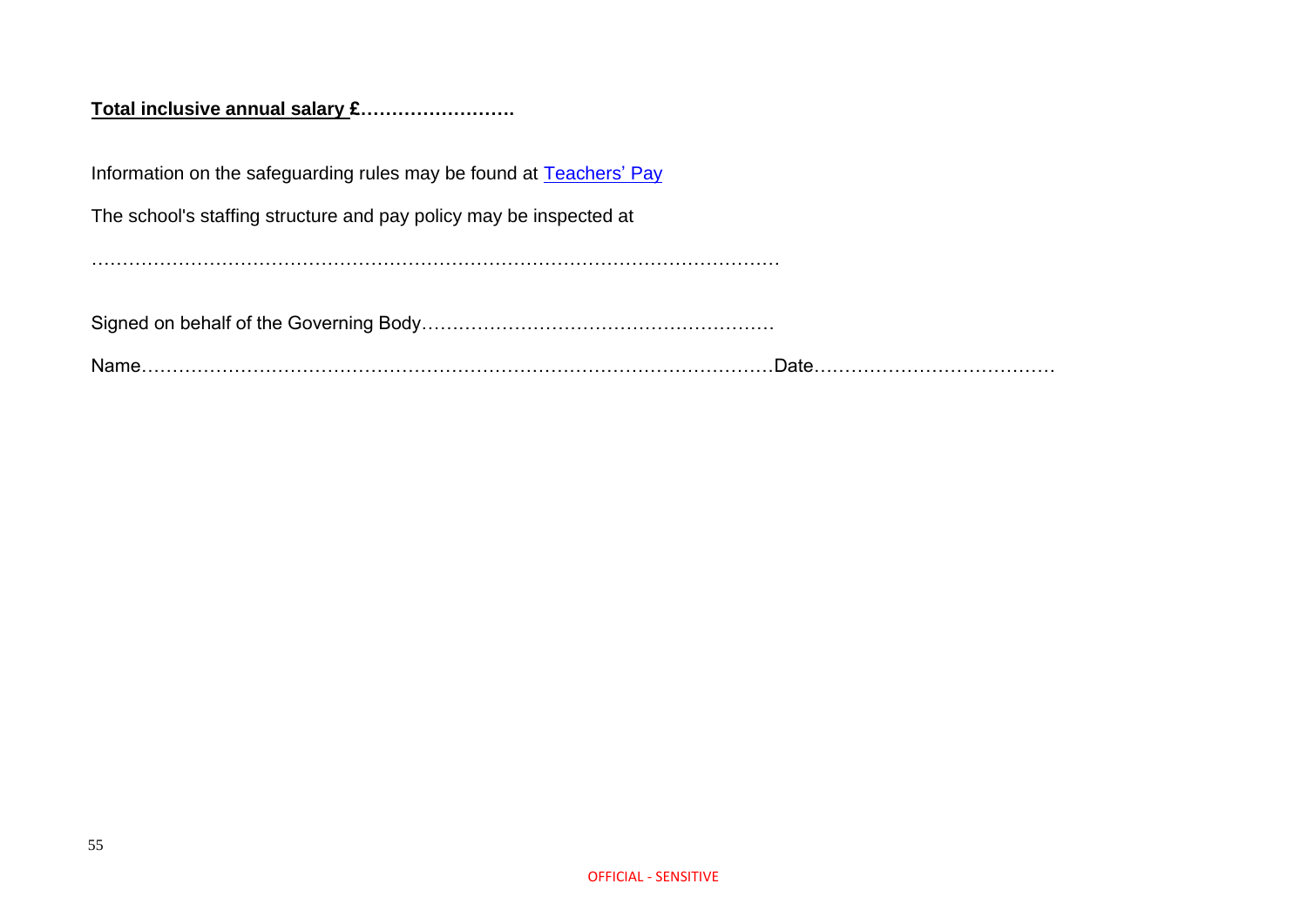# **Appendix B5 Annual Salary Statement – Support Staff Post Name…………………………………………………………………………………………... School………………………………………………………………………………………… Post……………………………………………………………………………………………. Effective Date………………………………………………………. Pay Grade as at 31/03/21..…………..Pay Point as at 31/03/21……………. Number of Performance Points Awarded from 01/04/21 (if any)…………. Has a performance point been removed? Yes/No……….. New Salary Point from 01/04/21………… Annual Salary value on scale from 01/04/21 £………………. Merit/Incentive Payments (if any) Amount £…………….** Nature of and reason for the merit/Incentive payment with end date if applicable ………………………………………………………………………………………………… ………………………………………………………………………………………………… **Salary Safeguarding (if any)** Reason for Safeguarding………………………………………………………………………………………… …………………………………………………………………………………………………………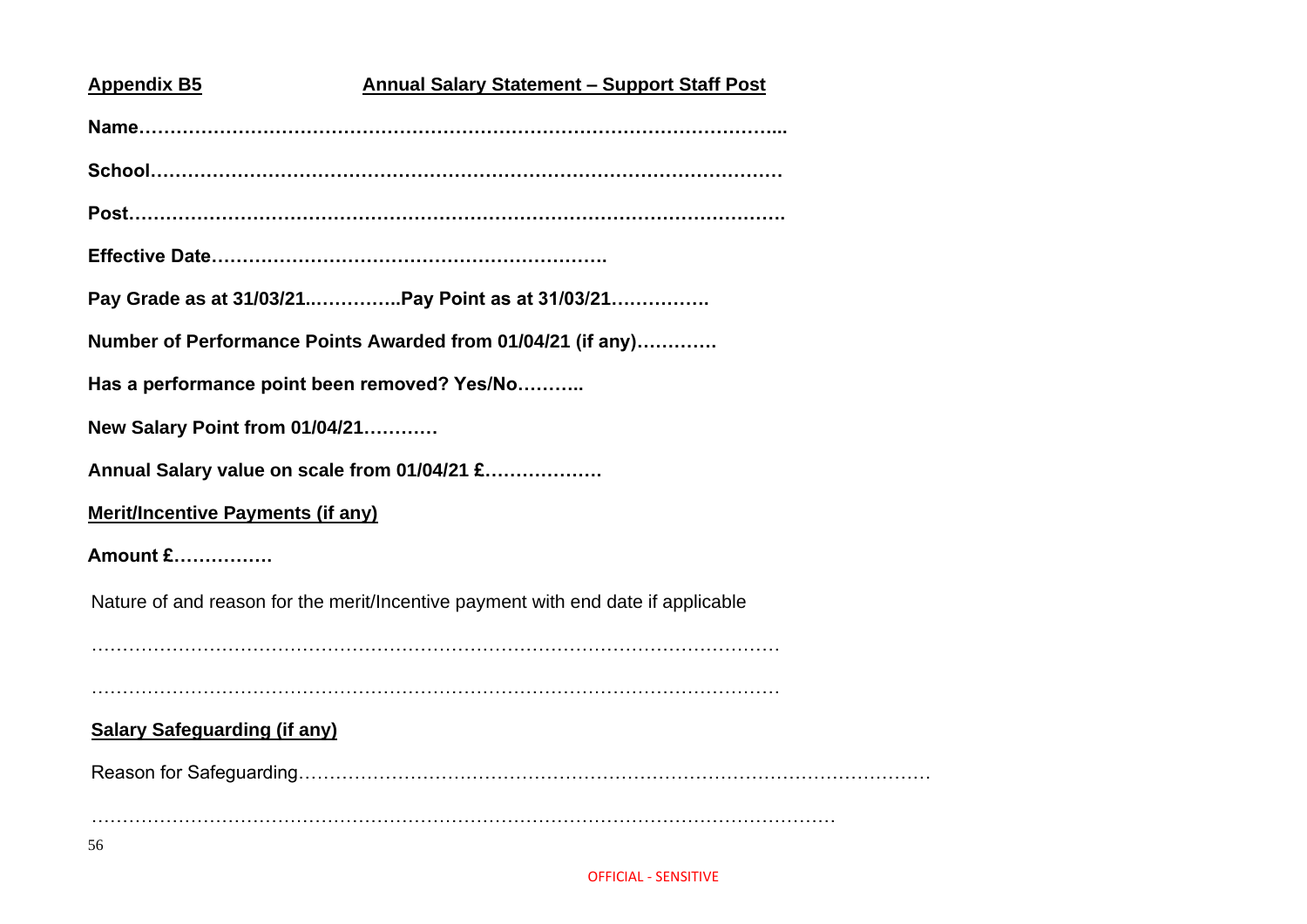| <b>Retention Payment (if any)</b>                                                                                                                                          |
|----------------------------------------------------------------------------------------------------------------------------------------------------------------------------|
| Amount £                                                                                                                                                                   |
|                                                                                                                                                                            |
|                                                                                                                                                                            |
|                                                                                                                                                                            |
| Total inclusive annual salary £                                                                                                                                            |
| Information on support staff pay may be found in the NYCC pay policy and guidance for support staff.<br>The school's staffing structure and pay policy may be inspected at |
|                                                                                                                                                                            |
|                                                                                                                                                                            |

Name…………………………………………………………………………………………Date…………………………………….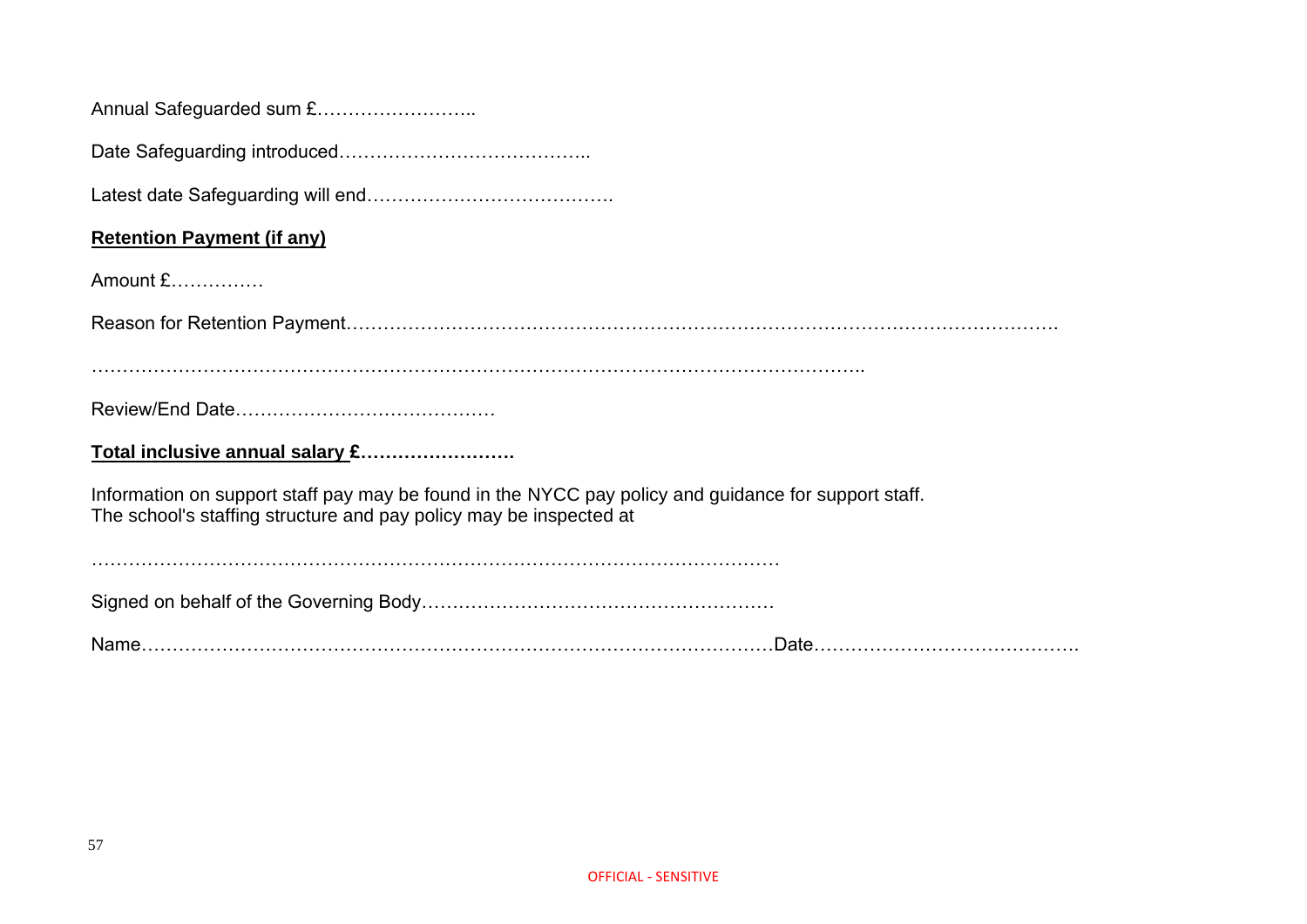#### **APPENDIX C Pay Hearing and Appeal Flowchart (Teaching staff)**

In line with your scheme of delegation you need to be clear from the outset of the appraisal process, who will make the recommendation and who will make the determination as this cannot be the same person.

*Example:*

*Appraiser makes recommendation, informal discussion would be with appraiser and determination would either be with Headteacher or a pay committee. If Headteacher make determination, Stage 2 would also be with them.*

*If Headteacher makes recommendation, informal discussion would be with Headteacher and determination should be made by a governors committee, who would also deal with Stage 2, if required.*